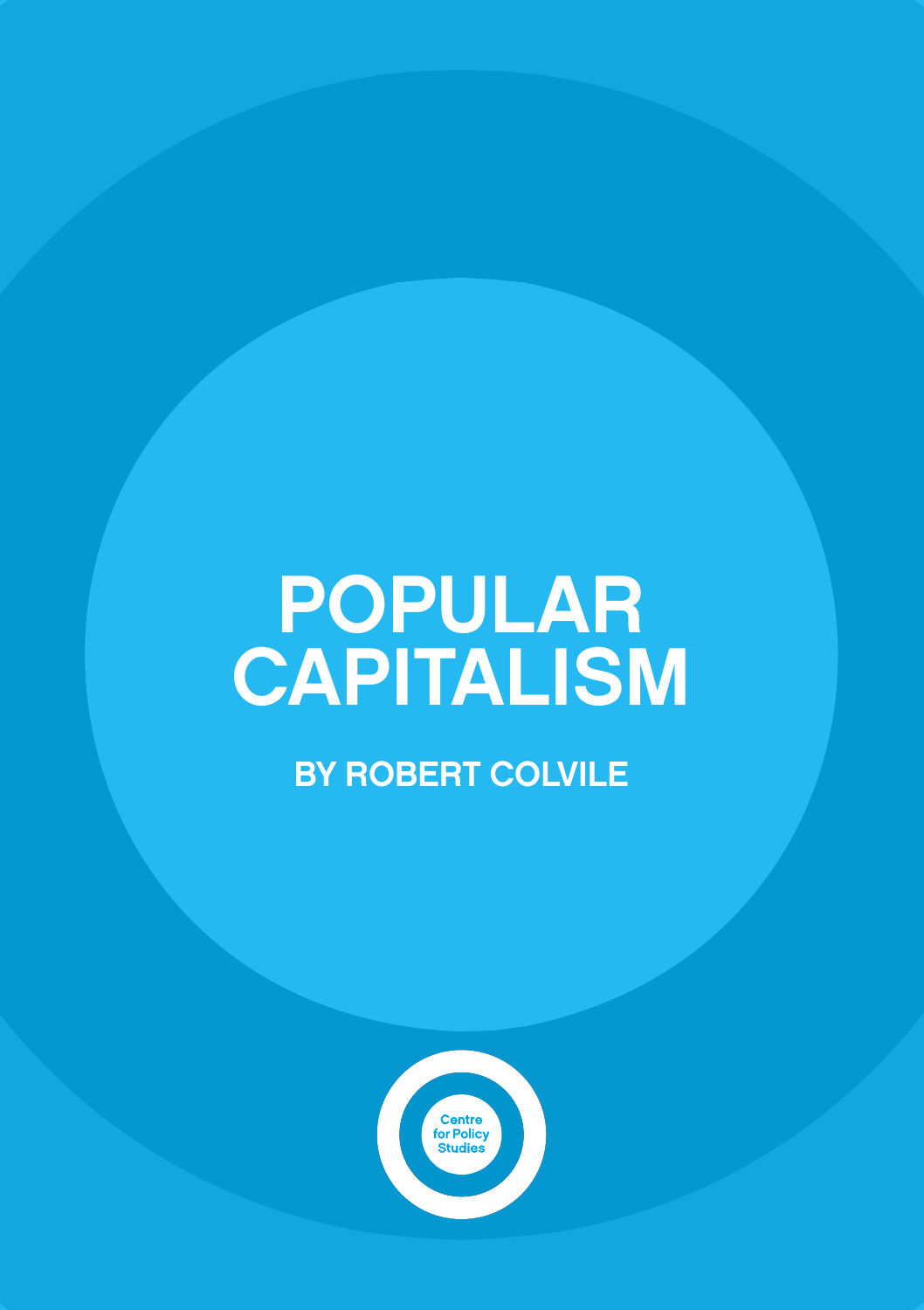### About the Author

Robert Colvile is Director of the Centre for Policy Studies, and author of 'The Great Acceleration: How the World is Getting Faster, Faster' (Bloomsbury). He was previously head of comment at the Daily and Sunday Telegraph and news director at BuzzFeed UK, as well as an editor, columnist and leader writer with the Telegraph. He was for many years a Research Fellow at the CPS alongside his journalism work, and writes on politics and policy for multiple national newspapers.

### About the Centre for Policy Studies

The Centre for Policy Studies is the home of a new generation of conservative thinking. Its mission is to develop policies that widen enterprise, ownership and opportunity, with a particular focus on housing, tax, business and welfare. In 2019, ComRes found that the CPS was the most influential think tank among Conservative MPs.

Founded in 1974 by Sir Keith Joseph and Margaret Thatcher, the CPS is responsible for developing a host of successful policies, including the raising of the personal allowance, the Enterprise Allowance, the ISA, transferable pensions, synthetic phonics, free ports and the bulk of the Thatcher reform agenda.

### Acknowledgments

The author would like to thank the staff and Board of the Centre for Policy Studies, as well as those who read early drafts of this paper and commented on it, including Neil O'Brien MP, Rishi Sunak MP and Rachel Wolf. Thanks also to the team at Deltapoll for their work, and to Sir Nicholas Soames MP for his initial advice.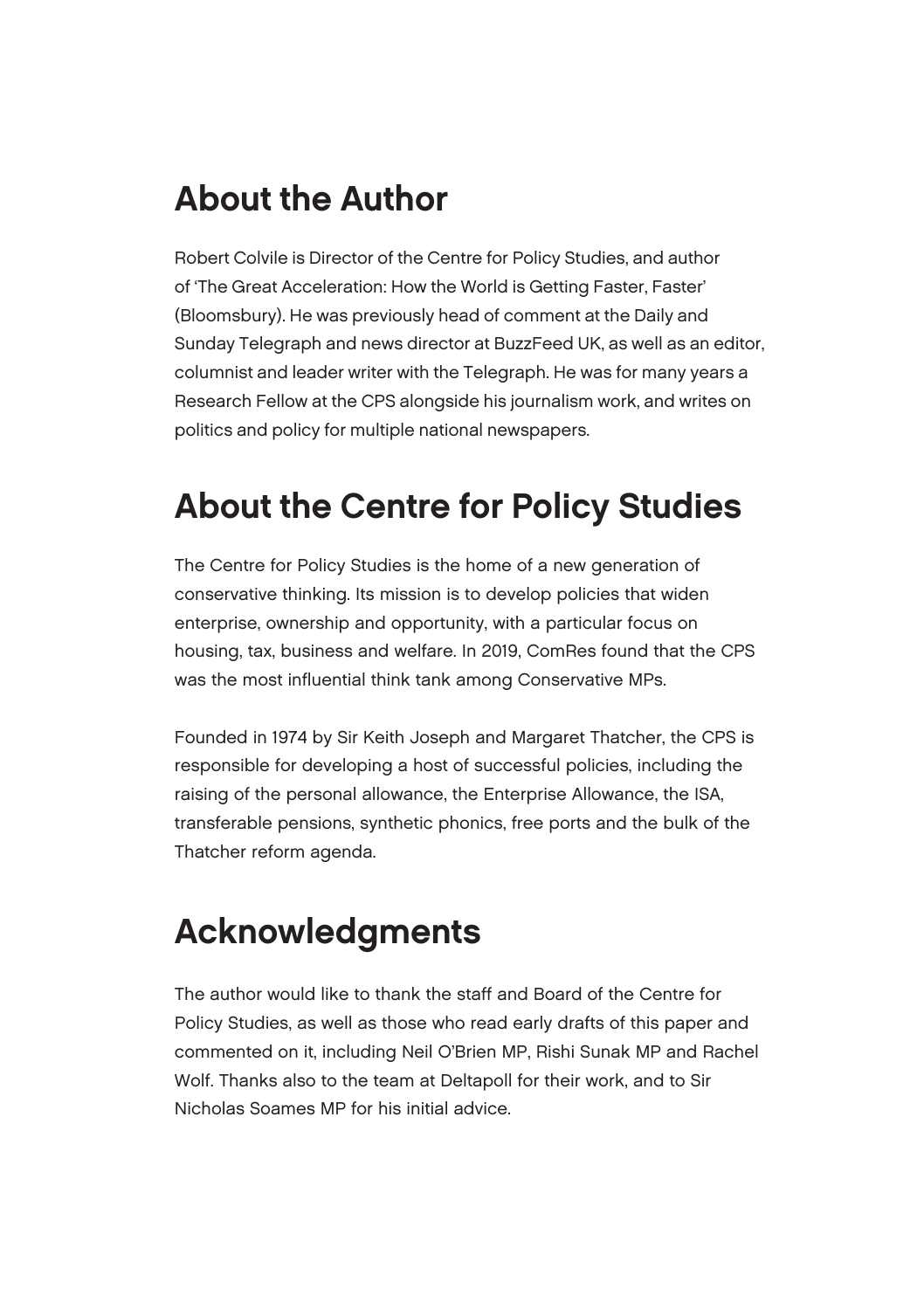### **Contents**

| Introduction - The Ownership Society | 01 |
|--------------------------------------|----|
| Part 1 - Was Karl Marx Right?        | 06 |
| Part 2 - Control & Competition       | 16 |
| Part 3 - Giving Back Control         | 29 |
| Conclusion - Popular Capitalism      | 42 |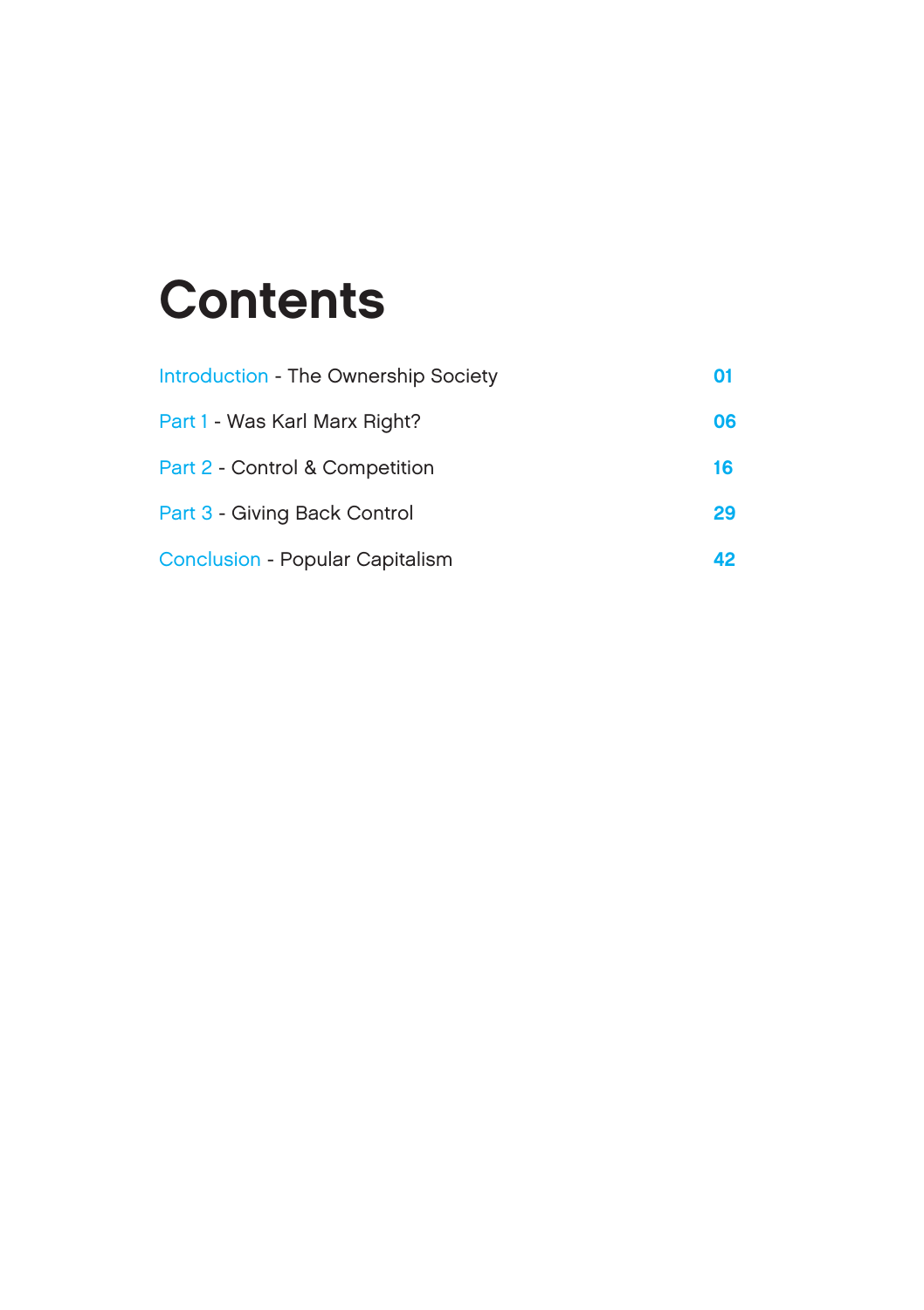### Introduction The Ownership Society

Take Back Control. Whatever side of the Brexit debate you were on, it's a fair bet that those three words have etched themselves into your consciousness. It's the message that swung Britain behind Leave, that has assumed its place in the pantheon of political mantras, alongside "Labour Isn't Working" or "Education, Education, Education".

The appeal of taking control is deep-rooted, almost instinctive. The more the world changes, the faster it spins, the more we want control. Control in the protective sense – to feel comfortable and secure. But also in the optimistic sense – to have control of our destinies and our finances, the freedom to choose our own path in life and seize the opportunities it presents.

One of the central problems of our politics is that too many people feel they do not have enough control – or worse, that they had control, but have now lost it.

This applies, most obviously, to the Brexit process. The only thing worse than being denied control is having it dangled before you then snatched away.

That is why, as this report will show, public trust in democracy has been corroded by the failure to deliver on the referendum verdict in 2016 – and why the new Government's commitment to delivering Brexit is so important.

But taking back control from Brussels can only be the start. This paper argues that, in order to persuade the public to buy into capitalism, politicians should devote themselves to giving control back to the people – to giving them a sense of ownership in the economy and the society around them.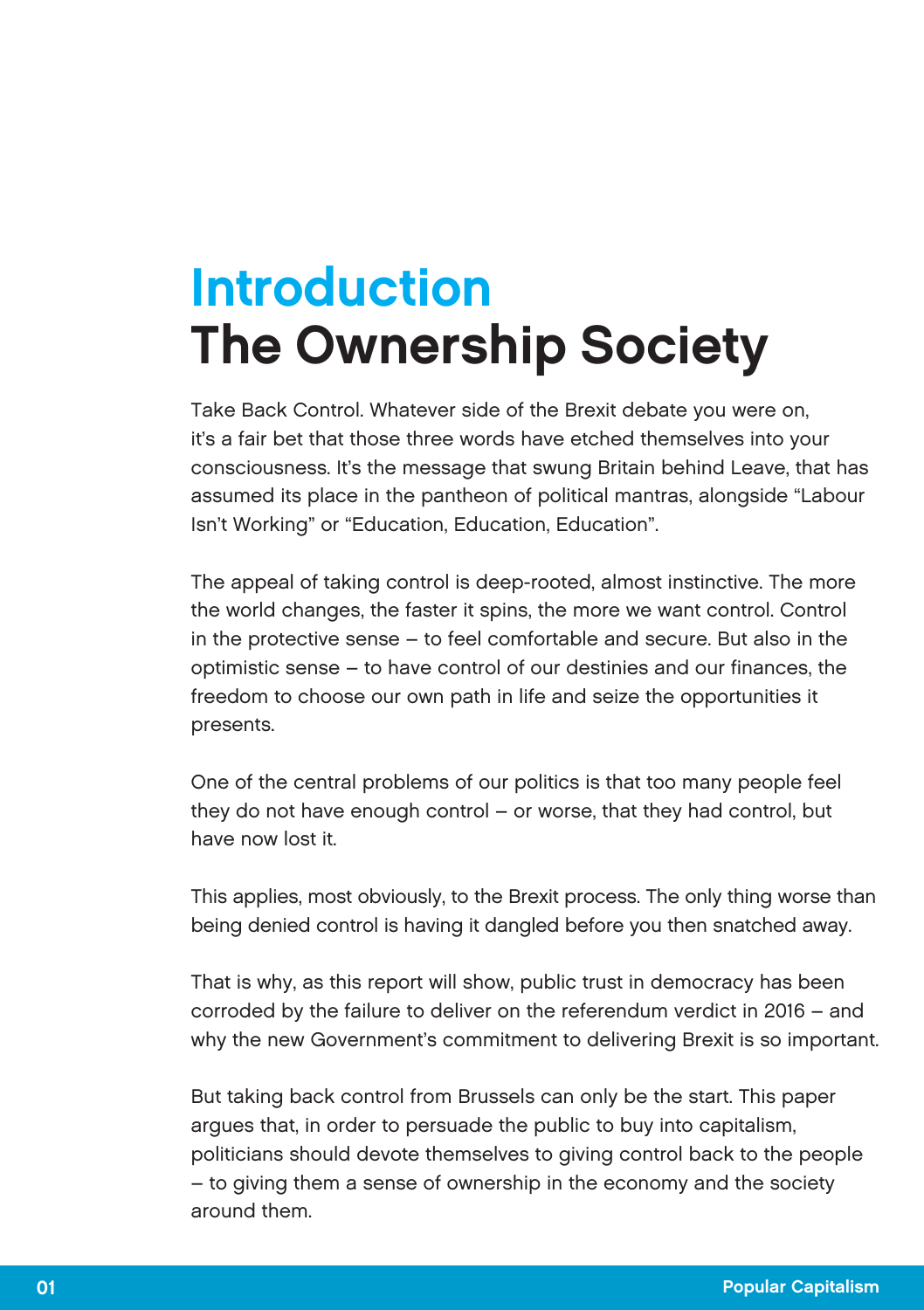This task is all the more important because the Left's central critique of modern capitalism – and by extension the political parties that seek to champion it – is that it has actively taken control from the masses and given it to the elites. That increases in wages, wealth and prosperity have been disproportionately concentrated among the few rather than the many – and that the system is rigged to keep it that way.

This is simply not true. Capitalism has delivered greater prosperity, for more people, than any political system yet devised. The power of the market, of choice and competition, remains the single best way to generate wealth and prosperity. But it cannot be championed simply by reference to the triumphs of the past, or the disasters that have ensued whenever alternatives have been tried.

In 1975, Margaret Thatcher warned her first party conference that "we have lost our vision for the future". "Policies and programmes," she insisted, "should not be just a list of unrelated items. They are part of a total vision of the kind of life we want for our country."

Thatcher certainly had that vision. The ideas that she and Keith Joseph developed at the Centre for Policy Studies became a programme of "popular capitalism" – of a society driven by mass ownership, enterprise, opportunity and aspiration.

The arrival of Boris Johnson in Downing Street offers the Conservative Party an opportunity to reset its agenda. But it also offers a vitally necessary opportunity for the centre-right to reboot its reputation – to show voters why capitalism and by extension conservatism are best placed to meet their aspirations.

The polling and focus groups suggest that such a reboot is badly needed. The Conservatives, for example, consider themselves the party of low taxes, small businesses, home ownership and law and order. But the evidence suggests that they have, in recent years, failed to convince the voters of any of those propositions.

For example, in June 2018, in a survey by Deltapoll for Prospect magazine, the public were asked whether the Tories promoted the interests of particular groups. Were they on the side of small business owners? Single mothers? Farmers? Disabled people? Pensioners? The unemployed? Young working women? British-born workers with the ambition to better themselves?

The Left's central critique is that control has moved from the masses to the elites.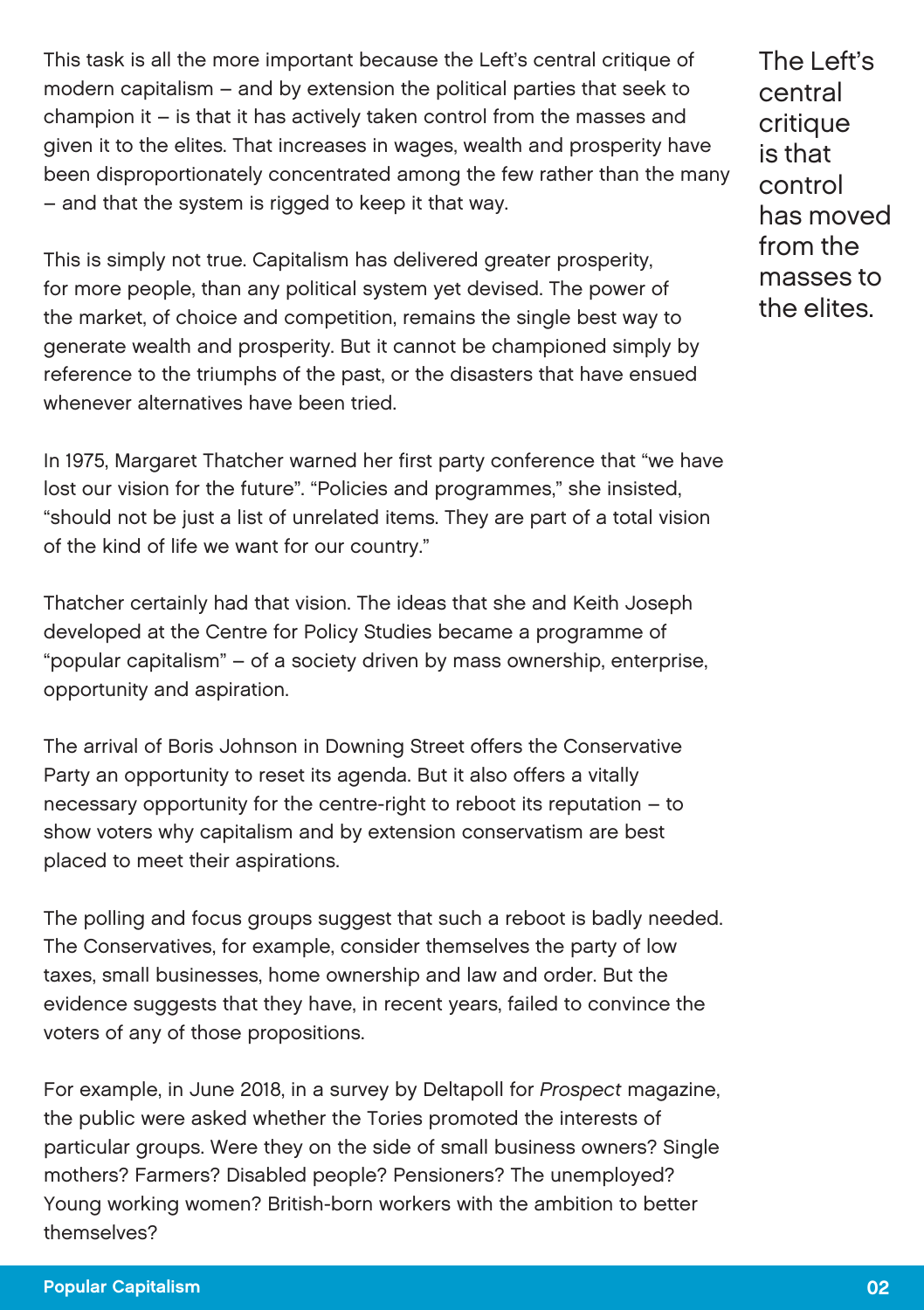### Selected polling findings

Voters told pollsters the Tories stood only for the rich.

Does the Conservative Party know what it stands for? 27% yes

Are the Tories on the side of pensioners? 25% yes

Is the Conservative Party the party of low taxes? 19% yes

Are the Tories on the side of British-born workers with ambitions to better themselves? 53% no

Is the Conservative Party on the side of small business? 60% no

Which group are the Conservatives most seen as supporting? International bankers and billionaires

Taken from YouGov, Deltapoll & Hanbury polling, 2018-19

No, to all of the above, by sweeping margins. The only people the Conservatives were unequivocally felt to be promoting the interests of were "international bankers and billionaires".

Another May-era polling exercise, by Hanbury Strategy, confirms the point. The Tories were seen by 63% of voters as being "only for the rich". The figures for "incompetent" and "out of touch" were even higher.

Conservative politicians stress that there have been sustained increases in the income tax threshold under on their watch, putting thousands of pounds in ordinary workers' pockets, and record numbers of jobs created. But the party was seen as "backing hard working people on an average wage" by fewer than 20% of electors.

Voters, in other words, told pollsters the party stood only for the rich. And they believed that it generally did not know what it stood for – or, when it did, that it stood for the wrong things.

This is not merely a problem for the Conservative Party. It is a problem because the Tories are traditionally the ones who have done most to champion the values, ideals and policies that have been proven to deliver prosperity. Support for capitalism and support for conservatism are, as a result, inextricably intertwined. Damage to one damages the other.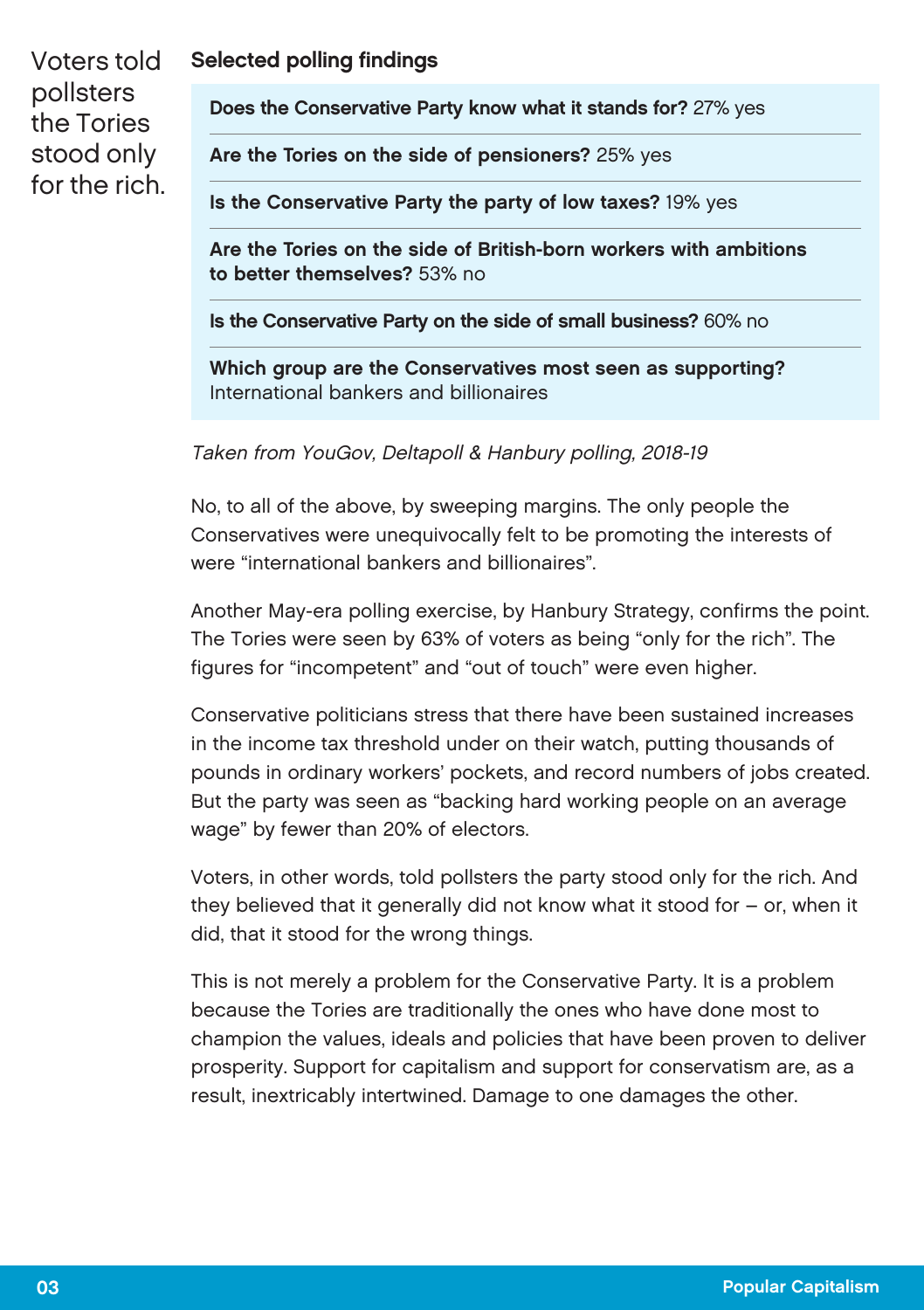The early weeks of the Johnson administration have seen a welcome clarity about the Government's policy priorities: delivering Brexit, spreading prosperity more widely, supporting enterprise, hiring more police, fixing social care.

Yet this challenge is not just about policy. Many on the Left appear to believe – and are eager to tell the world – that they have a monopoly not just on compassion, but basic humanity. To be a conservative, in their view, is simultaneously illegitimate and inhumane. It is to hate the poor and love the rich, to put profits above people, to be wrong not just on the facts, but in your heart. And the same is true of being a capitalist.

Worse, the Left have snatched the clothes that conservatives once considered their own.

The Labour Party is now run by the people with the worst ideas in politics. A collection of old-school, far-left ideologues who spent the Eighties arguing that Michael Foot was too right-wing. Who divide the economy into three categories: things the state should tax, things the state should ban and things the state should own. When all you have is a hammer (and sickle) every problem looks like a nail.

But they have also taken inspiration from a surprising source – Margaret **Thatcher** 

John McDonnell and others on the new old Left have realised that Thatcherism – which they spent the Eighties reviling – was actually popular. And that was largely because it offered people ownership and control. Ownership of council houses, of shares in the privatised industries. And control of their lives and futures by slashing taxes, cutting regulation, facing down the unions and taming inflation.

Today, Labour talk relentlessly about ownership. But where Thatcher told people (rightly) that militant trade unions were preventing them from having the freedom to live good lives, McDonnell tells people (wrongly) that "the Tories" and "the bosses" are doing the same.

Labour is selling its renationalisation plans, for example, as being about taking from "the shareholders" and giving to the people. To the many, from the few.

The best way to provide a counter to the Left is to do what was promised in 2016, and give people back control.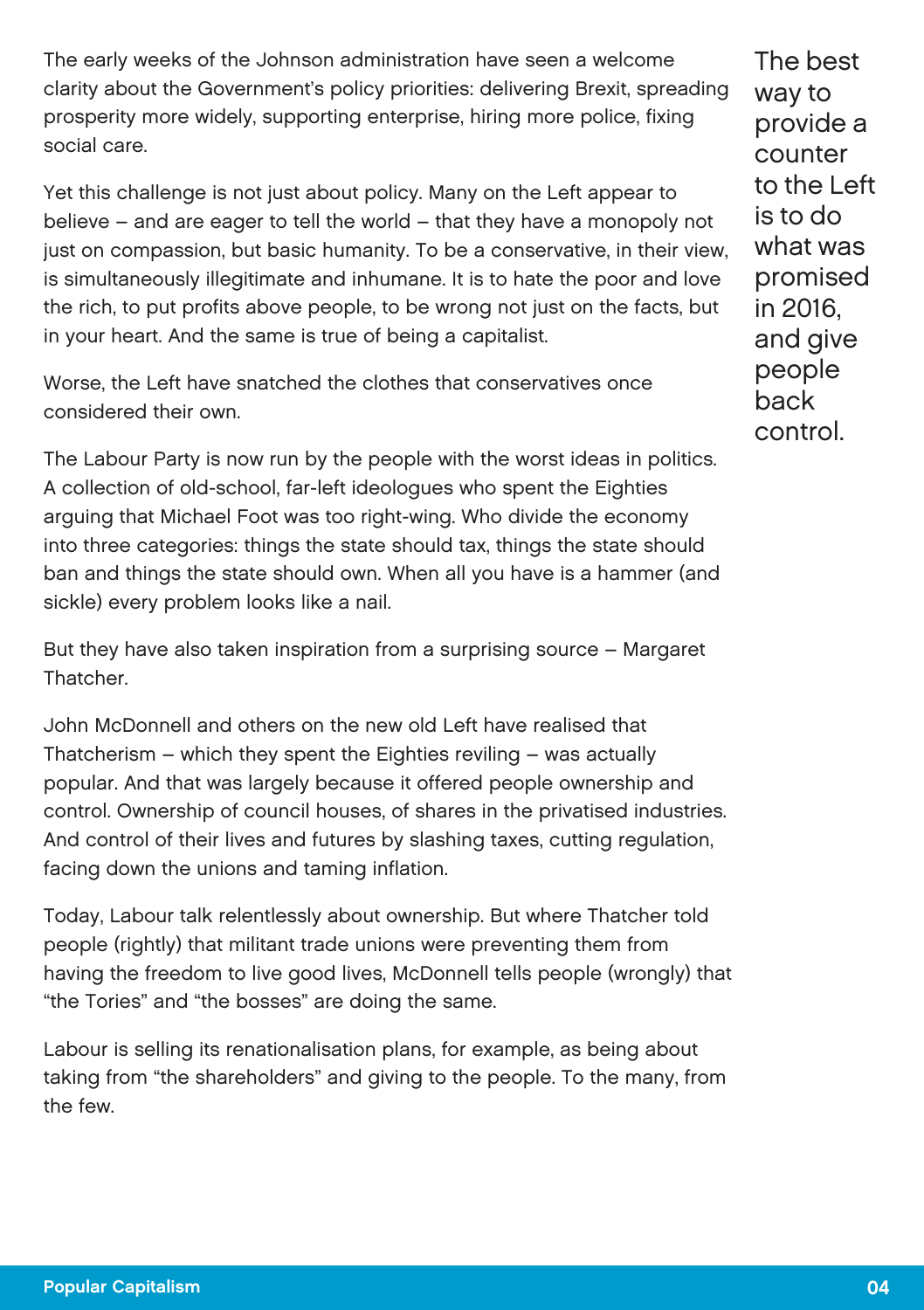Free market ideas are not just about helping people, but trusting people.

Yes, Brexit will and must be the immediate priority for the new Prime Minister. But those on the free-market side of the debate also need, as Thatcher did, to ensure that they have a "total vision of the kind of life they want for the country" – expressed resoundingly and relentlessly in every speech and policy announcement. And that applies not just to the Conservative Party, but to all of those who champion liberal market democracy as the best way to deliver prosperity.

The argument of this paper – and a central principle of the Centre for Policy Studies' agenda – is that the best way to provide an intellectual and practical counter-offer to the Left's reheated socialism is to do what was promised in the EU referendum campaign: to give people back control.

To give ordinary people ownership – of their finances, their homes and their futures. To explain to those hard-working men and women on average wages exactly what capitalism can and will do to make their lives better and more secure. To build popular capitalism – a capitalism that is popular because it works in the interests of the people.

In the process, politicians can show that to be a capitalist or a conservative is not just rational, but deeply moral – that free-market ideas are not just more effective than the alternatives, but ultimately more humane. Because they are fundamentally about not just helping people, but trusting people. About giving them control.

This paper, then, is divided into three sections.

The first makes the case that ownership must be at the philosophical core of the centre-right's policy agenda – that today's politicians must deliver a modern version of Thatcher and Joseph's crusade for popular capitalism.

The second explores the vital connection between competition and control, showing that the only way to give people better public services is to ensure that power lies with consumers and citizens.

And the third sets out a concrete policy agenda that can bring that promise of control to life.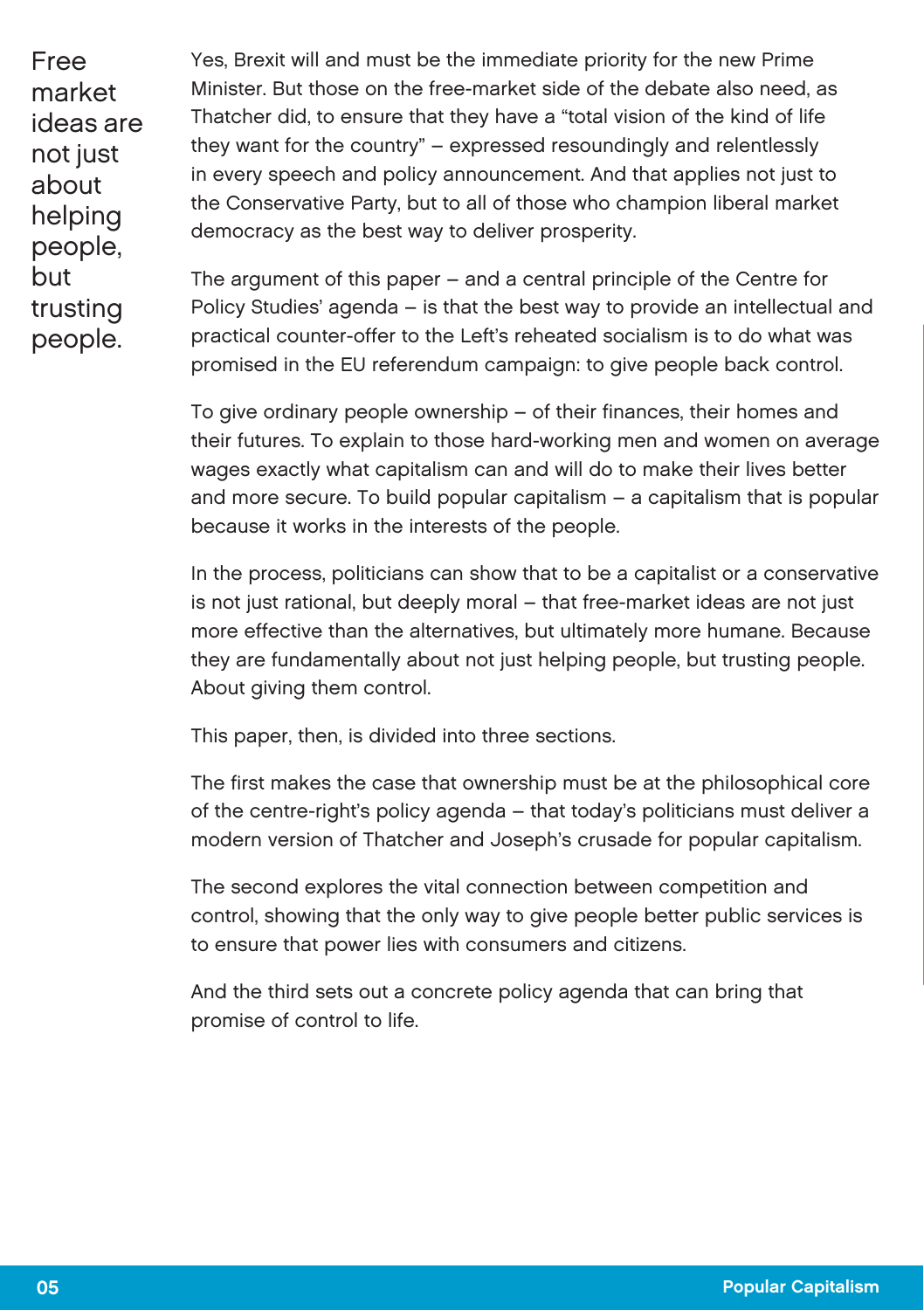PART ONE WAS KARL MARX RIGHT?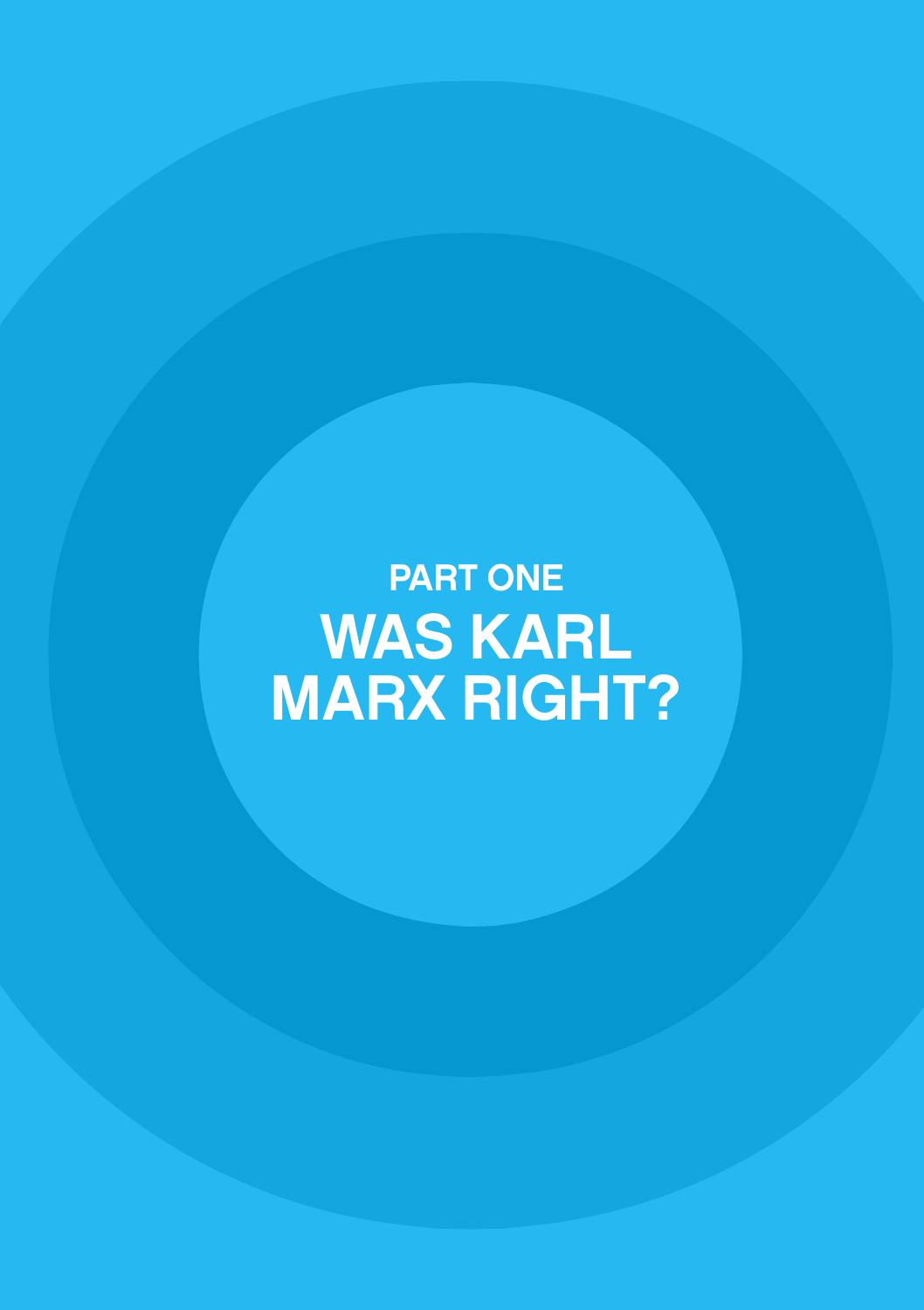## Was Karl Marx Right?

The idea that mass affluence is the bedrock of a decent society is older than we realise. Aristotle himself wrote that "the best political community is formed by citizens of the middle class, and… those states are likely to be welladministered, in which the middle class is large, and larger if possible than both the other classes".

And the best argument for the free market is that it has done better than any other economic system in history not just at increasing prosperity, but distributing it.

For proof, consider the words of none other than Karl Marx. The very first chapter of The Communist Manifesto acknowledges, in tones equal parts admiring and horrified, that the bourgeoisie – the new capitalist middle class – has:

"…accomplished wonders far surpassing Egyptian pyramids, Roman aqueducts, and Gothic cathedrals; it has conducted expeditions that put in the shade all former Exoduses of nations and crusades... the bourgeoisie, during its rule of scarce one hundred years, has created more massive and more colossal productive forces than have all preceding generations together. Subjection of Nature's forces to man, machinery, application of chemistry to industry and agriculture, steam-navigation, railways, electric telegraphs, clearing of whole continents for cultivation, canalisation of rivers. whole populations conjured out of the ground – what earlier century had even a presentiment that such productive forces slumbered in the lap of social labour?"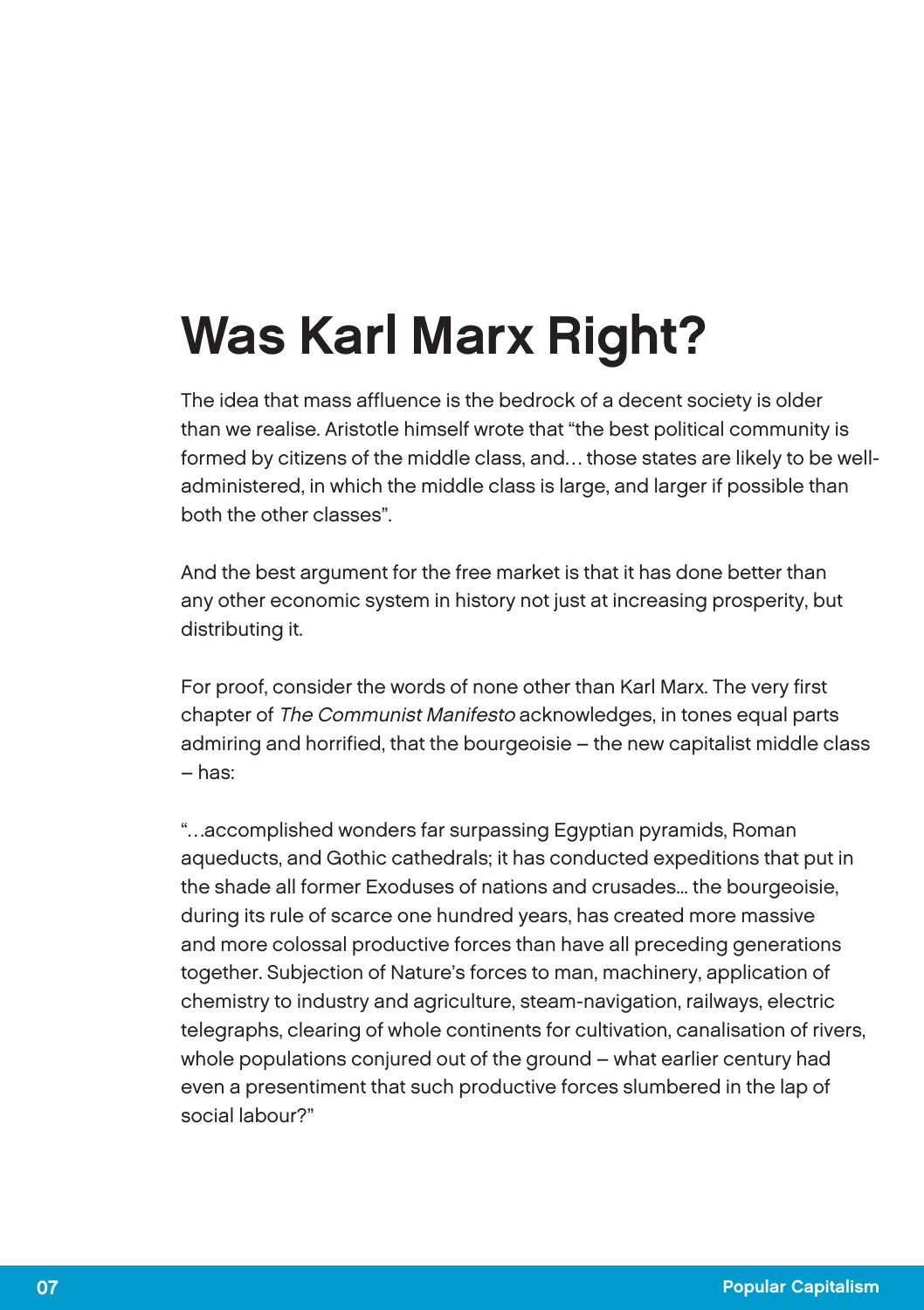So powerful were the forces of production and exchange, argued Marx, that they had "burst asunder" the fetters of feudalism: "Into their place stepped free competition, accompanied by a social and political constitution adapted in it, and the economic and political sway of the bourgeois class."

Capitalism succeeded because it gave people control.

Capitalism succeeded, in other words, because it gave people control. Each of us had the right to – in the famous phrase – life, liberty and the pursuit of happiness. Each of us could own our own goods, and homes, and do what we wanted with them.

This freedom, both political and economic, was at first restricted to the few. But gradually, inexorably, it spread to the many.

Marx's prediction, however, was that this astonishing process contained within it the seeds of its own destruction. The bourgeoisie would amass greater and greater wealth, take more and more control. The "little workshop of the patriarchal master" would become "the great factory of the industrial capitalist". The workers, the proletariat, would become "slaves of the bourgeois class, and of the bourgeois State" – until, of course, they rose up, threw off their chains and established a new Utopia.

Yet Marx was wrong – wonderfully so. Yes, the rich became richer. But so did everyone else. The grand narrative of recent economic history is of a great surging expansion of the middle classes, of individuals taking control of their lives despite all the obstacles that politics and history threw in their way. In the process, billions of people have found themselves living longer, better, happier and safer lives than at any point in human history – on a scale that previous generations could never even have imagined.

Over the past 25 years, for example, extreme global poverty – defined as the number of people living on less than \$1.90 a day at 2011 prices – has fallen by more than two thirds. And the drop has been steepest in countries that have opened up to global markets.

In China alone, the move towards a market economy, via the reforms initiated under Deng Xiaoping, has resulted in perhaps the greatest economic and humanitarian miracle in human history, with the proportion in extreme poverty falling from two-thirds in 1990 to less than 1% in 2015.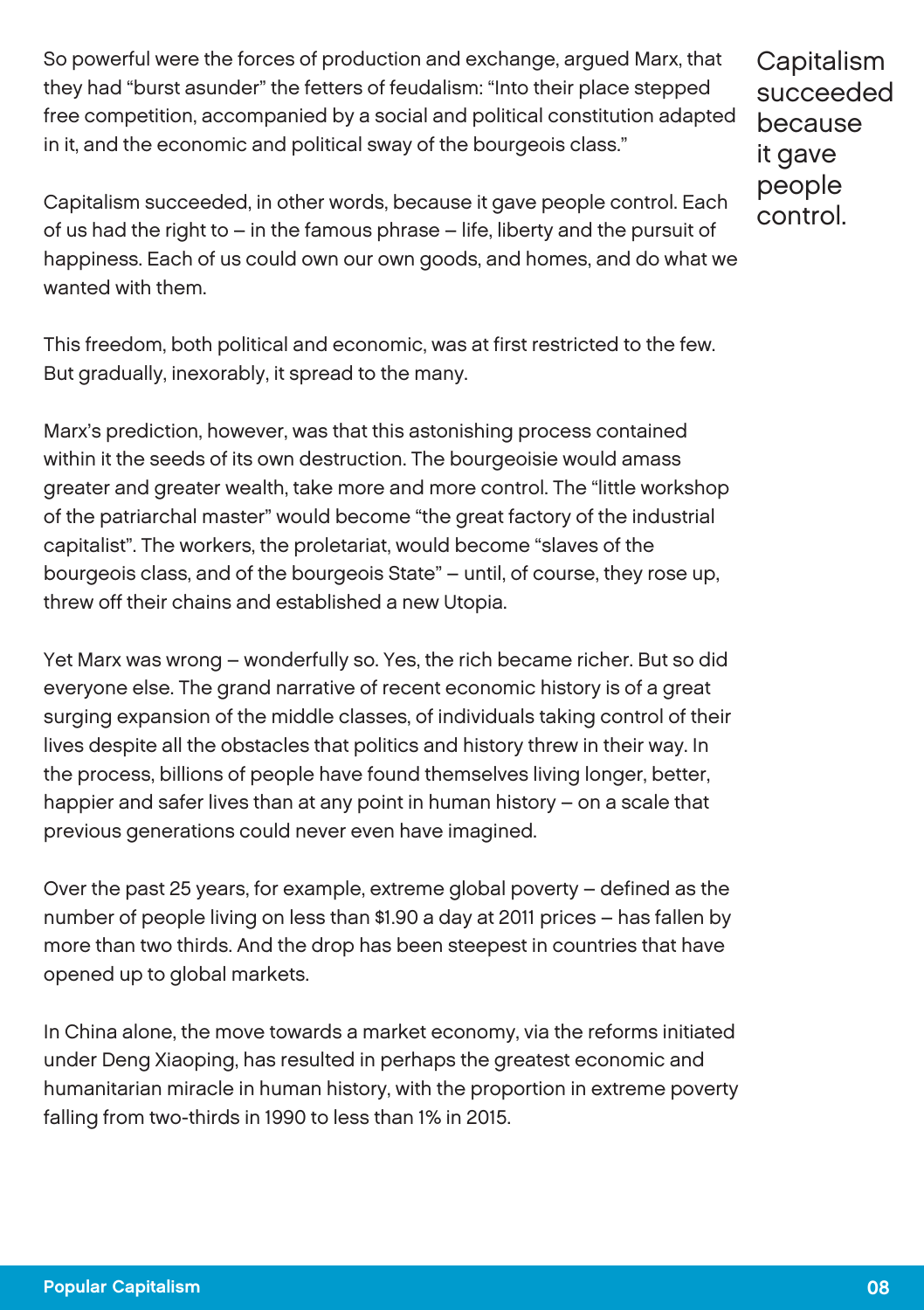Today, however, many people are convinced that Marx's prophecy is finally coming true.

One of the most alarming – and telling – things about Jeremy Corbyn is his adamant refusal to recognise this. In an infamous exchange with Andrew Marr in 2018, he denied point blank that capitalism has had anything to do with China's recent prosperity, instead crediting "its economic growth since 1949 and then after the death of Mao and the Great Leap Forward and so on".

Back in 1986, speaking in Parliament, he was even more explicit: "The appalling social conditions in Hong Kong are the result of deregulated unbridled capitalism. The conditions enjoyed by people in China now, compared to 1948, are immeasurably better. The country has pulled itself up without the assistance of anybody else, but by collectivising its economy, its efforts and its energy."

This is nonsense, and dangerous nonsense at that. The market system has – remarkably and uniquely –wiped away a great swathe of human suffering. It has ensured that for billions of people starvation and destitution have gone from being the normal way of life to less than a memory, something glimpsed on TV documentaries about other, less fortunate countries. And in developed countries, our standard of living has risen relentlessly.

Today, however, many people are convinced that Marx's prophecy is finally coming true.

One of the great trends in our economy – in fact, in pretty much every economy – is an increase in industrial concentration. In sector after sector, the big firms are becoming bigger, and fewer.

In my recent book, The Great Acceleration, I touched on some of the causes of this. The demands of the stock market for constant growth, and the shortterm focus of many investors, force firms to scale up – and increasingly to do so via mergers and acquisitions rather than investing in creating new jobs and factories. Scale also brings efficiency, and lowers cost: Primark or Wal-Mart can sell clothes so cheaply because they are ordering cloth by the mile rather than the yard. In response, their suppliers scale up too, not least to cope with the constant pressure to lower their prices. Food, for example, is increasingly grown by mega-corps for sale to mega-corps.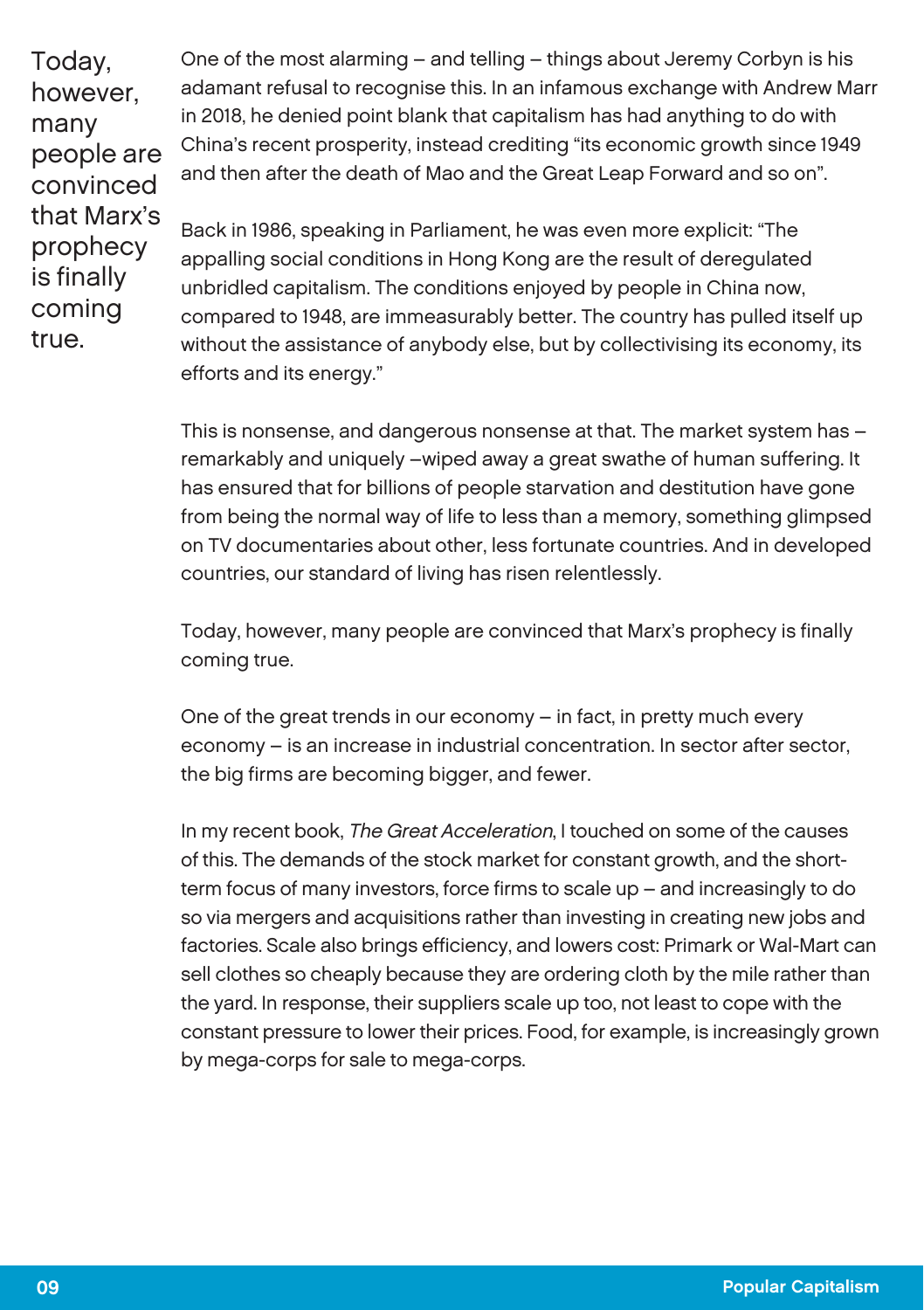But the phenomenon recurs where you might least notice it. If you are wearing a pair of glasses or sunglasses – particularly expensive ones – there is a good chance that they were made by an Italian firm called Luxottica. This little-known firm is the world's largest maker of glasses frames, and owner of brands such as Ray-Ban, Oakley, LensCrafters and Sunglasses Hut. Recently, it merged with the French firm Essilor – the world's largest maker of lenses. And if such corporate concentration leads you to drown your sorrows, you're probably doing so with booze produced by Diageo, or AB InBev.

Concern about inequality is now a defining motif of politics.

There is no problem, of course, with firms being big – if it enables them to serve their customers more effectively. The problem occurs if we fall into the world of cartels and oligopolies. And a wave of research from the US and elsewhere is now linking corporate concentration to all manner of economic ills, from a lack of dynamism in the market to falling real wages, as disgruntled or underpaid workers face a reduced choice of alternative employment options.

But it is not just big companies which appear to be relentlessly increasing their power and wealth. Concern about income and wealth inequality has become one of the defining motifs of our politics – a trend fostered and exacerbated by the sluggish growth rates since the financial crisis, which have led to an obsessive focus on how to share out the cake rather than increase its size.

The scale of inequality in our society is often overestimated. If you compare both pre-tax and post-tax incomes in 1999-2000 with what we see today, the bottom 1%, 5%, 10%, 25% and 50% are all earning more and keeping more of our national income. Despite all our fears about runaway inequality, the amount actually claimed by the top 1% after income tax has only gone up from 8.8% to 9.4%, with the rest of the elite seeing their share of national income after income tax is applied actually fall. In terms of income tax, the entire bottom half of the population pay just 9.2% of what goes into HMRC's coffers – down from 11.6% in 1999-2000. The share paid by the richest 10% has increased from 50.3% to 60.9% – with most of that falling on the very wealthiest.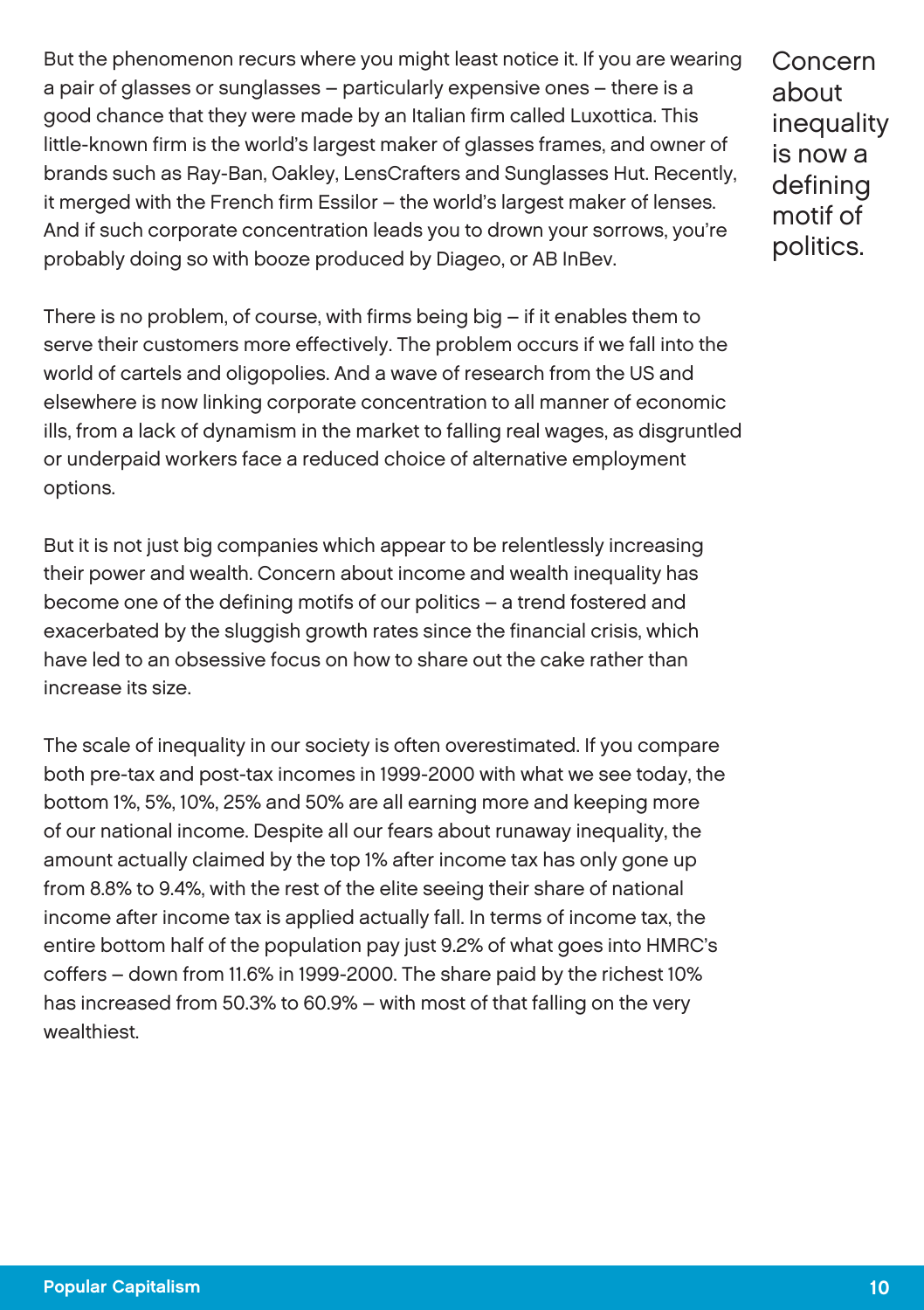| The share<br>of tax paid<br>by the<br>richest<br>10% has<br>gone from<br>50.3% to<br>60.9%. |                                             | <b>Bottom/Top %</b> |     |     |      |                                  |           |      |                     |    |      |
|---------------------------------------------------------------------------------------------|---------------------------------------------|---------------------|-----|-----|------|----------------------------------|-----------|------|---------------------|----|------|
|                                                                                             |                                             | 1%                  | 5%  |     |      | 10% 25% 50% 50% 25%              |           |      | 10%                 | 5% | 1%   |
|                                                                                             | Share of pre-tax income<br>$(1999 - 2000)$  | 0.2                 | 1.3 | 2.8 | 8.9  | 23.8   76.2   53.4   32.9   23.3 |           |      |                     |    | 11   |
|                                                                                             | Share of pre-tax income<br>$(2019 - 2020)$  | 0.3                 | 1.8 | 3.7 |      | 10.4 25.3 74.7 53.2 34.3         |           |      |                     | 25 | 12.8 |
|                                                                                             |                                             |                     |     |     |      |                                  |           |      |                     |    |      |
|                                                                                             | Share of post-tax income<br>$(1999 - 2000)$ | 0.3                 | 1.5 | 3.4 |      | 10.2 26.4 73.6                   |           | 50   | 29.3 19.9           |    | 8.8  |
|                                                                                             | Share of post-tax income<br>$(2019 - 2020)$ | 0.4                 | 2.1 | 4.4 | 12.1 |                                  | 28.5 71.5 | 48.7 | 28.9                | 20 | 9.4  |
|                                                                                             |                                             |                     |     |     |      |                                  |           |      |                     |    |      |
|                                                                                             | Share of income tax paid<br>$(1999 - 2000)$ | 0                   | 0.1 | 0.3 | 2.4  | 11.6                             |           |      | 88.4 69.5 50.3 39.6 |    | 21.3 |

Taken from ONS data

Share of income tax paid

Of course, there are other taxes to take account of. But the picture in terms of the Gini income inequality coefficient, for example, has been of a gentle slide down rather than up.

 $(2019-2020)$  0 0.1 0.4 2.2 9.2 90.8 76.3 60.9 50.1 29.6

The inequality problem, in other words, is not about income – it's about wealth. Years of rising asset prices, and in particular house prices, have rewarded those who already had ownership, and punished those who didn't. That was entrenched and exacerbated by monetary policy – a combination of ultra-low interest rates, quantitative easing and post-crisis banking regulation that delivered cheap money to those with assets while shutting off access to credit for the rest.

The result is a situation in which we are asking younger people to embrace capitalism when they have no capital. We are telling them that competition is a wonderful thing, but denying them the table stakes to play the game in the first place. We are telling them that they should have control over their own lives – but not giving them the means to exert it.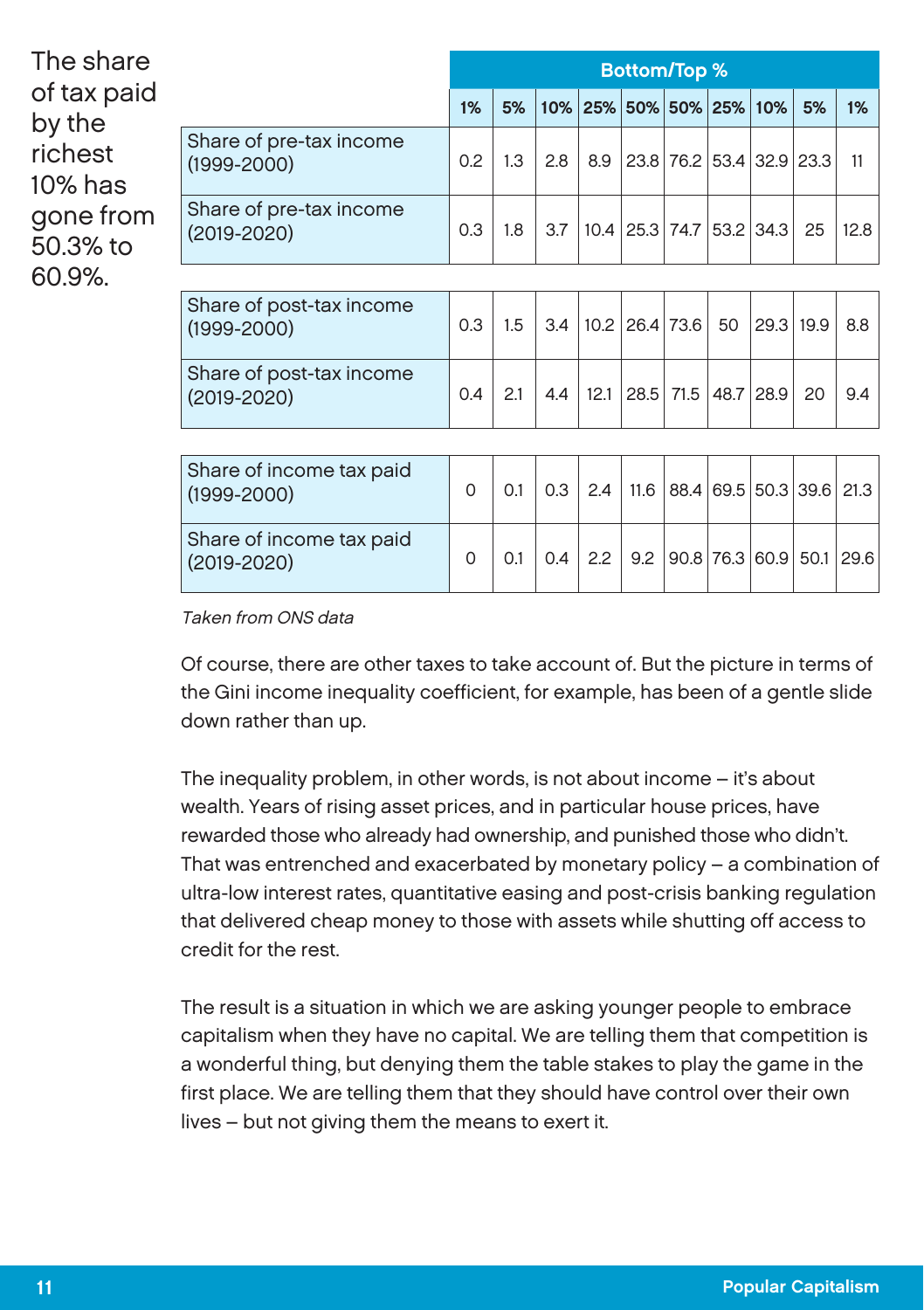And the most obvious example, of course, is the housing market.

In 2015-16, 62.9% of Britons were homeowners – the lowest proportion in 30 years, and down from 70.9% as recently as 2003. Since 1990, ownership among the old has actually grown. But ownership among the young has fallen off a cliff. In 1990, roughly 40% of those aged 20 to 24 owned their own home. Today, that figure is just 10% – and those who are buying are increasingly dependent on the Bank of Mum and Dad. There are now a million more people aged between 20 and 34 living with their parents than there were in 2000.

All of this has extraordinary political implications. The most likely predictor of whether a voter would swing to Labour, at the 2017 election, was not their age, but whether they rented or owned their home. This effect was powerful enough, on its own, to explain 77% of the swing between the parties. People who believe they cannot own feel they have no stake in society – so why should they conserve a system that has given them no tangible stake?

All the great Conservative leaders of the 20th century had home ownership at or near the top of their agenda: Baldwin in the 1930s, Macmillan in the 1950s, Thatcher in the 1980s. Even David Cameron, in 2015, promised to expand the Right to Buy to housing associations, build 200,000 new starter homes, and expand the supply of shared ownership, in order to create two million more homeowners. Yet while construction figures did rise, those promises and pledges around home ownership became stuck in the gullet of the Whitehall machine, being largely replaced with limited sticking plasters.

This is not just about politics. People in Britain tend to wait until they have homes to start families. If they can't get homes, they don't have kids, or at least not as many – especially not if they're still living with their parents.

Meanwhile, polls show that home ownership remains extraordinarily popular. It is what the overwhelming majority want for themselves and others – whatever their income or background. And the main reason they give is not that it is a good investment, that it is cheaper than renting, or even to have a home to pass on to their children. It is because it gives them somewhere to call their own. Home owners not only feel more positive about where they live, but are happier about their lives generally: healthier, more involved in their communities, more secure, less lonely.

There are a million more people living with their parents than in 2000.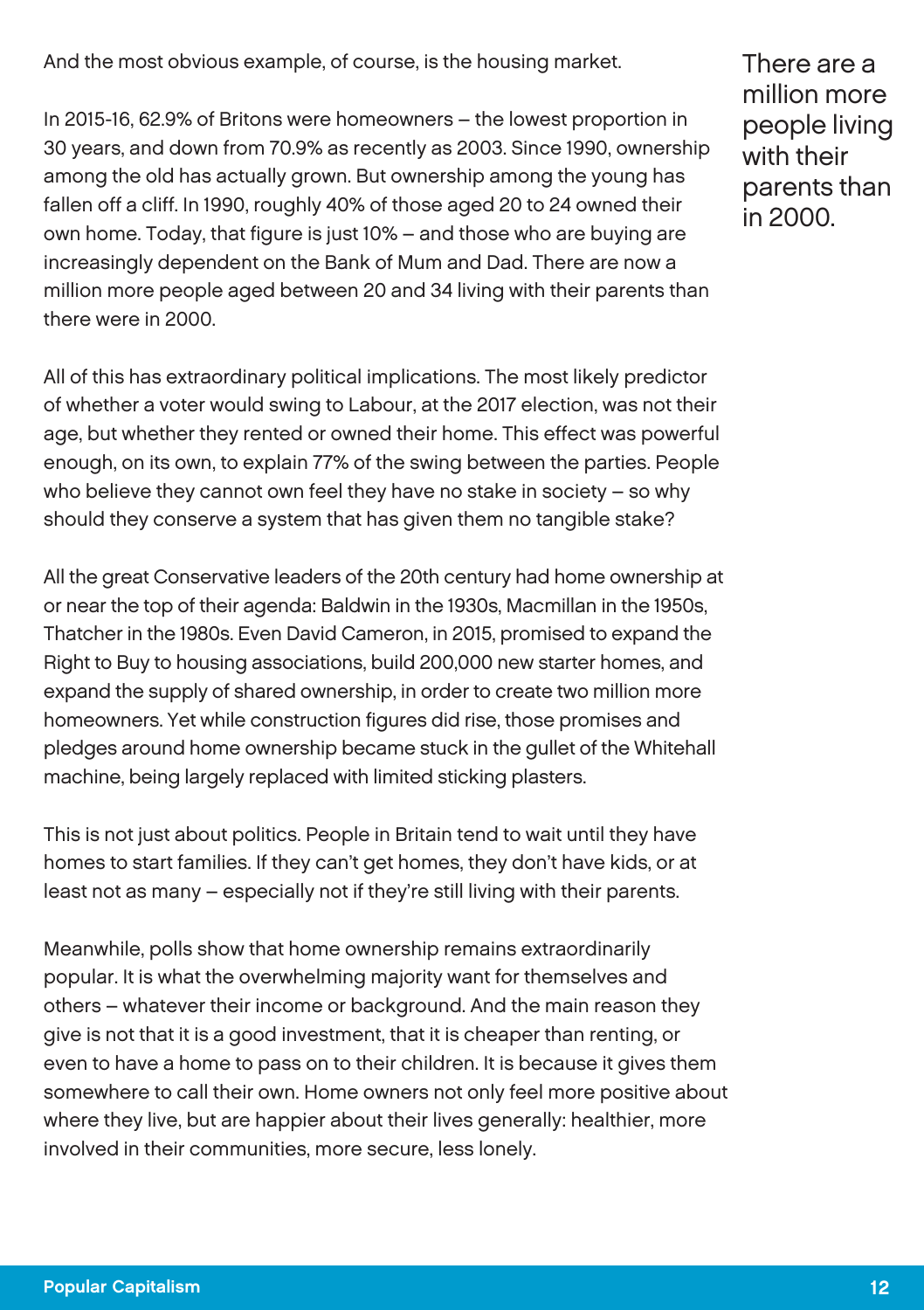| Having the<br>cushion of<br>savings, of<br>ownership,<br>gives you<br>security<br>and<br>comfort. | <b>Selected findings</b>                                                                                         |  |  |  |  |
|---------------------------------------------------------------------------------------------------|------------------------------------------------------------------------------------------------------------------|--|--|--|--|
|                                                                                                   | Home ownership among 18-24s in 1991: 36.1%                                                                       |  |  |  |  |
|                                                                                                   | Home ownership among 18-24s in 2016: 10.2%                                                                       |  |  |  |  |
|                                                                                                   | Time for average first-time buyer to save for a deposit in 1991: 2 years                                         |  |  |  |  |
|                                                                                                   | Time for average first-time buyer to save for a deposit in 2010: 11 years                                        |  |  |  |  |
|                                                                                                   | 18-24s say making housing more affordable is the single thing Government<br>could do to most improve their lives |  |  |  |  |

Three times as many say this should be done by making ownership easier as by improving renting

Among 25-39s, the most popular answer when asked "When will you be able to afford a home?" is "Never"

#### Taken from YouGov polling for CPS & CPS report by Chris Philp MP

To become a home owner, in other words, is not just to get your table stake at the property market casino. It is to gain something secure and tangible.

When council tenants in the 1980s were given the Right to Buy, the very landscape of our estates changed: new front doors, new gardens, new driveways. People took pride in – and drew comfort from – having a place that was theirs.

That is still true today. Recent polling of young voters by the Centre for Policy Studies shows that those aged 18-24 believe that housing is the area of their own life that they most need help with, followed by the cost of living. An overwhelming proportion of those young people would prefer to own their own home rather than rent – which is why they think government should focus its efforts on promoting ownership, rather than (say) making rents cheaper or more secure. In other words, they want control.

Control, after all, is the prerequisite for so many other things. As Nigel Vinson, one of the central figures in the history of the CPS, told its founder, Keith Joseph, "freedom starts with £1,000 in the bank" – or the modern equivalent. It was a sentiment shared by Martin Luther King, who argued that "it is cruel jest to say to a bootless man that he ought to lift himself by his own bootstraps".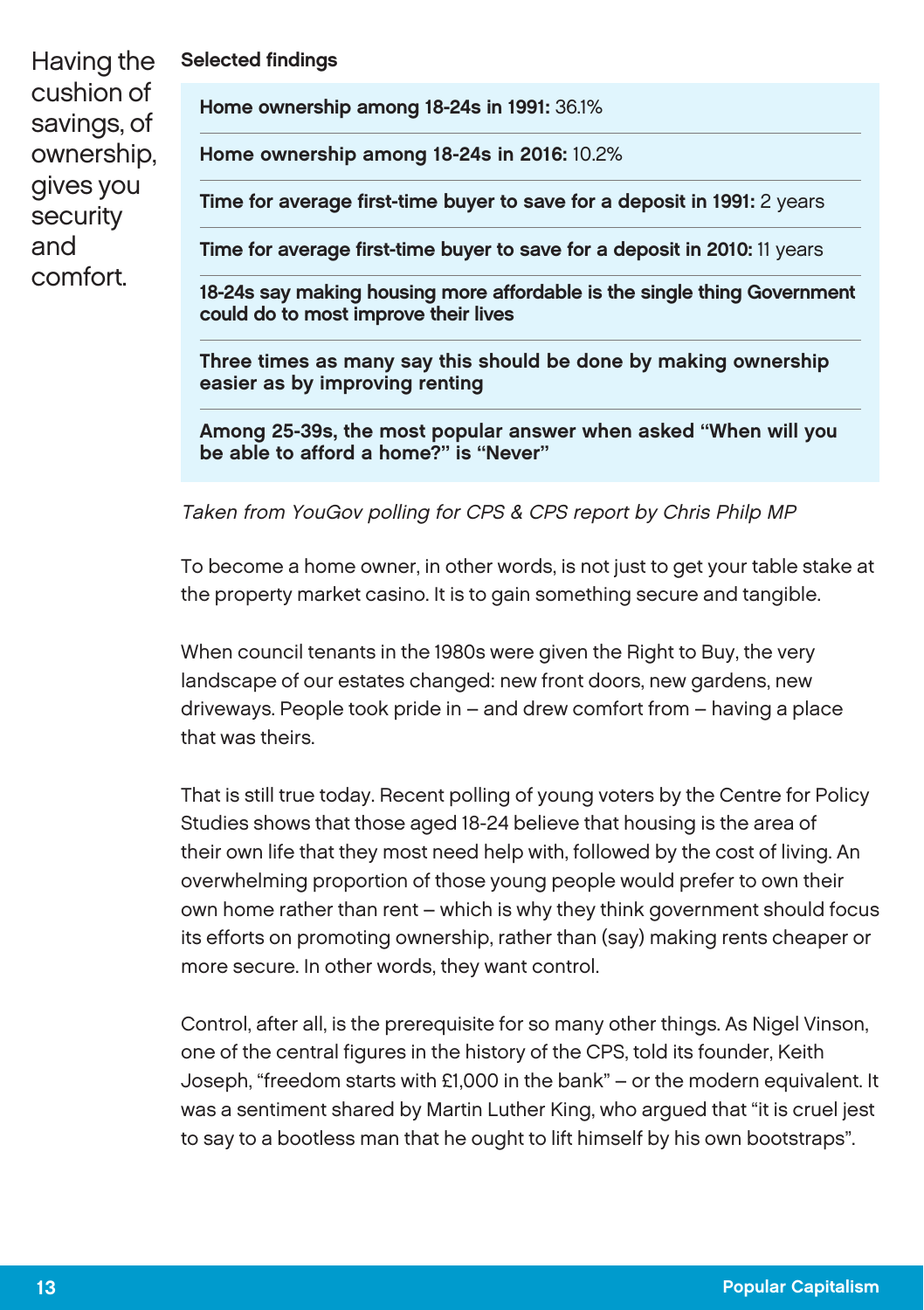Having that control, having that security, doesn't just help the individual. It helps society. Is someone more or less likely to start their own company, to take risks with their career, when lumbered with tens of thousands of pounds in debt and facing a marathon slog to ever be able to afford a house? When they lack control of their future?

Having the cushion of savings, of ownership, gives you security and comfort. The pressure and misery of being in destitution, or flirting with it, not only denies you that security, but wreaks havoc on your ability to make the kind of decisions, or build up the kind of capital reserves, that might help you escape.

And this point, of course, goes beyond economic capital. Without ownership of the skills and abilities to compete in the marketplace, you are again excluded from the game – consigned to the lowest-earning, lowest-status jobs and liable to find yourself in a race with technology which you cannot win. You do not have control of your own future.

This, in turn, speaks to the nature of the society that conservatives should be striving to create.

It is striking, in opinion polls, that when you ask people about the ideal shape of the economy, they do not answer that it should deliver equal returns to everyone. They answer that it should reward people according to their efforts and talents.

An economy in which ownership is restricted is one in which those without it are locked out, are prevented from displaying those efforts and talents to the full. A society without ownership is one in which inequality and resentment flourish, in which society splits between the haves and have-nots.

It is also one in which it is all too easy to caricature capitalism as a code for extending and expanding the privileges of the privileged. When voters hear about deregulation and extending competition, they mostly do not hear "we will make things fair" but "we will dismantle protections".

People do not believe the economy should deliver equal returns, but an equal chance.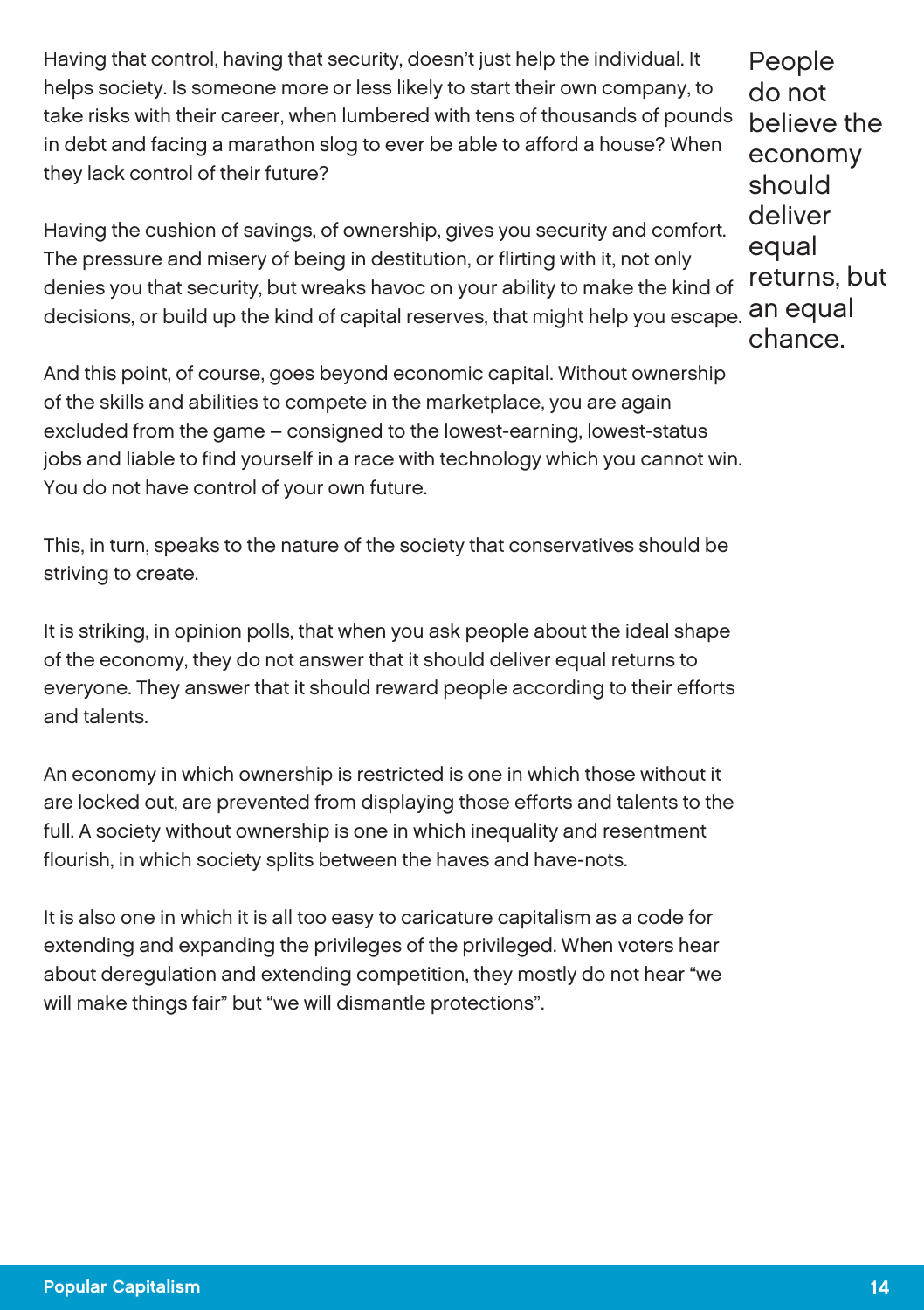If you are giving power to the powerless, you are doing good.

And this ties into a bigger problem. It is impossible to overstate the difficulties faced by Margaret Thatcher and those around her as they wrested the British economy on to a better course in the 1980s. The fact that Britain has a private sector that basically works, that it has millions more people in employment, that inflation has been tamed, that our lives are not disrupted by strike after strike, that we can afford to pay for our public services – all of these are ultimately down to the reforms she pioneered. And at their heart was the idea of putting people in control: of breaking up union power, of handing people ownership of their own homes, of giving ordinary people a stake and a say.

Yet in retrospect, it is clear that the reformers of those days had one underappreciated advantage. If they wanted to show why they were right, they could simply say: "Look around you." Their radical diagnosis of Britain's problems could only be implemented because voters had lost all patience with the alternative.

Today, a free-marketeer invoking that phrase might seem, to harsher critics, more like Ozymandias, inviting those admiring his statue to survey what amounts to ruins. Or, to put it more prosaically, if people today see our society as capitalist, then they see the problems with it as the product of capitalism.

This is why defenders of capitalism cannot be satisfied with the status quo. They need to show how they can make people's lives better – to accept that their problems are real, rather than telling them that they may not own a home, but at least they have an iPhone.

Arthur Brooks, the outgoing president of the American Enterprise Institute, has a beautiful way of challenging his fellow conservatives on this issue. Why, he asks, do you get up in the morning? Is it to entrench the power and wealth of those who already have power and wealth? Or is it to expand the power and wealth of those who do not have them?

If it is the former, he says, you are doing evil. If it is the latter, you are doing good.

All conservatives, in other words, need to dedicate themselves to giving people opportunity. To giving them ownership. To giving them control.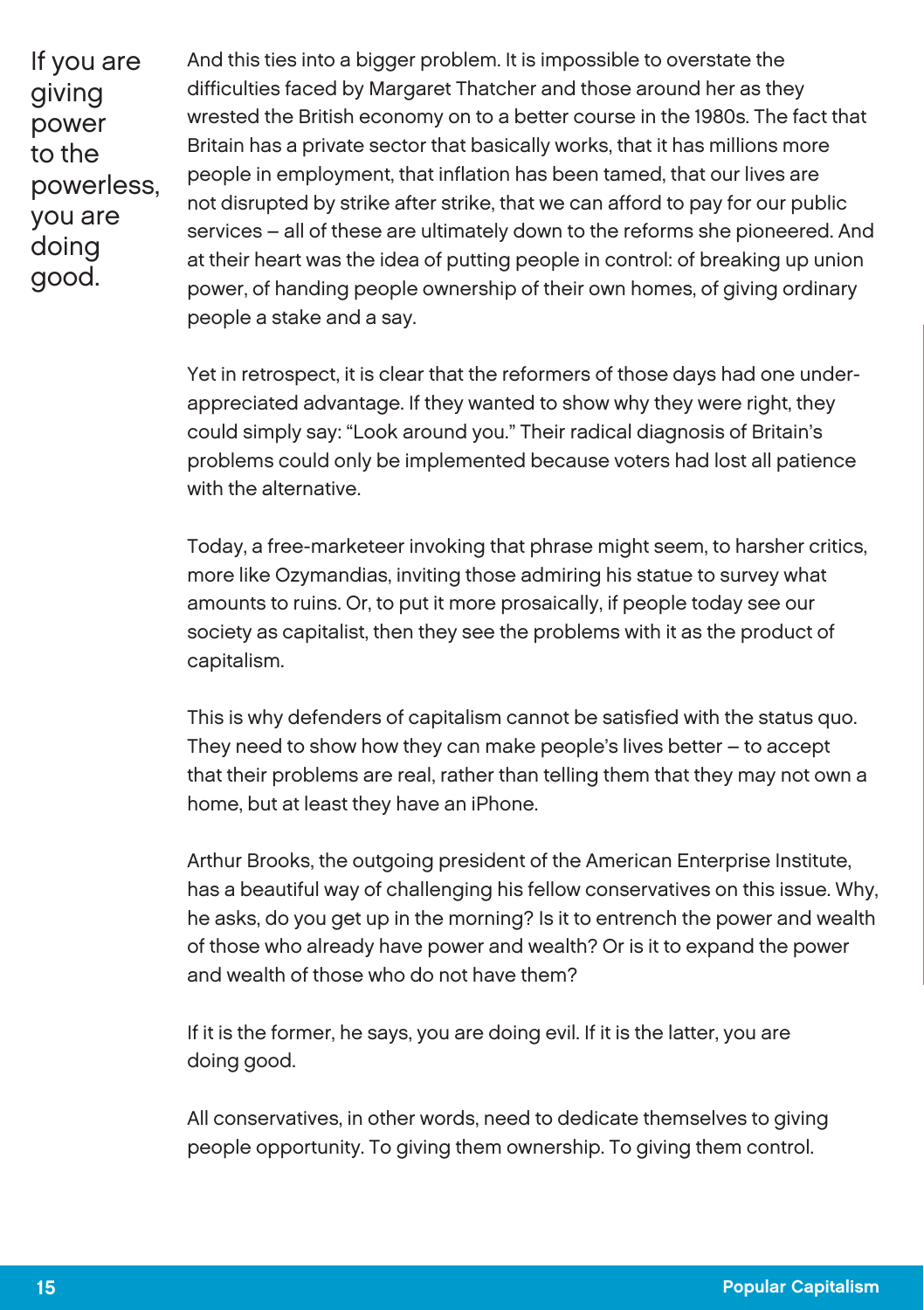PART TWO CONTROL & **COMPETITION**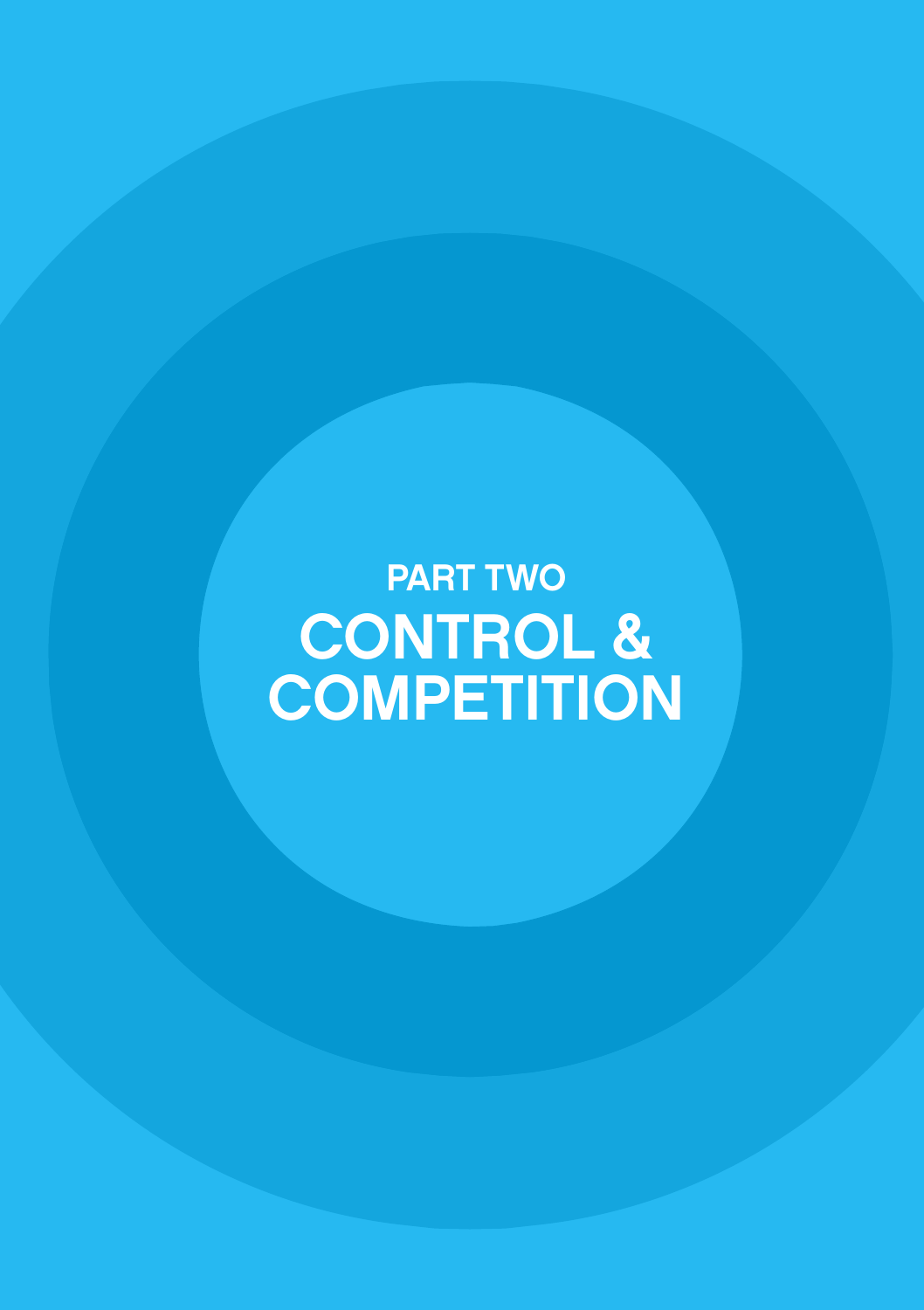## Control & Competition

So how should our leaders go about it? How can they create a society in which ordinary people feel like they have ownership of their futures, and control of their lives?

One central argument that needs to be made here is that the benefit of competition – and indeed its essential purpose – is that it puts the consumer in control, and keeps it that way.

When, for example, the Conservatives defend the privatised utilities, it often looks like they are standing up for the fat cats – as opposed to the voters. Because they have failed to make palpable this connection between competition and control.

This, crucially, is an argument that the Left utterly fail to grasp.

In 1994, that noted economic authority Fidel Castro denounced capitalism as "repugnant": "It is filthy, it is gross, it is alienating… because it causes war, hypocrisy and competition."

This is the same position taken by Castro's admirer Jeremy Corbyn, discussing Royal Mail: "I do not agree with or accept the idea there has to be competition in mail delivery. After all, we all have one letterbox, and it is much more efficient to have one postal delivery person coming down the street rather than three or four from different or competing companies... Likewise, the idea that you have competition in water supplies is a little odd when there is only one water pipe comes to each house."

The obvious rebuttal to this point is that we all have one mouth, so does that mean we only need one sandwich shop?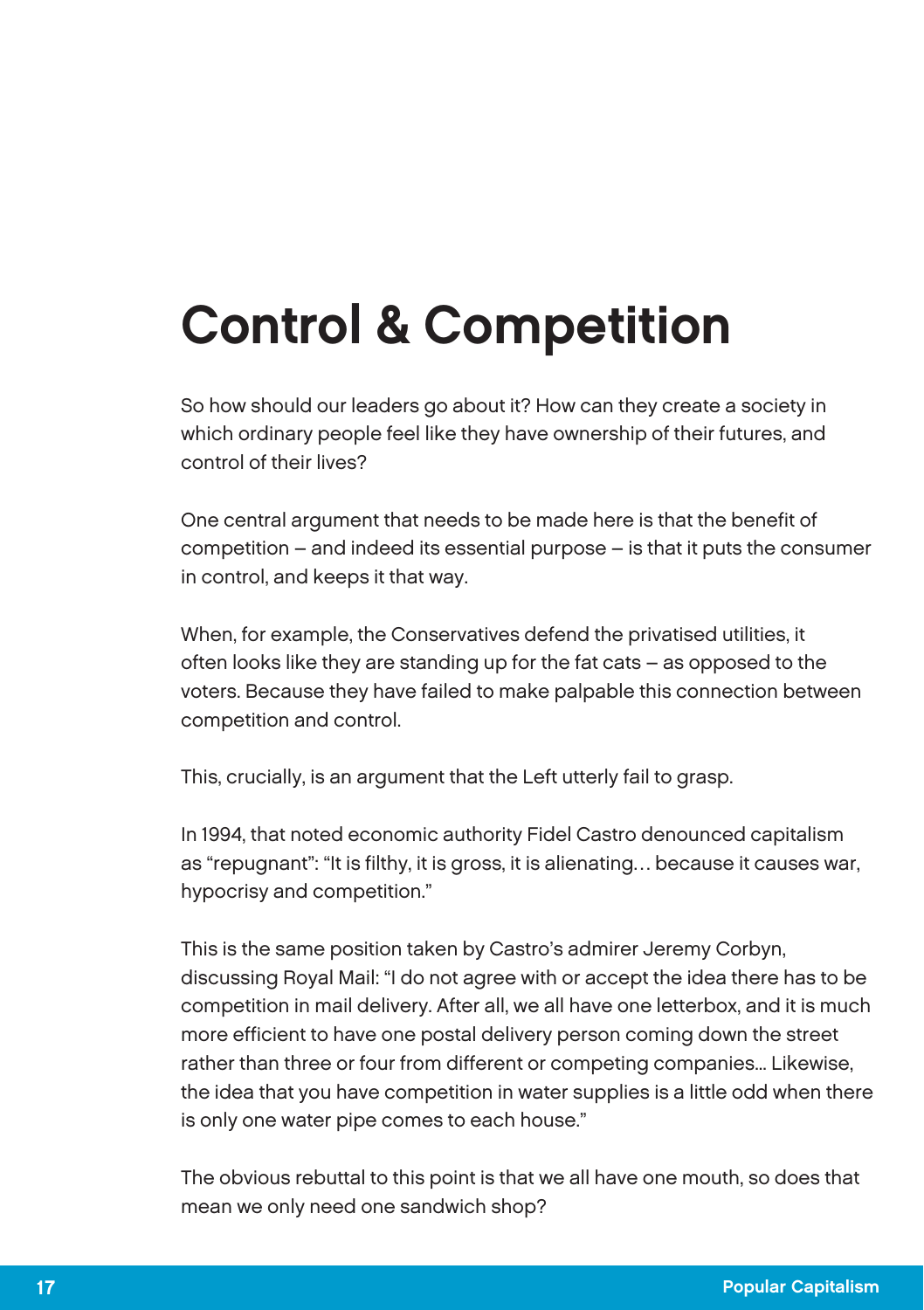It has become a cliché, in discussing the respective merits of capitalism and socialism, to cite the tragic case of Venezuela – an economy held up as a model by the Corbynistas. But it is a cliché for a reason.

In the name of fairer outcomes – of rebalancing the economy between rich and poor – Hugo Chavez and Nicolas Maduro took more and more control away from individuals. They tried to dictate the outcomes of more and more of the economy via price fixing, quotas, nationalisation and all the rest of it.

The result was a slow-motion economic and humanitarian catastrophe: food hoarded by the rich or the well-connected, the return of mass malnutrition, hyperinflation, the collapse of the medical system, refugees flooding into neighbouring countries, and ultimately savage repression.

The more the socialists tried to fix things, the more control they took, the worse things got.

Within the capitalist system, however, there is a safety valve: competition. Competition is what keeps the market honest – what allows the consumer to remain in control.

Imagine that I own a button-making company. Thanks to a sympathetic friend in government, I've had a law passed saying that only Bob's Buttons can make the things. Under this scenario, I can make the buttons for 10p a pop. But I can charge 20p for them, or 50p, or £1. Whatever I ask for, you've got no choice but to pay it.

The damage caused by this kind of monopoly goes beyond the excessive profits that I'm taking out of my customers' pay packets. For one thing, I'm quite likely to lobby the government to impose a protectionist (and therefore economically damaging) trade policy: we don't want to be swamped by cheap foreign buttons which don't come up to our exacting standards. For another thing, such monopoly stifles innovation. Yes, I could invest in lowering the cost of production – but why would I bother, when I've got such a good thing going on? Likewise, if someone has a revolutionary idea for making buttons out of a new kind of material, I'm not going to bother to listen to him. What's he going to do – start his own firm? He can't.

The more the socialists tried to fix things, the more control they took, the worse things got.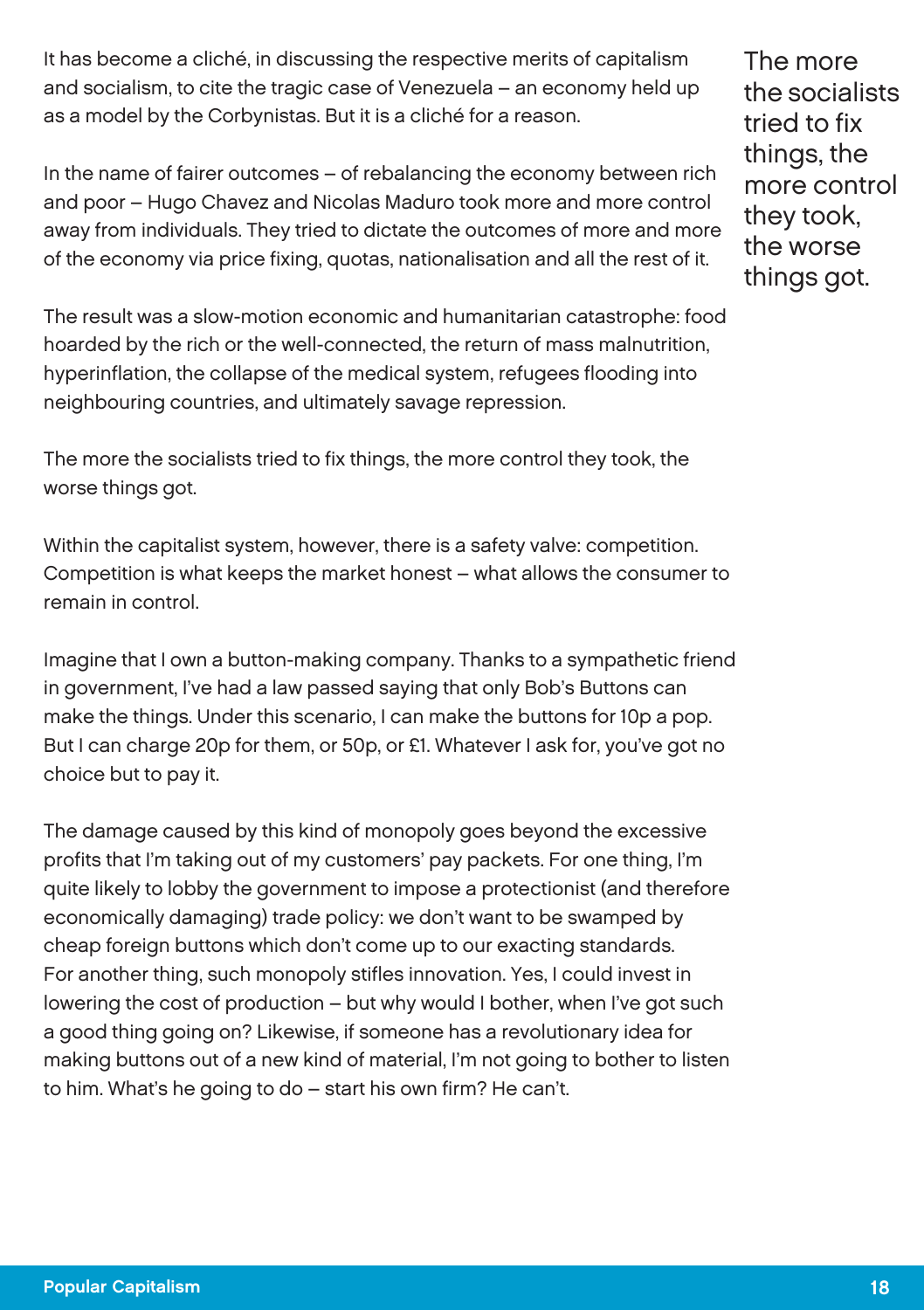Only the state, say Labour, has the wisdom to invest.

This isn't the end of it. We all know about monopoly. But fewer of us have heard of its mirror image: monopsony. This is a situation in which it is not the number of sellers that is restricted, but the number of buyers.

Why does this matter? Because often, monopolists are monopsonists too. If you're tempted to get into the button-making business, then working for Bob's Buttons is – under this hypothetical scenario – the only game in town. That means I can pay you pretty much what I feel like. The same is true of my suppliers.

Alternatively, my monopsony power might be geographical: if my giant button factory is your town's only big employer, then I can keep wages low because the only alternative is for you to pack up and leave. I have control: you don't.

We don't, of course, live in a world where there's only one button-making firm. But alongside outright monopoly, there is also the problem of oligopoly – of markets controlled not by one firm, but by a cosy few.

Adam Smith is often seen as the high priest of the market. Yet its opponents often cite his observation that "people of the same trade seldom meet together, even for merriment and diversion, but the conversation ends in a conspiracy against the public, or in some contrivance to raise prices".

Capitalism, in other words, has an in-built tendency towards monopoly – or at least towards self-serving cartels. Even Adam Smith says so!

What's less often quoted is what Smith says next: "It is impossible indeed to prevent such meetings, by any law which either could be executed, or would be consistent with liberty and justice. But though the law cannot hinder people of the same trade from sometimes assembling together, it ought to do nothing to facilitate such assemblies; much less to render them necessary."

The word Smith uses to describe such assemblies is "corporations". But by that he means not companies in the sense that we know them, but essentially lobby groups – an association of those in the same trade who lobby the government with one voice to impose regulations that, by happy chance, result in the enrichment of its members at the expense of the public, or foreign competitors, or both.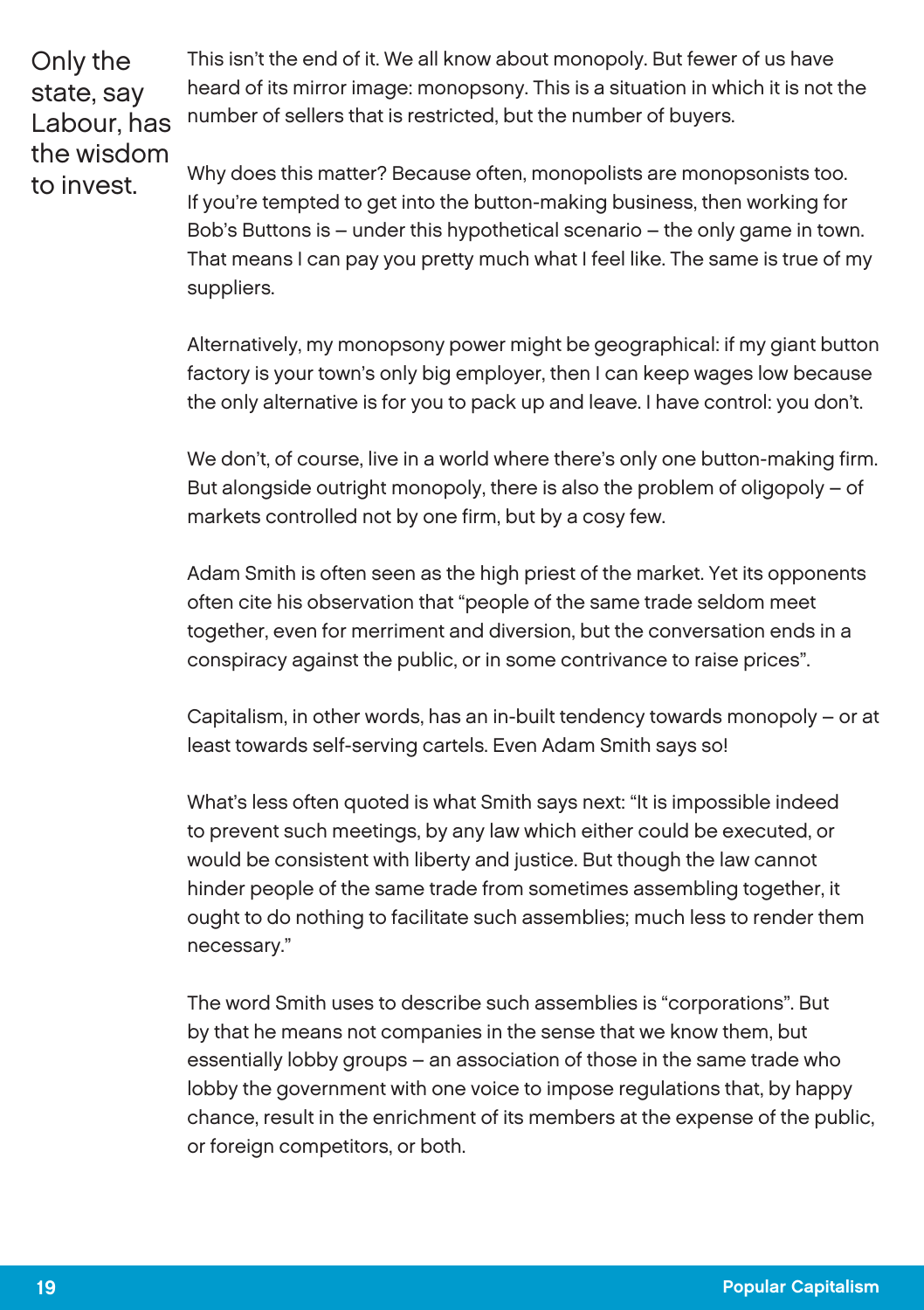So how to keep the bosses honest? Again, Smith had an answer. "The real and effectual discipline which is exercised over a workman is that of his customers," he continues. "It is the fear of losing their employment which restrains his frauds and corrects his negligence."

Competition, in other words, is what prevents that great conspiracy against the public – what forces businesses to make money by serving their customers, rather than milking them. Competition puts consumers in control, rather than producers.

If Pret a Manger start charging £20 for a sandwich, either all of their customers will desert them for Eat, or lots of other people will pile into the sandwich market because of the profit to be made, driving down prices.

Less competition means less pressure to invest in new ideas and technologies, rather than living off your existing market share. It means less pressure to be productive. It means lower wages for staff and higher profits for those who have done nothing to earn them.

And it also, at heart, means fewer new ideas – fewer opportunities for people to participate in the great game of trial and error which gradually, erratically and sometimes painfully rewards the good ideas and punishes the bad ones.

There are of course arguments to be had about how to apply these lessons in particular areas. It is true that competition works more easily in some sectors than others. But it is also true that it is towards greater competition and more control by individual consumers that those in Government must always be striving and working.

For Labour – especially the Corbynite strain of it – this is heresy. Only the state, John McDonnell has argued, has the wisdom and patience to invest long-term capital where it is most needed, rather than where the froth and speculation of the market dictate.

This argument is superficially attractive. We all cling to the idea that we would get better decisions – both economically and politically – if we delegated the task to those with no selfish interest in the matter, that some all-wise conclave of elders is better placed to guide us then the selfish profiteers of the market.

**Competition** puts consumers in control, rather than producers.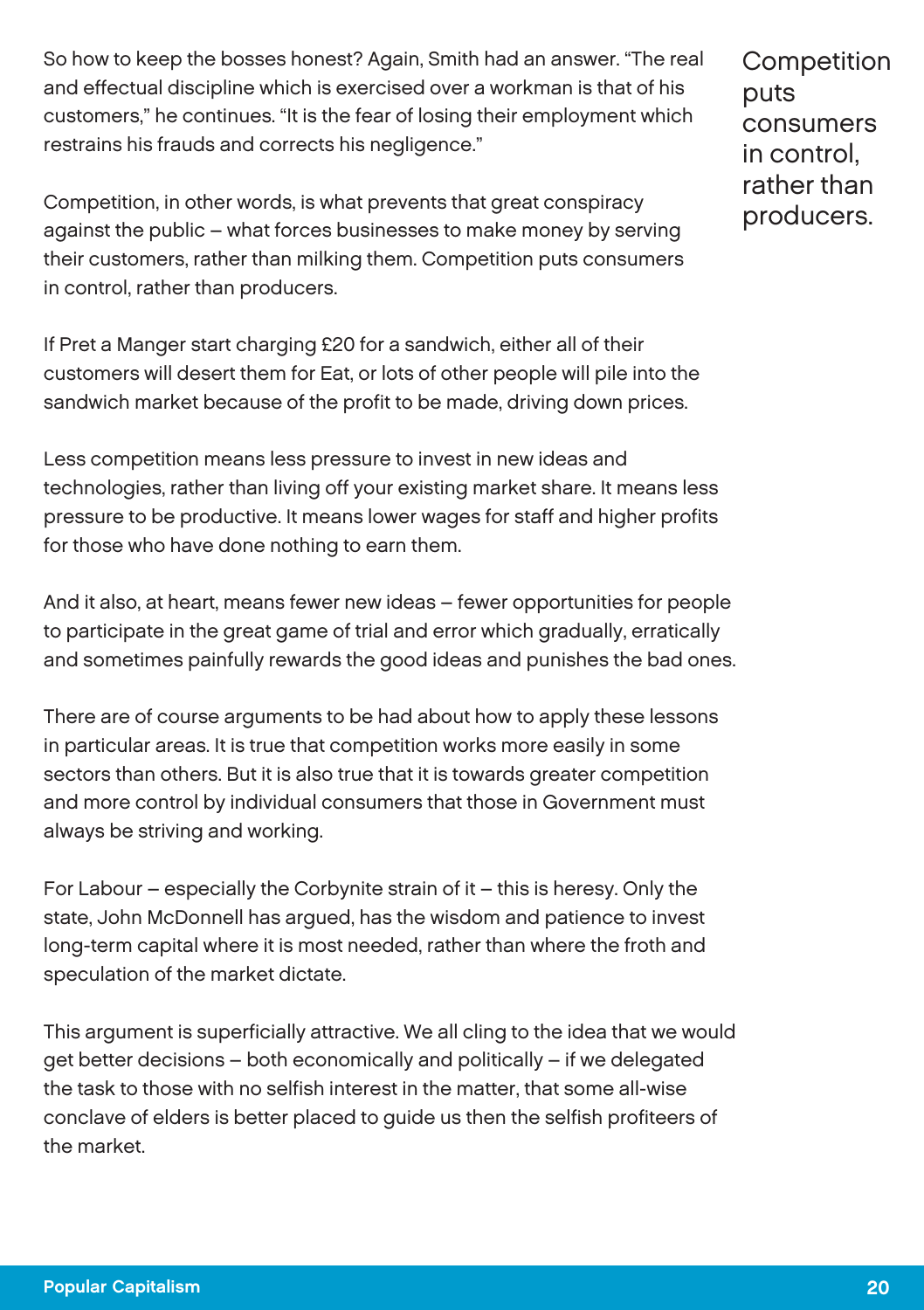The case for capitalism, in other words, is that it genuinely trusts the many not the few.

The problem, again, is that this does not quite stack up. Government has done some impressive things. But it has also made many catastrophically misguided decisions – often at times when there was near-universal consensus that the decision in question was the right one.

There are many, many examples of this (read, for example, The Blunders of our Governments, by Anthony King and Ivor Crewe). But perhaps the best is the Advanced Gas-Cooled Reactor programme.

The AGRs were to nuclear energy what Concorde was to supersonic flight – in every sense. John Kay, in his book The Truth About Markets, describes the programme, launched in 1965 by the Wilson Government, as the most financially disastrous enterprise embarked upon by any Western government.

The seven AGRs were built, in essence, because Britain wanted national champions. Rather than buying in foreign nuclear technology, we wanted to develop our own – and export it around the world.

The problem was that the resulting tenders were awarded on the basis of a back of the envelope design, which ran into huge technical problems: the first reactor, Dungeness in Kent, did not come on stream until 17 years after its planned completion date in 1970. Over the years, we ploughed in more than £50 billion – for assets which were eventually valued at less than £100 million.

It was, at least until the financial crisis, one the biggest write-offs in the history of capitalism – so much so that for the first 25 years of its existence and probably more, the economically sensible thing to do would have been to swallow the losses and shut the entire programme down.

Why could people not spot what was going wrong? Partly because Edward Plowden, the arrogant and secretive head of the Atomic Energy Authority, urged that the electricity industry should be reorganised to speak to ministers with "a single voice". But as Kay says, "the problem was that the industry did speak with a single voice and what that voice said was rarely true".

The market does make mistakes. But it is more open to a multitude of voices – clamouring, clashing and conflicting, perhaps, but all offering an alternative path. There is, ultimately, no one person in control – because everybody is.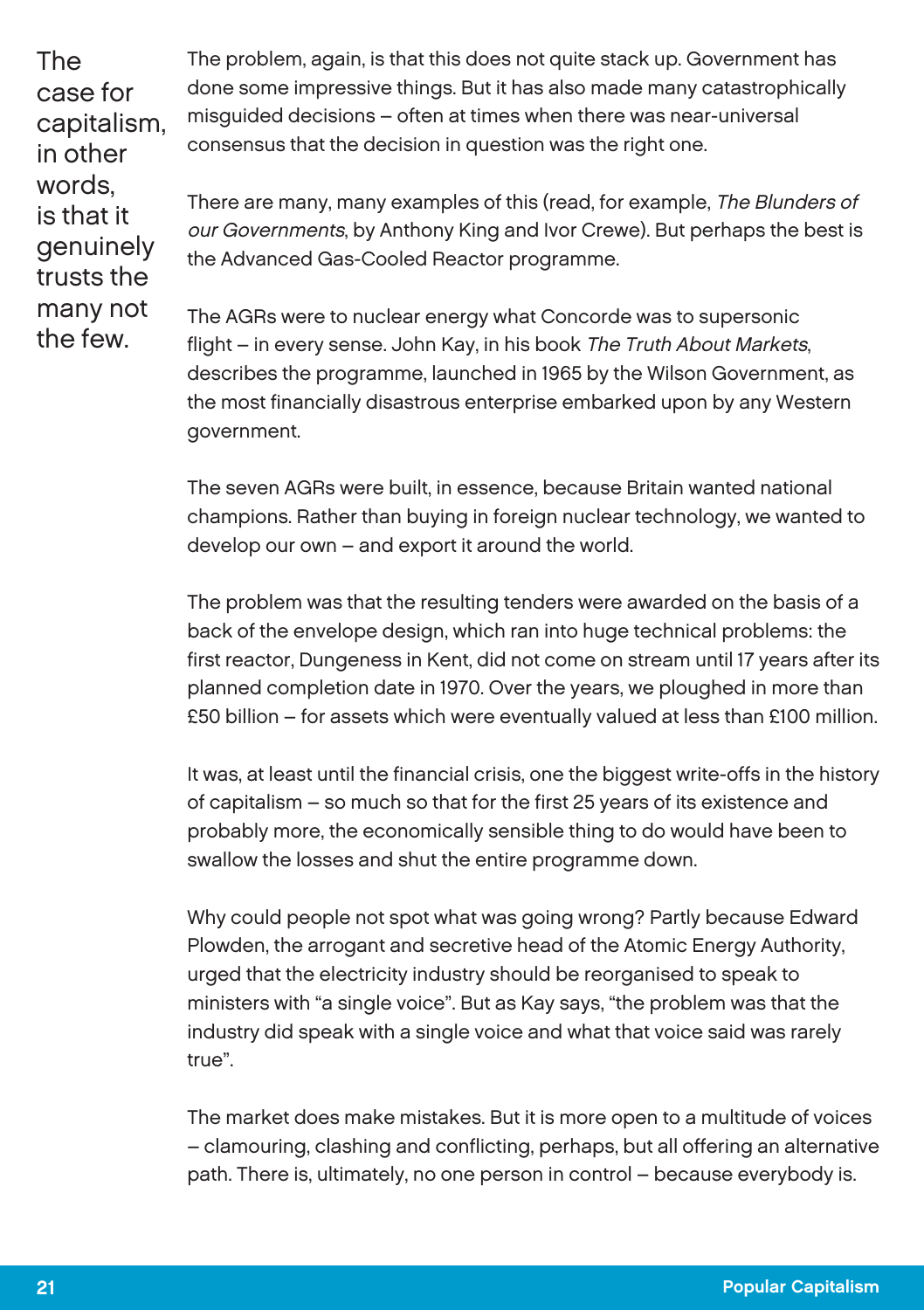The case for capitalism, in other words, is that it genuinely trusts the many not the few. In fact, this is possibly the most profound belief of those who support the free market: that even the wisest individual in the world, possessed of as much information as can reasonably be gathered, will end up making worse decisions than a diverse range of people engaged in what amounts to a vast game of trial and error.

A key part of giving people control is giving them services they can rely on.

But one of the great merits of capitalism is that as well as thinking the best of people, it also thinks the worst of them – or rather, as Adam Smith showed, that it harnesses their self-interest for the common good.

In the section above, I generously assumed that – in a centralised system – those making the decisions are indeed making them for the right reasons, that they are genuinely trying to be selfless and dispassionate, to act for the good of all.

But the truth is that the world is not like that. Not at all.

Take the NHS. We all admire and respect doctors and nurses. We all wish that there were more of them, and fewer middle managers. But doctors and nurses are also human. Like the rest of us, they like life to be arranged for their own convenience. Even the most compassionate of them would like, all other things being equal, to be paid more for the same amount of work.

Why, for example, are hospital doctors public employees, but GPs private contractors? And why can consultants employed by the NHS still take on lucrative private patients? It is because, in the very earliest days of the NHS, the doctors refused to play ball. Faced with the prospect of a strike by the BMA, Nye Bevan promised that the GPs would remain independent; the consultants would keep their private practices; and the nurses would get a pay rise. As he put it of the consultants, he "stuffed their mouths with gold".

The same thing happened many decades later. Tony Blair's government was negotiating with GPs over their contracts. As if by magic, this process concluded with doctors getting more money to work fewer hours – or rather, being able to sacrifice a relatively small amount of pay in order to forgo working evenings and weekends. The result was immense frustration for patients, a stampede towards A&E, and calamitous pressure on our hospitals.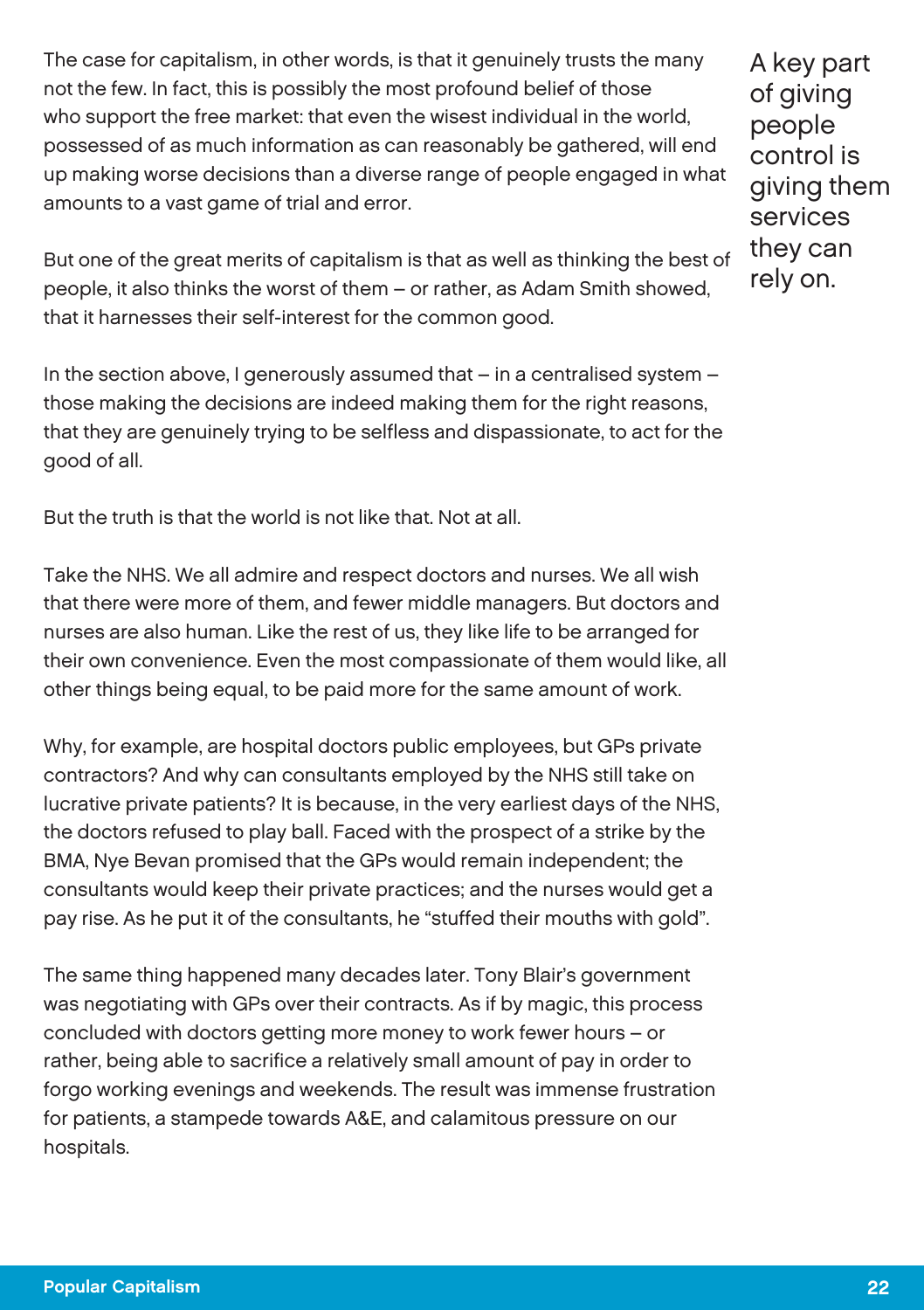The further you go towards monopoly, the less pressure there is to perform.

The truth is that any organisation manned by fallible human beings will, to a greater or lesser extent, be run for the convenience of those very human beings. In a competitive system, this tendency is mitigated by the competition between rival organisations, and the need to pull together to achieve shared success.

But the further along the spectrum you go towards monopoly – the more control you take from the consumer and give to the producer – the less those competitive pressures are felt. Hence the stories about nationalised industries in the bad old days that were run for the benefit of their staff rather than their customers, about phone lines which took months to install. They had the control – we didn't.

One of the perennial Left-wing arguments is that Conservatives (and conservatives) do not care about public services. That as long as they have their private health insurance, they are perfectly happy to watch the rest of the world burn.

One particularly popular conspiracy theory, for example, is that the Tories are deliberately running down the NHS in order to flog its most profitable parts to giant American healthcare companies (for some reason, the giant companies involved are always American, rather than German, or French, or Dutch).

This argument is not just insulting, but wrong-headed. For one thing, if it were true, the relevant ministers would belong in prison rather than Parliament. For another, the NHS has been in existence for 70 years, and the Conservatives have been in power for 43 of them: if they have a secret plan to privatise it, it's not a very good one.

Giving people more control of their lives also means giving them public services they can rely on – and, indeed, a public realm that they feel safe within. If your streets are not safe, if your hospitals are shabby and illmanaged, if your high street is full of boarded-up shops, you are scarcely likely to feel optimistic about your future and in control of your destiny.

But how to do that?

The most obvious point, made repeatedly by Conservative leaders, is that the only way to fund the public services is via a dynamic economy.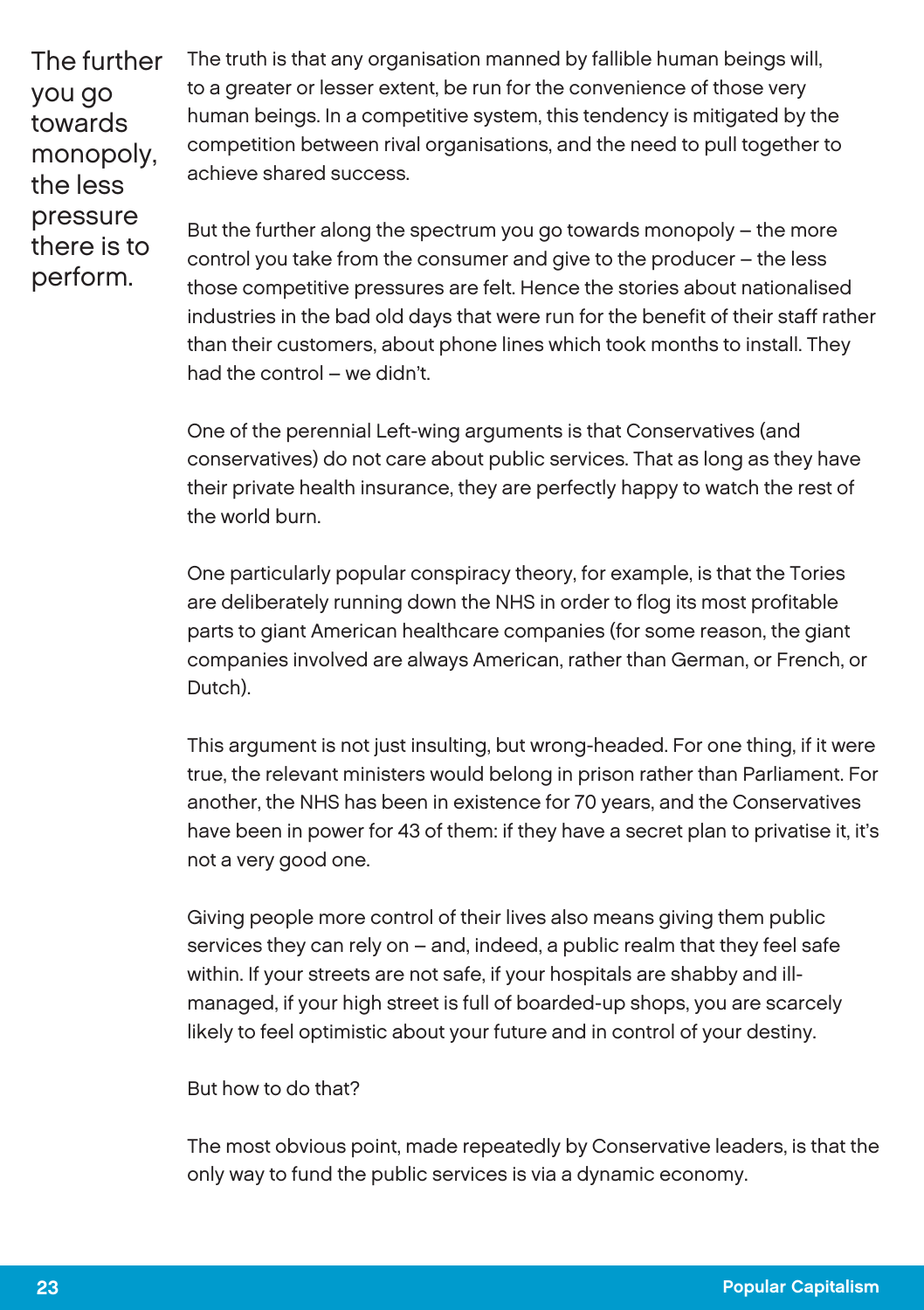As David Cameron said in 2015: "Everything depends on a strong economy. Every job; every pay packet; every business; every teacher's salary in our schools; every heart operation in our NHS; every kind of help we can give the elderly and frail."

If your child fails to get into a good school, then you're screwed.

Or as Margaret Thatcher argued on the opening page of the Tories' 1987 manifesto, it was only Britain's new prosperity that allowed it to build a better health service and provide more care for those in need.

But there is also a vital philosophical difference between Left and Right when it comes to how the money generated by a vibrant private-sector economy is spent.

If you want to improve the public services, is it better to exert pressure from the top, or from the bottom – or simply to appeal to the better natures of those working in them?

As a parent, I know I would go through hell and back to secure my children's futures. Traditionally in Britain, however, it has been the schools which audition the parents – resulting in a model in which even those top schools which are not actively selective are often effectively selecting via house prices, with places going to those who can afford to buy or rent homes in the appropriate catchment area.

Under this model, if your child fails to get into a good school – or simply happens to live in the catchment area of a bad one – then you're screwed. If you've got money, you can pay to go private. If you've got time, you can join the board of governors and try to improve the quality of the school as a whole. But realistically, as an ordinary parent – like an ordinary customer of Bob's Buttons – your ability to improve matters is limited.

In a competitive system, however, things are very different. If a school isn't working for your child, you can simply move them somewhere else – or even help to set up a new one. The objection is that under this system, bad schools lose the very pupils and parents – engaged, passionate, determined – who might help them improve. But the counter-argument is that the pressure of competition forces them to do better.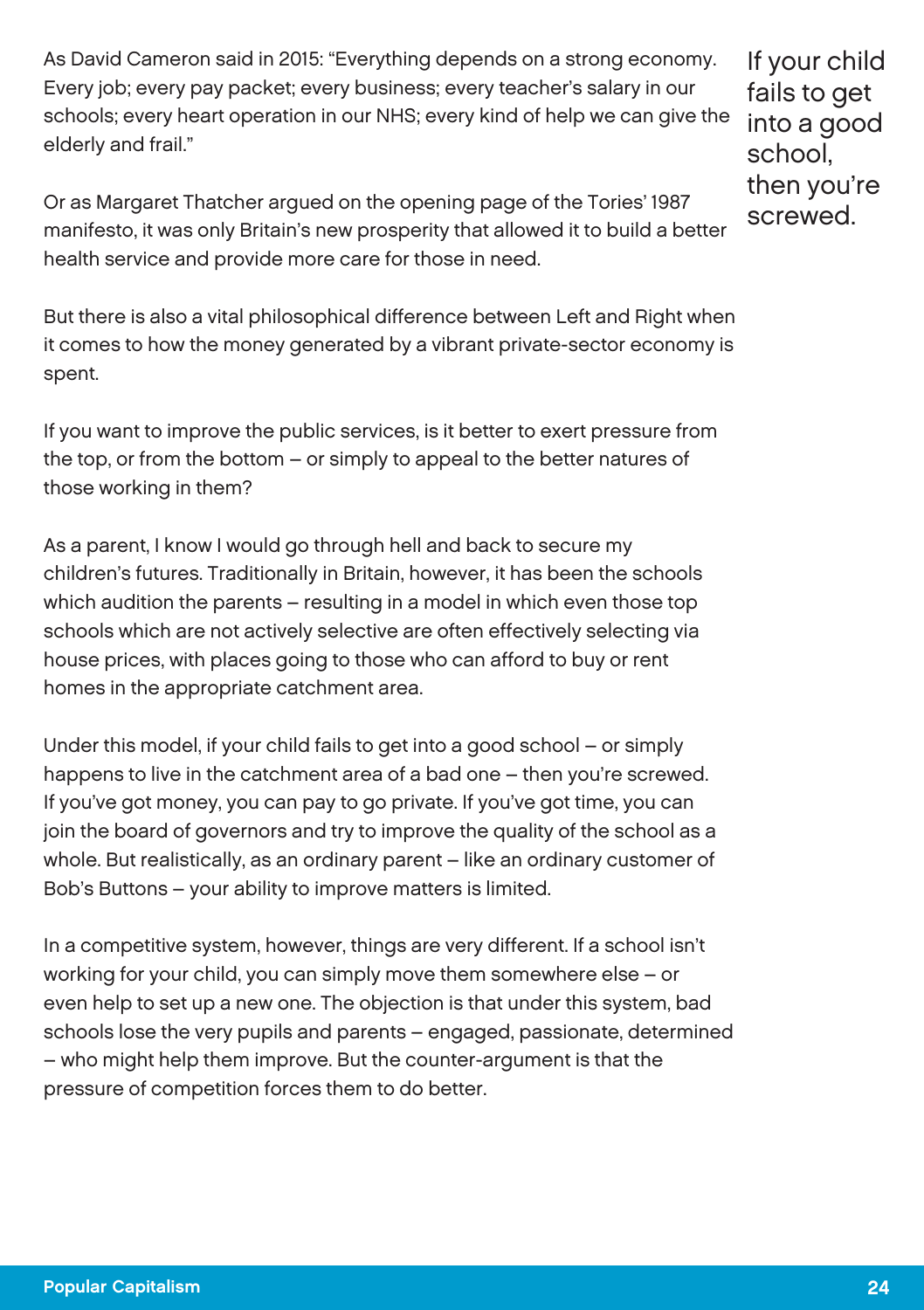In fact, pushing control away from **Whitehall** and down to schools and parents has had all manner of benefits.

And giving control to parents, it turns out, has had a remarkable effect. Even with all the flaws in the education system – the capacity problems and the limited data and the teaching to the test and the fact that the best schools cannot or will not expand enough to meet demand – we have still seen significant improvement thanks to the reforms introduced under Tony Blair, then turbo-charged under David Cameron.

In their 2017 manifesto, the Conservatives could boast that 1.8 million more children were going to schools rated "good" or "outstanding" by Ofsted than in 2010 – even though the criteria for those ratings had been substantially toughened up.

In fact, pushing control away from Whitehall and down to schools and parents has had all manner of benefits. For example, which is the better way to teach pupils: a rigid curriculum, or a more progressive system in which children are free to learn as they choose? Traditional, fact-filled instruction, or lessons which seek to engage the pupils' imaginations? What are the right class sizes? Lesson lengths? Does co-ed work better than single-sex? Selective better than comprehensive?

The traditional way to answer those questions was to ask the man in Whitehall – to give control to the person who knows best. But the best way to answer them, it turns out, is to let people try what they believe – and then gather the evidence for what works.

Within the free school and academies movement, there are some schools which dress the kids up in blazers and caps, or teach them Latin. But there are others which don't. The result is not just a massive experiment in what actually works educationally, but a system in which – at least in theory – every pupil can be matched to a school which best fits their interests and talents. And the lessons from the top performers can be spread by central government, or fed into the national curriculum.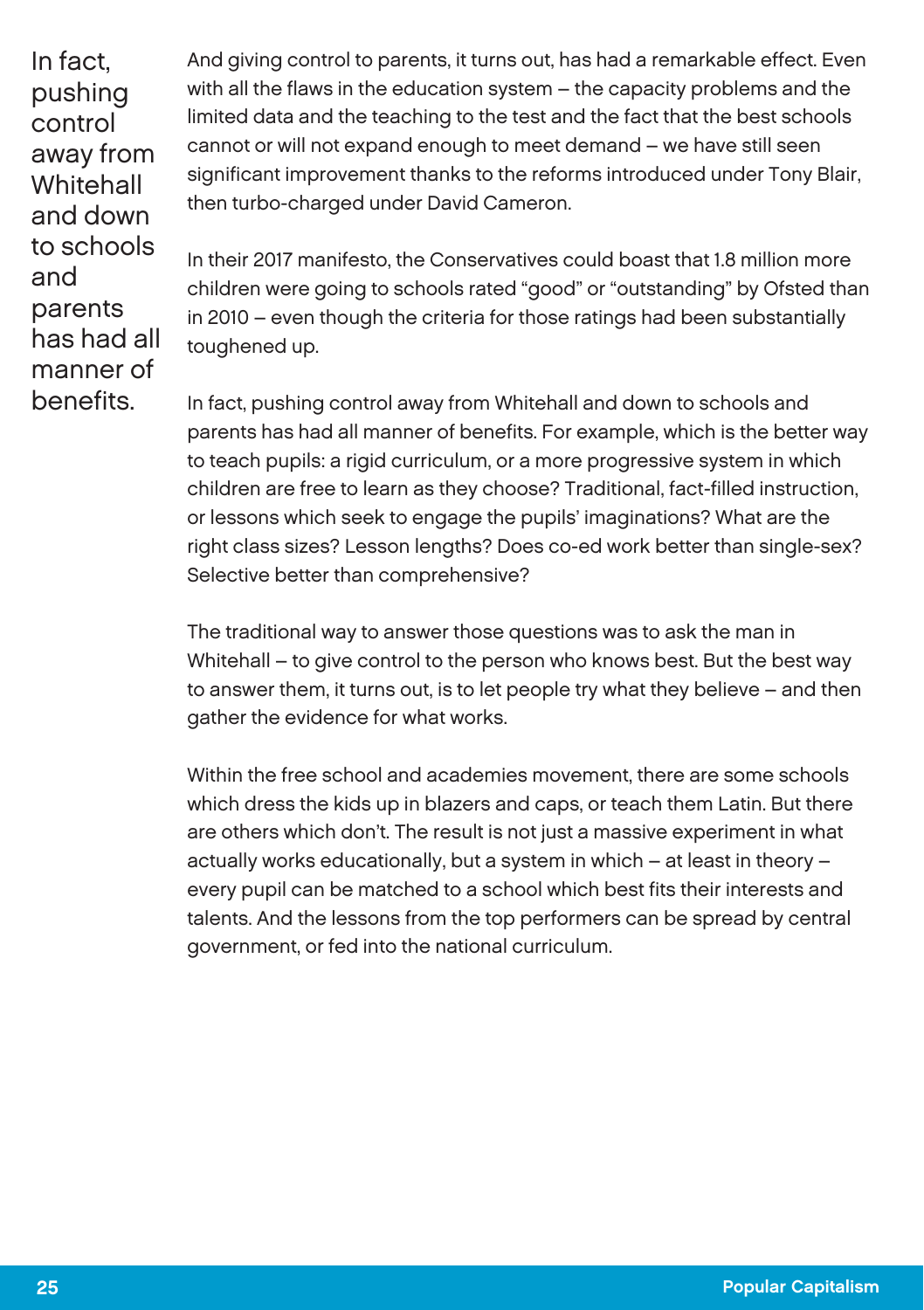To give just one small example: we at the Centre for Policy Studies, for many years, argued that it was better to teach children to read via synthetic phonics – that is, to have them focus on the sounds the letters made ("muhah-tuh" for "mat"). The educational establishment, however, was wedded to the "whole-language approach", in which children were encouraged to read words by sight rather than sounding them out.

Eventually, the new approach was actually tested, alongside other educational reforms, in Clackmannanshire. The results were so overwhelmingly positive that the entire system was overhauled. Between 2012 and 2017, the proportion of six-year-olds who passed the Phonics Reading Check rose from 58% to 91% – and Britain is now climbing the international literacy league tables rather than falling down them.

Between 2012 and 2017, the proportion of six-yearolds who passed the phonics reading check rose from 58% to 91%.

So the point of differentiation between Left and Right isn't just about attitudes to competition. It's about where power and control should lie – and, therefore, where pressure for change should come from.

The justification for those education reforms is not just to create competition for its own sake. It is that handing power to parents – giving them the power to choose the school which they think is best for their child – also hands control to the people who have the most direct stake in the outcome.

When power is in the hands of consumers, the pressure within the system is to deliver what consumers want – and the scope is there for choice and competition to deliver innovative alternatives. When power is in the hands of producers, the pressure within the system is to deliver what suits them.

Hence the proposal by the National Education Union, the country's largest teaching union, that Ofsted should be shut down, and schools allowed to, in effect, mark their own homework. There is nothing in this that benefits consumers – because its entire purpose is to give teachers an easier life, and never mind the impact on the quality of education they are imparting.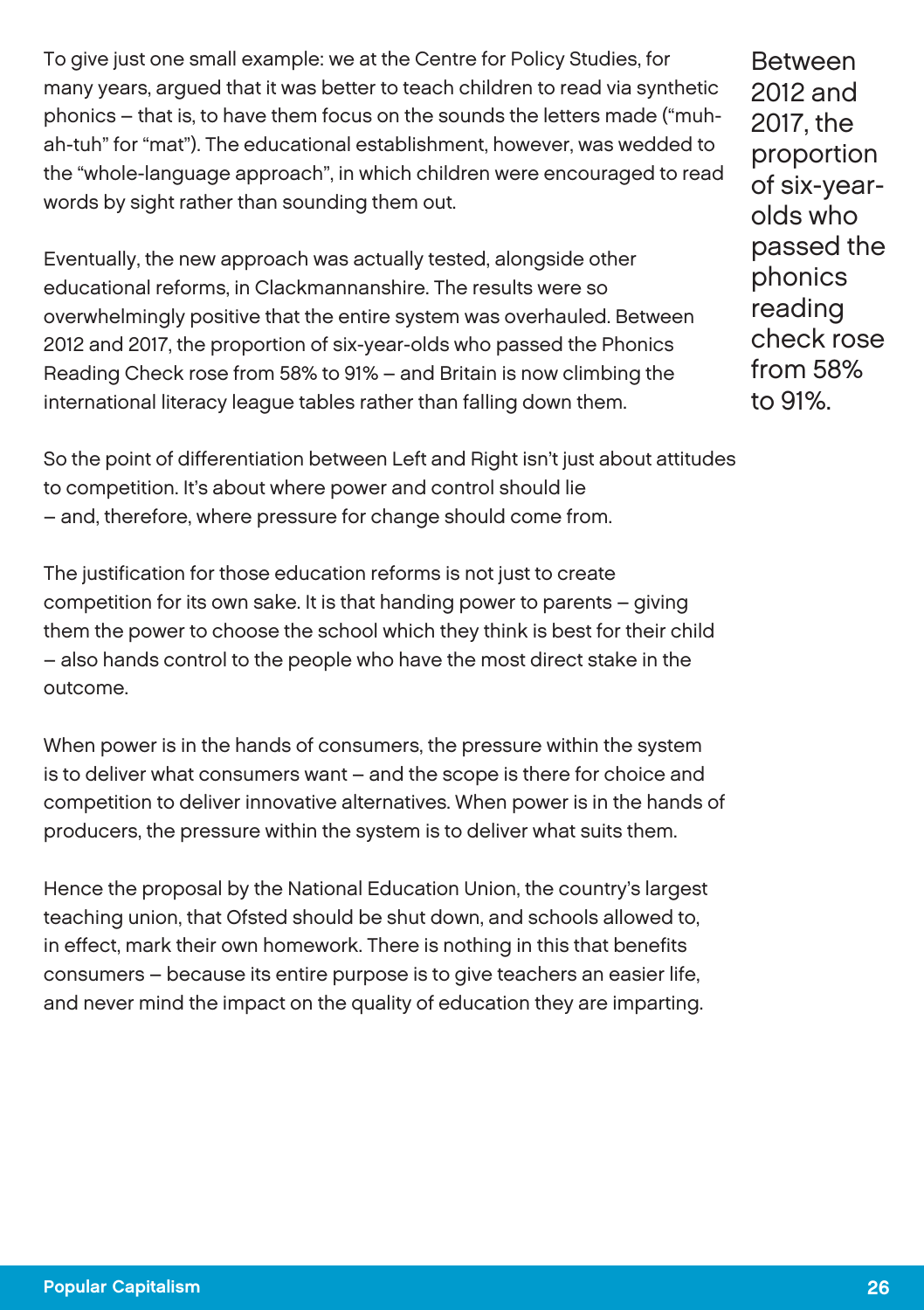Or consider another controversial example: the privatised utilities.

In a state monopoly, you cannot take your money elsewhere.

Jeremy Corbyn and John McDonnell offer a false, easy hope – that renationalisation can give control to everyone at once. These industries, they argue, should be run by a harmonious alliance of customers, workers (represented via their union leaders), the community (represented via council placemen or Left-wing activists), and the wise hand of government.

But what happens when these interests collide? What happens when the unions want a pay rise that is against the interests of the customers?

And what happens when the customer is dissatisfied? Under a nationalised system, they cannot take their money elsewhere. They have lost control in a fundamental way.

Yes, it is true that these industries are hardly hotbeds of competition in the first place. The rail network, for example, has gone from being a governmentowned and -operated system to one in which the state regulates a series of regional monopolies, setting everything from the prices they can charge to the frequency of services, negotiated via franchise agreements so complex that the paperwork involved can fill whole rooms.

How to fix this? One solution, proposed by the Centre for Policy Studies – and endorsed by the Government's own Competition and Markets Authority – is "on-rail competition". Instead of handing over control of a long-distance line to a given operator in exchange for certain promises (including a hefty cut of the revenues), you allow multiple operators to compete and bid against each other to provide services on the same line.

Evidence from Britain and elsewhere shows that, if applied on Britain's main trunk lines, this could result (to quote the CMA) in "lower fares and growth in passenger numbers, greater incentives for operators to improve service quality and innovate, greater efficiency by train operators [and] more effective use of network capacity".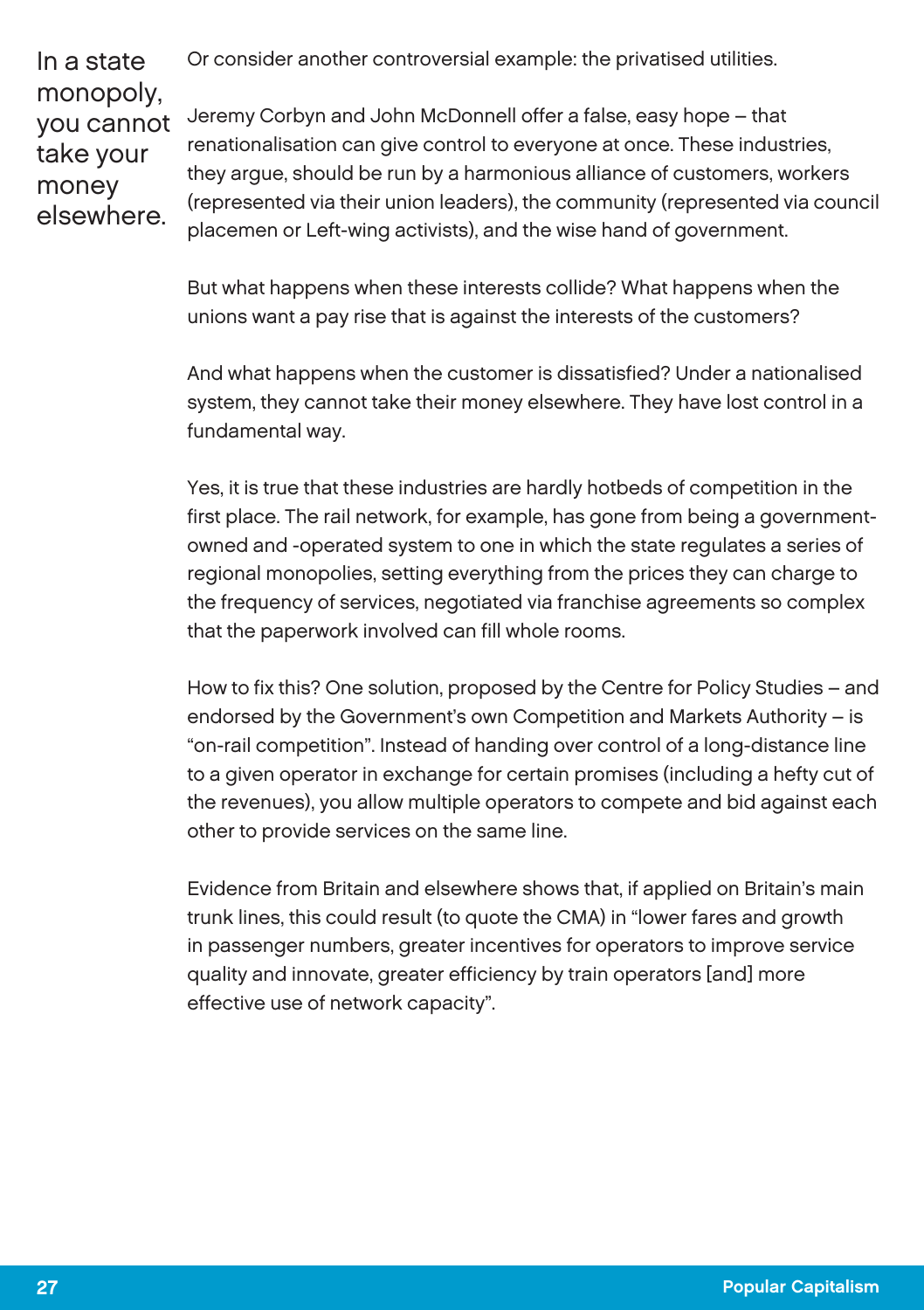The same is true of the energy sector, and water, and mail. The more competitive these services become (or in some instances are forced to become), the more open they are made to new entrants, the more control is given to consumers, the better they perform. The best way to get Jeremy Corbyn's mailbox filled as quickly as possible is to have multiple firms fighting for the right to deliver to him.

**What** would this agenda look like in practice?

The case for competition, in other words, is not ultimately an economic one. It is a moral one. It is that the economy, and the public services, should deliver for the people who use them, not the people who run them – and that wherever possible, we should put control in the hands of the former.

So what should this agenda look like in practice when it comes to some of the key policy challenges facing the UK today?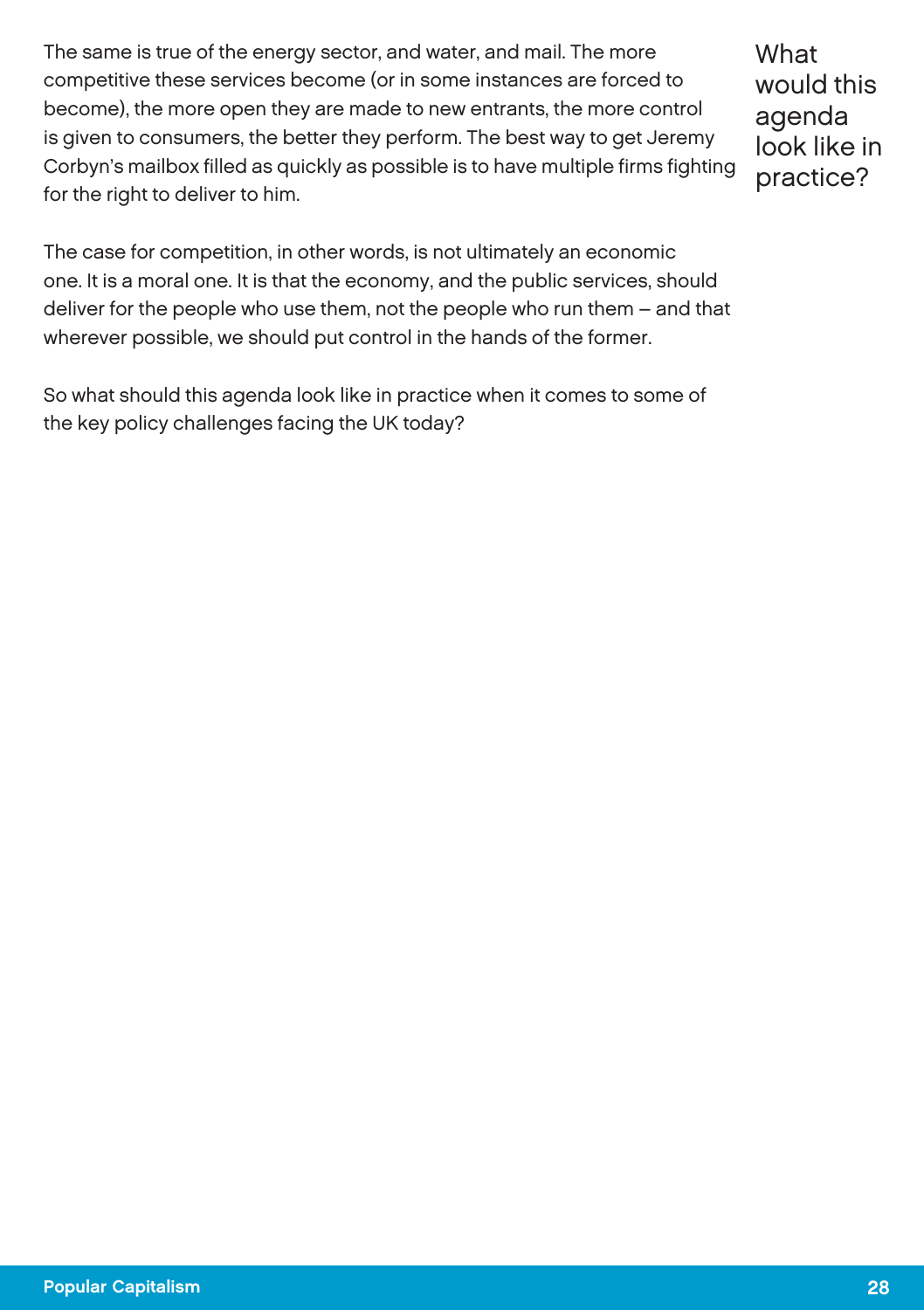PART THREE GIVING BACK **CONTROL**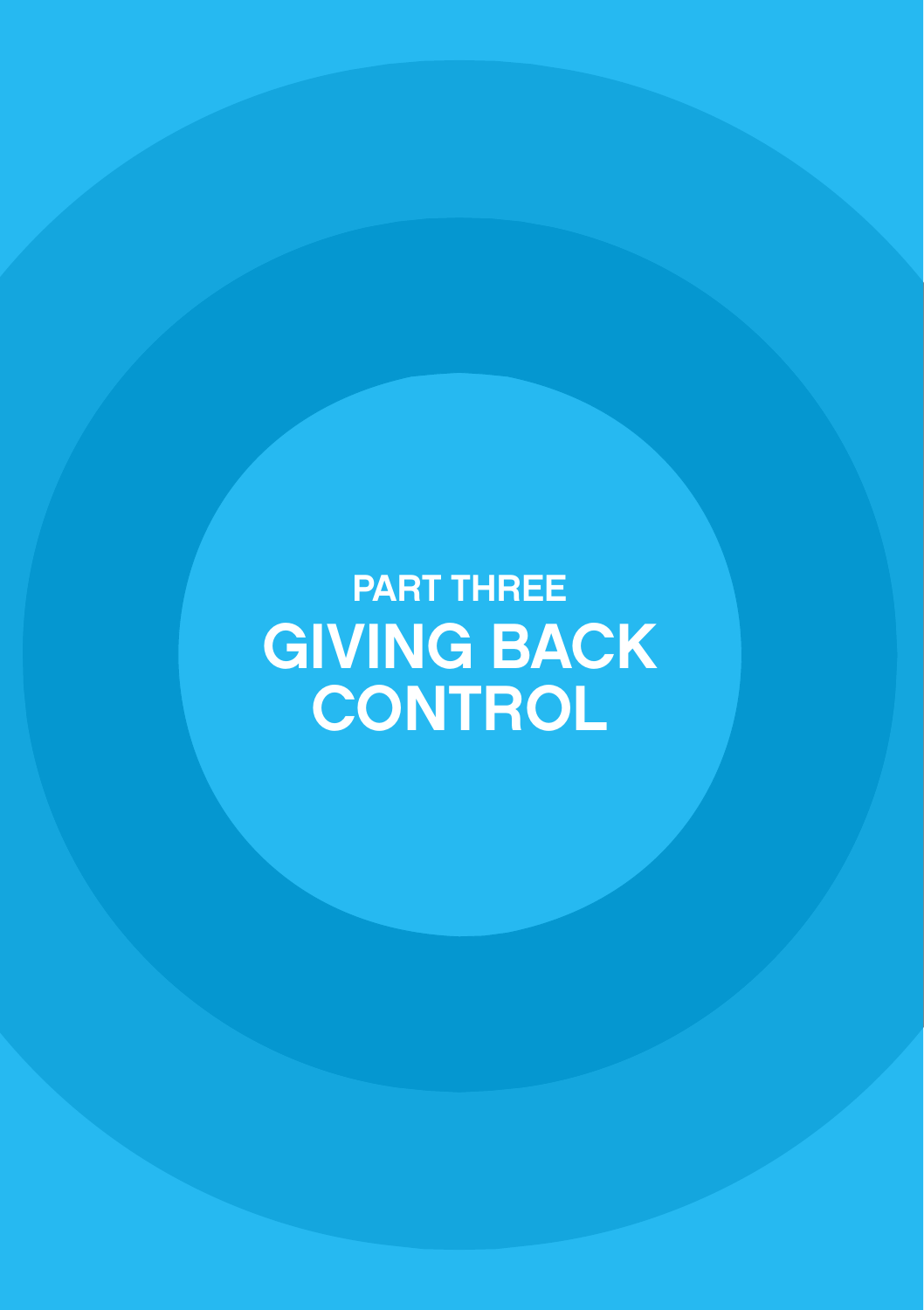## Giving Back Control

In 2007, the Conservative Party were staring down the barrel of yet another election defeat. Gordon Brown was still in the honeymoon phase of his Premiership – Stalin had not yet morphed into Mr Bean – and David Cameron's team knew that, if they did not alter the direction of the polls, they faced electoral disaster.

And so, at their party conference in October, they came up with a new policy: a tax cut. But not just any tax cut. George Osborne promised to raise the inheritance tax threshold from £300,000 to £1 million – at a cost of £3 billion – to ensure that "only millionaires pay death duties". He would pay for this with a raid on those perennial bogeymen – the wealthy non-doms.

On the face of it, this was an odd decision. Inheritance tax seems, in many respects, perfectly fair. If we believe in meritocracy and social mobility – if we want people to compete on even terms – then it makes sense to do what we can to ensure a level playing field. Why, in the great race of life, should some people be forced to start 20 metres behind the start line, in second-hand trainers, while others pop out of the womb practically touching the finish line?

And if we have to collect tax (which we do), isn't it better to let people keep as much of what they earn as possible – to let them accrue the rewards from their own efforts and talent – and then take a chunk of the proceeds when they're no longer in a position to care?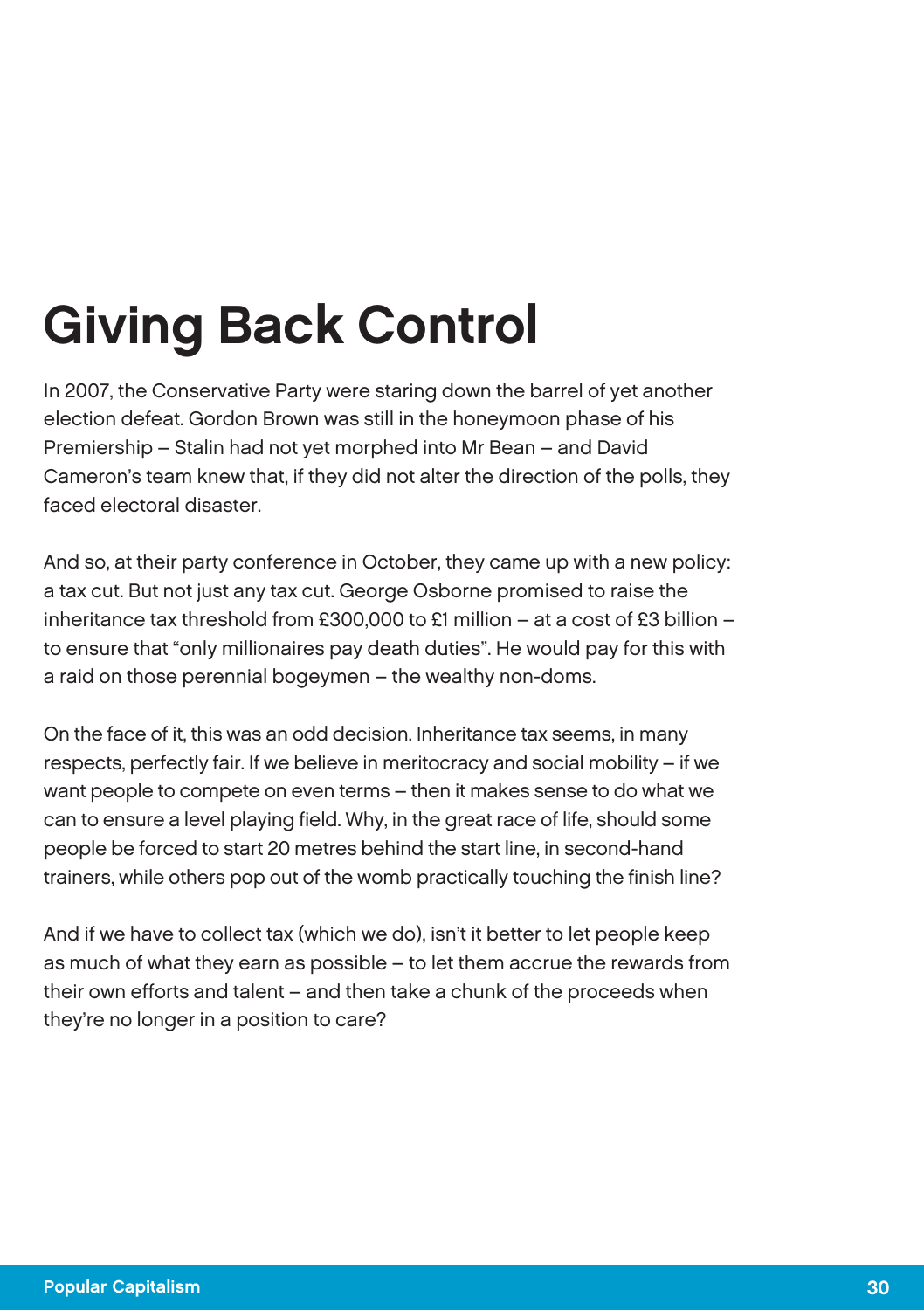Then there was another objection: how irrelevant it seemed.

**Which** taxes do voters think most unfair?

Inheritance tax is actually one of the easiest taxes to avoid, if you start giving your assets away at least seven years before you die – which is why some have even called it a "tax on laziness". And it's also only paid by a tiny handful of people.

When Osborne made his speech, the proportion of estates paying inheritance tax was rising sharply, up by more than 50% in five years (due largely to property prices taking an increasing number of estates above the £300,000 threshold). But the increase was only from 4% of estates to 6%. Some 94% of Britons were still paying no inheritance tax at all.

The Conservatives' flagship plan to see off Gordon Brown, in other words, seemed to be to solve a problem which wasn't really a problem at all – by cutting a tax that few really paid.

So why did Osborne do it? Because he could study the focus groups as well as anyone. And what they were telling him – what they have told everyone who has asked – is that inheritance tax is colossally, ridiculously unpopular.

In 2015, for example, a YouGov poll asked voters which taxes they thought were fair and unfair. The runaway winner on "unfairness" was – yes – inheritance tax, disliked by 59% of the population and approved of by just 22%. (The most popular were "sin taxes" on tobacco, alcohol and cigarettes, followed by National Insurance and income tax – which are, of course, effectively the same thing.)

As Osborne put it, his party wanted to help "people whose only crime in the eyes of the taxman is that instead of spending their savings on themselves they want to pass something on to their families".

And when you think about it, this makes perfect sense. Most people do not earn money for the sheer giddy thrill of seeing their bank accounts grow larger. They earn money so that they can provide a better life for themselves and, in particular, their loved ones.

Inheritance tax is so unpopular because it threatens that: it means that the money you spent decades salting away, the home that you slaved to afford, goes to the government, rather than the people that you actually earned it for. It takes away your control of your family's future.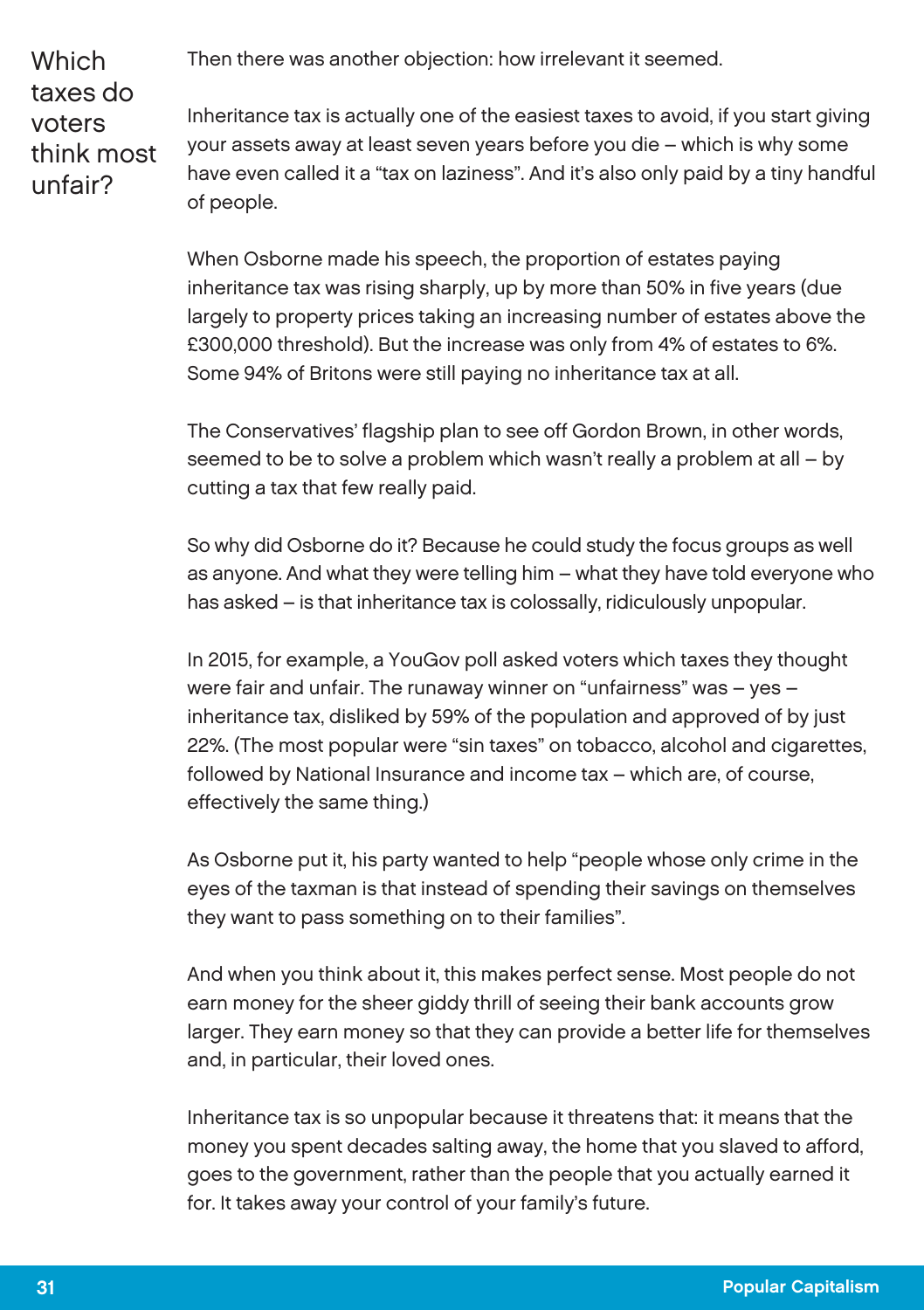For a traditional classical liberal, in other words, inheritance tax is wholly rational. But humans are inherently social creatures – and consider their families and their families' interests to be indivisible from their own. This is a vital truth for conservatives to keep in mind, especially in understanding why home ownership is so economically and socially vital, and so electorally totemic.

Our families' interests are indivisible from our own.

Owning your own home, as mentioned above, is not seen as an investment. It is something that is worked towards and preserved – an essential component of a good and secure life not just for those who bought it, but for those who come after them.

This is why, when it comes to social care, so many people object to the idea of being forced to sell their home to fund it. It is also why almost every developed country offers tax reliefs or outright exemptions on the sale or inheritance of the main family home – and why Labour's recent proposals to tax such generational transfers are liable to stir up a hornet's nest.

This phenomenon should inspire those on the centre-right – not to preserve unjust concentrations of ownership, but to ensure that ownership is something that is spread as widely as possible.

When Thatcher spoke of "popular capitalism" she meant "nothing less than a crusade to enfranchise the many in the economic life of the nation". It was popular in that it was for the people. But as contemporary election results suggest, it was popular in the other sense, too. Because at its heart was a simple promise: we will give you control. The Right to Buy. More money in your pocket. Public services that respond to your own needs, rather than the demands of the unions.

This is the power of control. Not the Left-wing version, in which what you have is handed to you by the state – which may well take it away again should you succeed too much.

It is the vision of everyone having the opportunity to succeed, and to be rewarded for their efforts. Of a system under which if you do the right thing, if you try your best, the system will serve and support you.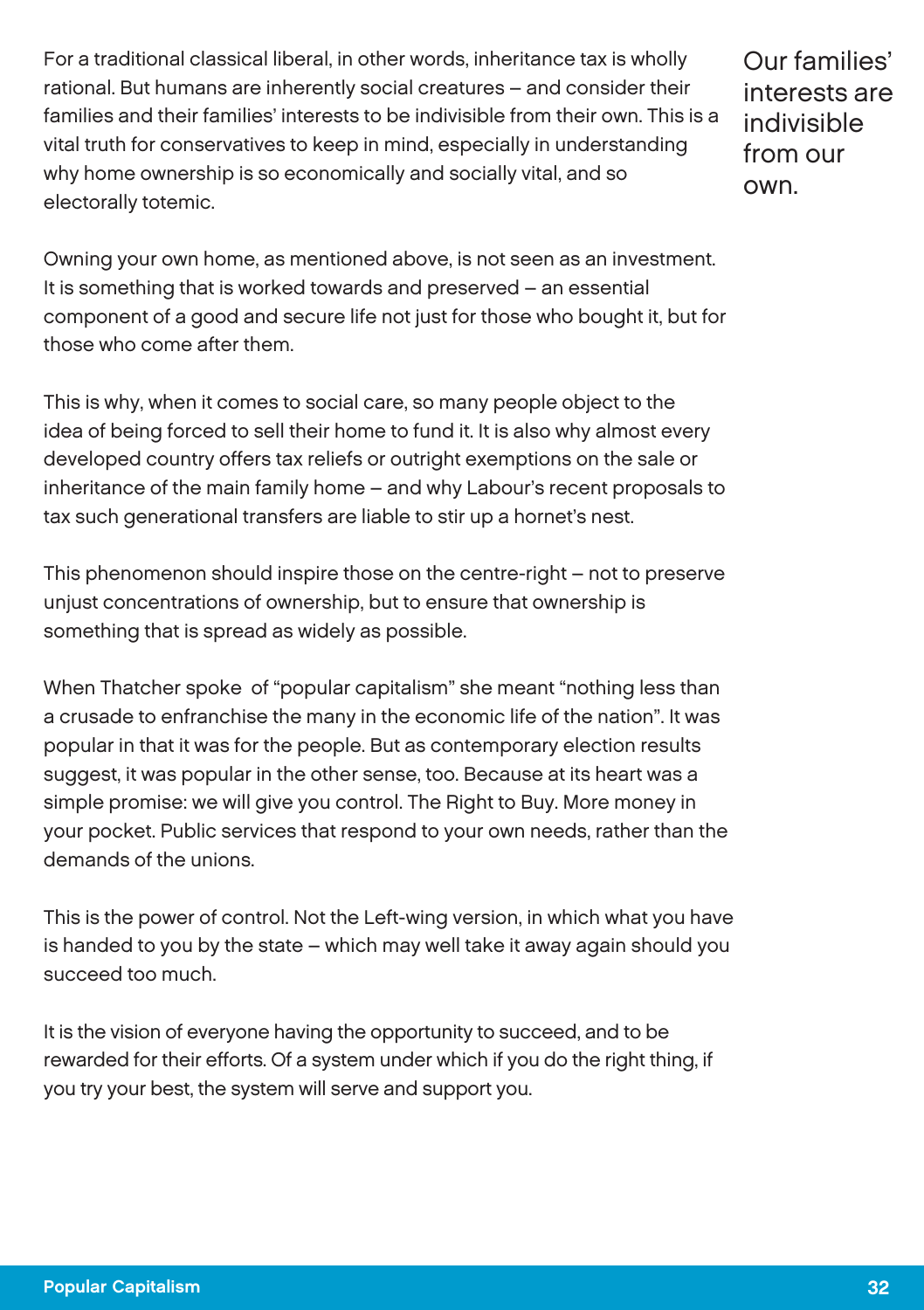**Delivering** Brexit is not just about electoral selfinterest, but voters' trust in politics.

It will never be possible, of course, to create perfect outcomes for all. Capitalism will never work perfectly for everyone – and supporters of the free market should never cease in their efforts to improve it.

But to echo Arthur Brooks, this issue of control should be the litmus test for everything policy-makers do. Are they promoting competition? Are they widening ownership? Are they rewarding or punishing people for effort? Are they giving power to the powerful, or opportunity to the powerless?

There is an irony here. One of the best expressions of what has gone wrong with our politics, and needs to be put right, came from Theresa May on the steps of Downing Street, entering as Prime Minister for the first time.

She promised that her Government would be driven "not by the interests of the privileged few" but those who were "working around the clock", "doing your best", for whom "sometimes life can be a struggle": "We will do everything we can to give you more control over your lives. When we take the big calls, we'll think not of the powerful, but you. When we pass new laws, we'll listen not to the mighty but to you. When it comes to taxes, we'll prioritise not the wealthy, but you. When it comes to opportunity, we won't entrench the advantages of the fortunate few. We will do everything we can to help anybody, whatever your background, to go as far as your talents will take you."

Her central promise, in other words, was to give people more control of their lives. But her administration failed to develop the policies to match. To hear the then PM list her accomplishments, on leaving office, was to be confronted by a significant gap between promise and delivery.

This was not just because of the distractions of Brexit. It was because there was no coherent vision of how to actually implement those ideas in practice.

So what might such an agenda look like today?

The first thing to accept is that it must involve the delivery of Brexit.

This is not just about the electoral self-interest of one party or another. It is about basic trust in politics, and in democracy.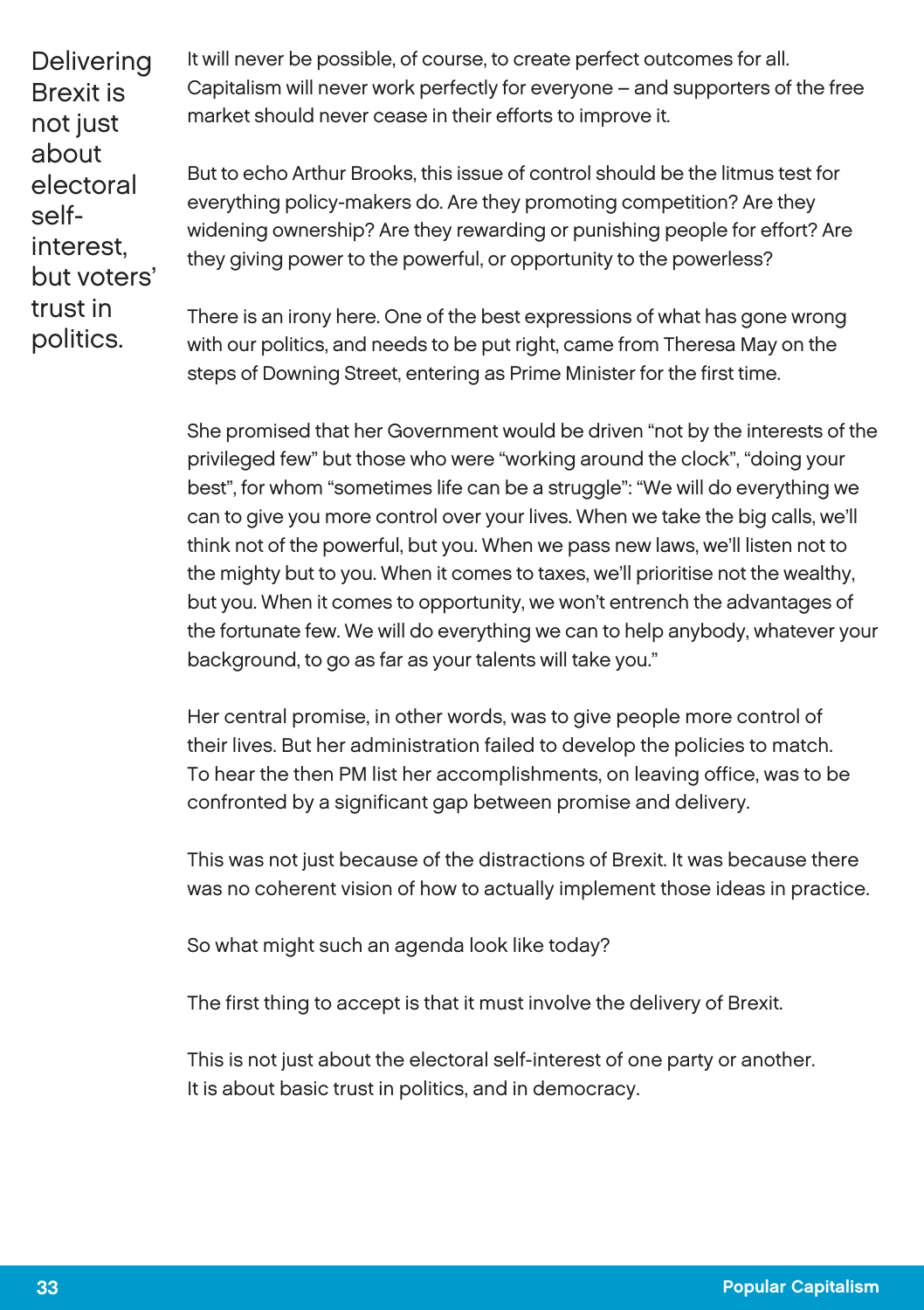Last year, for a paper by Matt Warman MP, we at the Centre for Policy Studies asked voters how much they would trust various layers of Government to do the right thing if they needed to contact them with a complaint of any kind.

When it came to the House of Commons, just 5% of voters said that they would trust their MP "a lot". 37% would trust them "a little", and 40% would not trust them at all.

Following the postponement of Brexit, we repeated the exercise. We found that distrust in all levels of Government had risen sharply. But trust in the House of Commons, especially among Leave voters, had collapsed. It was alarming enough that, in 2018, the same number of Leavers – 43% – had said they had no trust at all in their MP as had some or a lot of trust. But re-running the exercise, 69% said they had no trust at all – versus just 24% who retained any of their faith.

That is a huge swing in terms of the number of Leavers not just disappointed by Brexit, but convinced that Parliament does not act in their interests on any level whatsoever. That is a catastrophe for democracy.

### How much would you trust X to do right by you if you had reason to contact them?

|                         | 2018(%) |       |        | 2019(%)        |       |        |  |  |  |
|-------------------------|---------|-------|--------|----------------|-------|--------|--|--|--|
| <b>Parish council</b>   | Total   | Leave | Remain | Total          | Leave | Remain |  |  |  |
| Trust a lot             | 9       | 8     | 9      | 10             | 10    | 13     |  |  |  |
| Trust a little          | 45      | 44    | 52     | 42             | 43    | 49     |  |  |  |
| Not trust at all        | 18      | 19    | 15     | 27             | 31    | 22     |  |  |  |
| Don't know              | 28      | 29    | 24     | 21             | 16    | 17     |  |  |  |
| <b>District council</b> |         |       |        |                |       |        |  |  |  |
| Trust a lot             | 6       | 5     | 8      | $\overline{7}$ | 6     | 8      |  |  |  |
| Trust a little          | 50      | 50    | 55     | 42             | 39    | 51     |  |  |  |
| Not trust at all        | 25      | 28    | 20     | 35             | 42    | 31     |  |  |  |
| Don't know              | 20      | 18    | 17     | 16             | 13    | 11     |  |  |  |
| <b>House of Commons</b> |         |       |        |                |       |        |  |  |  |
| Trust a lot             | 5       | 6     | 5      | 4              | 3     | 5      |  |  |  |
| Trust a little          | 37      | 37    | 43     | 29             | 21    | 41     |  |  |  |
| Not trust at all        | 40      | 43    | 37     | 54             | 69    | 46     |  |  |  |
| Don't know              | 18      | 14    | 15     | 13             | 6     | 9      |  |  |  |

Taken from Deltapoll polling for CPS

We found that distrust in all levels of Government had risen sharply.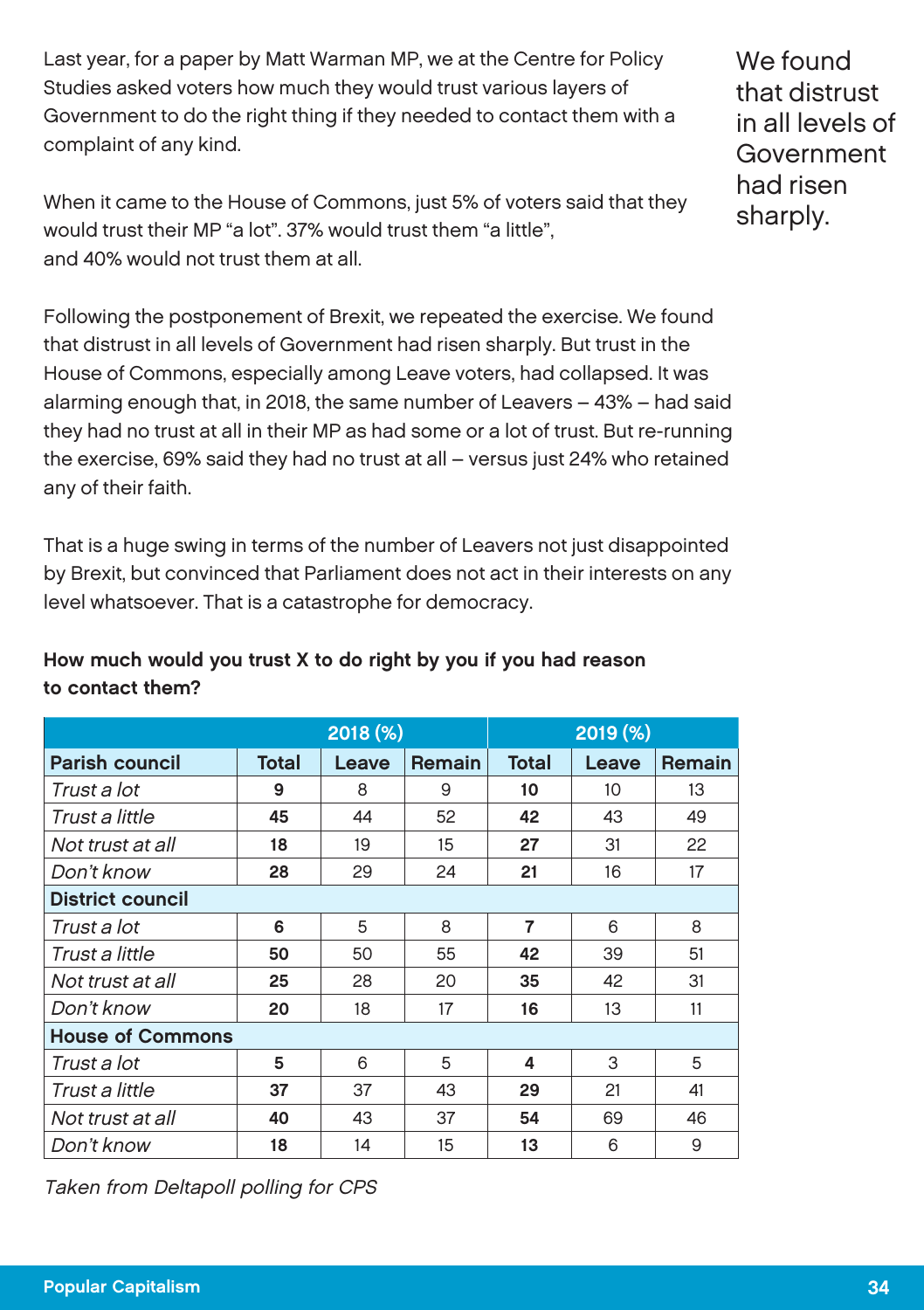Yet while delivering Brexit is necessary, it is not sufficient.

This is why the new Prime Minister is right to focus on delivering Brexit, as an essential means of restoring those voters' trust.

Yet while Brexit is necessary, it is not sufficient. Finally delivering on an instruction issued by the voters several years ago is not the same thing as offering an optimistic, convincing vision of the future – especially when the process of leaving the European Union was until recently presented by ministers as an exercise in damage limitation, rather than an opportunity to do things better and differently.

Once Brexit is delivered, the public's focus will inevitably shift towards other matters. And political parties will need to build their policy platforms around, in Thatcher's words, that "total vision of the kind of life they want for the country".

This paper has argued that this can best by done by giving people control – giving them ownership and opportunity, and embracing the kind of competition that puts the public in charge rather than CEOs or public sector bureaucrats.

This should be informed by three elemental principles.

First, all the proposals should be – and feel – fair.

Second, they should reward those who do the right thing – or, at a bare minimum, ensure that they are not punished for it.

Third, these policies should be about values as well as numbers – yes, they must make people, and the country, better off, but they should also say something important about the kind of country you want Britain to be.

In our work at the Centre for Policy Studies, we have come up with four major examples. These are by no means the limit of our suggestions. But they each show what this kind of updated popular capitalist agenda could look like in practice.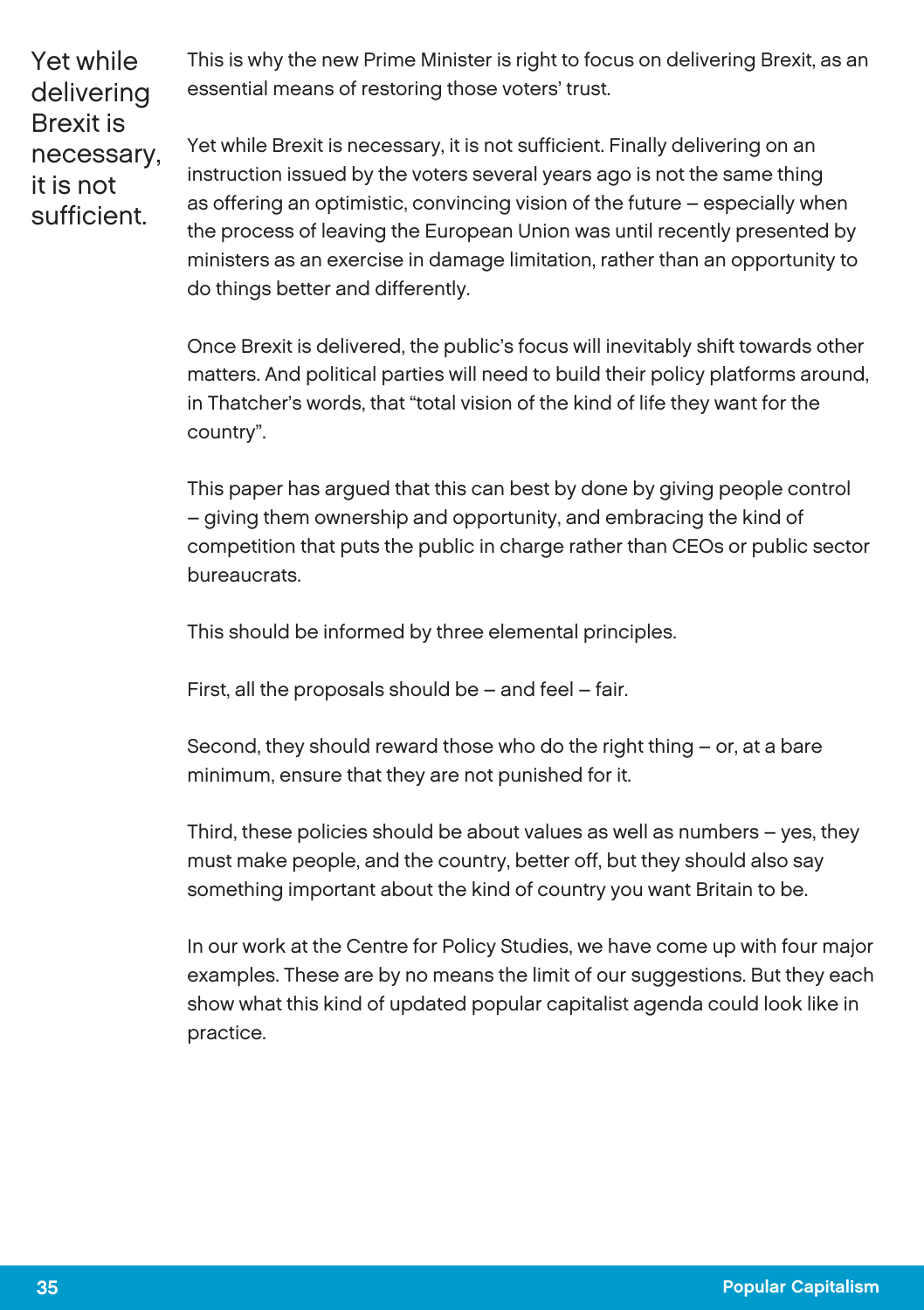#### Making work pay

The first area we chose was tax. In polling we carried out to determine voters' policy priorities, cutting taxes did not feature highly – but the cost of living most certainly did. And one of the most basic components of the cost of living is how much of your own money you have available to cope with it.

The increase in the income tax personal allowance – a policy that began life in a Centre for Policy Studies report by Lord Saatchi – almost single-handedly caused take-home pay to rise in the years after the financial crisis, even as real wages fell. Indeed, the rate of growth achieved in take-home pay from 2012-17 was higher than the rate of growth achieved from 2002-07.

The case for low taxes is often made on utilitarian grounds: that cutting taxes encourages economic activity and therefore increases growth. But there is a more basic point about control. It is fundamentally right that people should keep as much as possible of the money they earn, and should choose how it is spent. Whether I want to invest in a pension or get my hair dyed a shocking shade of pink is entirely up to me.

This is not to say that we do not need taxes at all. You do not feel terribly in control of your life if you are keeping all of your income but do not feel safe on the streets, face heavy delays on public transport or public services that do not meet your needs.

Our argument, then, was that we should reshape the tax system to ensure that you are always in control of your own future – in particular, that decisions about how much you work are made according to your own needs, not the dictates of the tax system.

There are, as we outlined in our report Make Work Pay, all too many points where the British tax system actively discourages you from increasing your hours and income – by taking away more than half of any extra pound you earn. Our polling and focus group work confirmed that this was hugely unpopular: everyone recognised the basic point that if it does not pay you to work, you will not do so. And everyone felt that all those who can work should be heavily encouraged and incentivised to do so.

We should reshape our tax system to ensure you are always in control of your own future.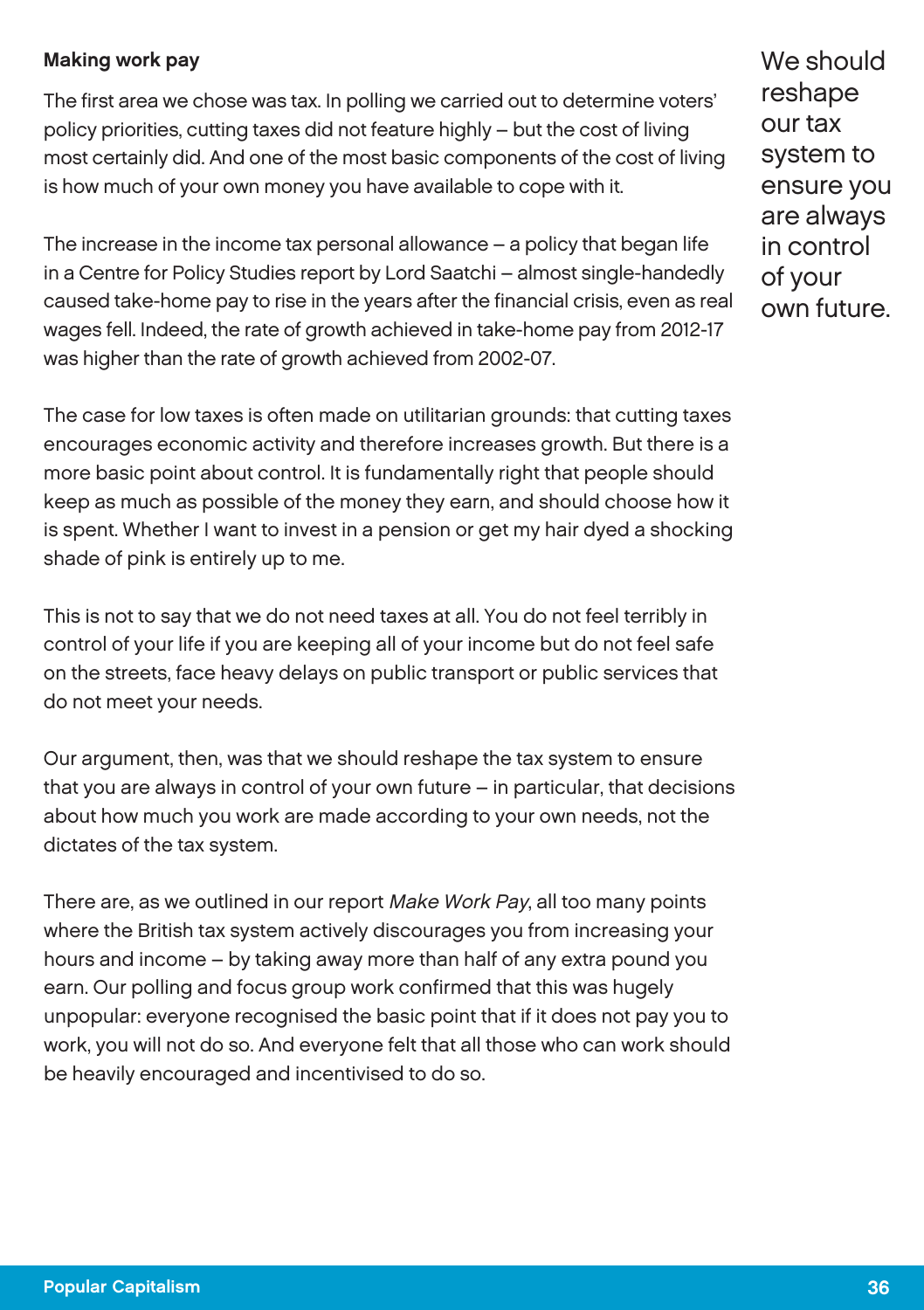At the moment, some 2.4 million people pay National Insurance but not income tax. The worst of these pinch points – the most morally objectionable – comes as you attempt to move from welfare into work. The withdrawal of benefits can leave people facing marginal tax rates of up to 75p in the pound – or sometimes even higher. How can it be right that a cleaner has a higher proportion of every pound she earns confiscated by the state than the CEO whose office she tidies?

Our report's proposals were simple. First, we should raise the National Insurance threshold to match the income tax threshold – offering everyone in the country a "Universal Working Income", by ensuring that the first £1,000 they earned was completely free of tax.

We were delighted to see this proposal adopted by many of the candidates in the recent Conservative Party leadership election – indeed, Boris Johnson has declared it his "priority" when it comes to lowering taxes.

At the moment, some 2.4 million people pay National Insurance but not income tax – precisely the kind of low-paid individuals who would most benefit from future tax cuts, and who most need the freedom described above by Lord Vinson.

Second, we should guarantee that the tax system lets everyone keep at least 51p in each pound they earn from that point on – a guarantee that whether you earn £15,000 or £150,000, it will always pay to work. (This was also endorsed by the new Prime Minister, in a speech at JCB headquarters in January.) In addition, we proposed cutting the taper rate for Universal Credit sharply, to ensure that the benefit system is not taking away what the tax system gives.

These policies would not only give people more control of their finances, and their lives. They would be highly popular. The Universal Working Income was backed by voters by 76% to 14% – and was overwhelmingly more popular than the Universal Basic Income proposed by many on the Left, because it rewarded those who did the right thing by working. The tax guarantee was backed by 61% to 18% – because everyone recognised that when the Government takes more than half of what you earn, it has taken control from you in a fundamental way. It is clear that ordinary people do not think that taxes on the rich should go above this fundamental level – unlike many on the hard Left.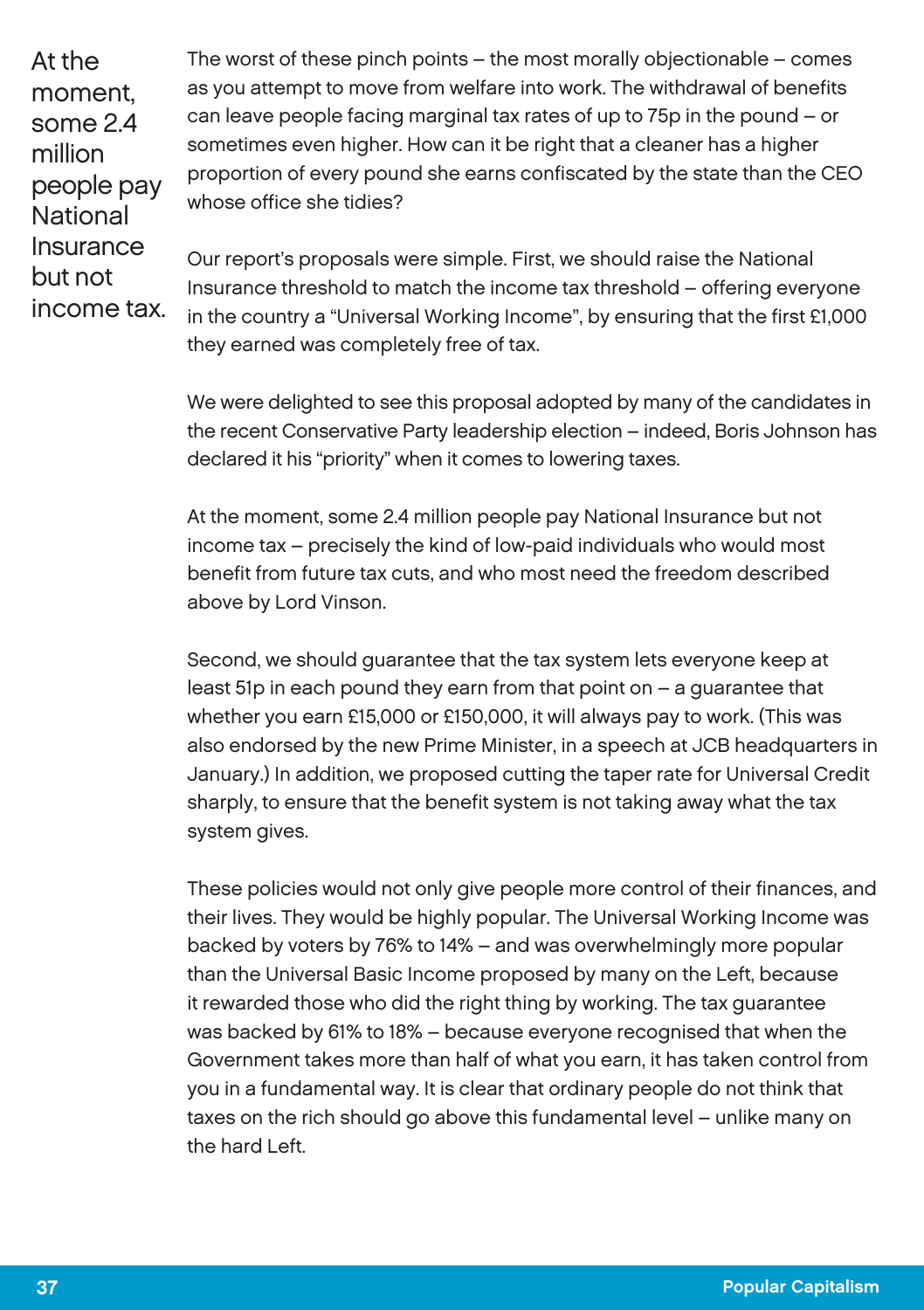#### Helping small businesses

It is axiomatic that politicians should be supporting small businesses. They are the engines of employment and growth, of self-reliance and entrepreneurship.

Yet while the Conservatives have cut corporation tax significantly, recent polling by YouGov for the CPS found that voters believe – by a margin of 60% to 14% – that the Government is not on the side of small businesses. This view was echoed in a separate poll of more than 2,000 owners and managers of small businesses.

When we investigated – combing through the relevant literature, holding round tables and interviewing small businesses – we found that a huge part of the problem is tax and administration. Not so much the level of tax – although that is certainly a frequent complaint. But the endless burden of administration, regulation and compliance, the way that small businesses lose weeks of their time to jumping through hoops for the state, the fact that (as the Office of Tax Simplification says) Britain has a one-size-fits-all tax system which makes no concession to the greater burdens it places on smaller firms.

Frequently, these rules also distort companies' business decisions: witness the clustering of small firms and sole traders just under the £85,000 threshold for charging VAT, as companies deliberately depress their turnover in order to avoid the rigmarole involved. Or the way that business rates discourage companies from expanding and upgrading their premises, or setting up new sites. Or how Employer's National Insurance acts as a deterrent to hiring additional employees.

The cumulative effect of all this is that entrepreneurs of all sizes feel they have less and less control over their time, their priorities and their businesses.

Again, we suggested a clear solution. In our report Think Small, we argued that businesses with a turnover of less than £1 million should be given the choice of replacing the four big business taxes – VAT, corporation tax, Employer's NI and business rates – with a simple levy on turnover, set at 12.5% of their revenue. Because it would be voluntary, no firm would have to lose out. Extensive modelling by Capital Economics showed that at the suggested rate, it would be revenue-neutral for the Treasury. And almost three quarters of those running small businesses who expressed a preference said they would want to use the new system, even if it resulted in no change to their overall tax burden.

It is axiomatic that politicians should be supporting small businesses.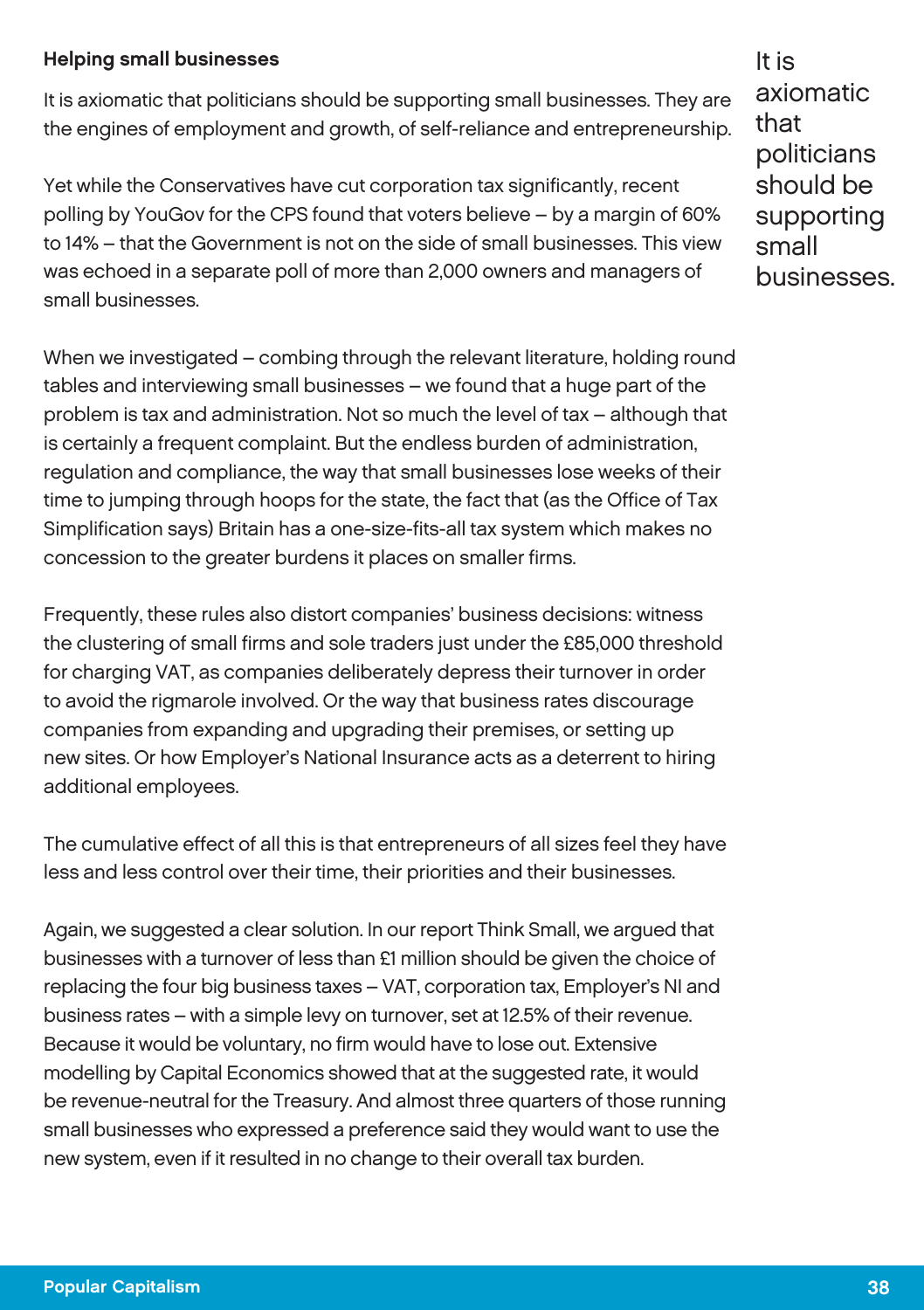#### Helping people into home ownership

**Having** a home puts you in control of your own life.

The housing crisis is an economic, social and moral catastrophe. All of the polling evidence shows that owning your own home is fundamental to leading a good life – it gives you security, contentment and, ultimately, an asset that can be used to support you in old age or handed on to your children. Far from being a uniquely British obsession, we actually have the fourth lowest rates of home ownership of any European nation (and the second largest stock of social housing).

Having a home, in other words, puts you in control of your own life. But that control has been taken away. It is not just that house prices have risen, to the point where the deposit looms in young people's lives like a cliff face. It is that Government policy has actively discriminated against ownership.

Under Labour, for example, mortgage interest relief was abolished for normal homeowners – but not for buy-to-let landlords. Gordon Brown's tax raid on pensions also incentivised people to park their savings in property – a process that accelerated after the financial crisis, when tighter mortgage rules and rock-bottom interest rates meant that only those with existing assets could afford homes, and homes were the only asset that promised a decent return. And despite warnings from Treasury officials (for example in a private memo to Tony Blair in 2004) that this was tilting the balance away from owner occupation and towards buy-to-let, nothing was done.

We proposed a dramatic intervention to tilt the balance back towards home ownership. Landlords would be told that if they agreed to sell their home to tenants, they would get a tax break of at least a third of the capital gains tax they would have paid – a £10,000 incentive for the gains made on an average home. However, the remaining two thirds of the CGT bill would go not to the Government, but to the tenant, up to a maximum of 7% of the value of the property. They would then have to find the remaining 3% themselves, in order to end up with a 10% deposit.

The beauty of this scheme, financially, was that it was actually revenue-neutral for the Government. Because so few landlords currently sell up, there would be a negligible loss in terms of capital gains tax forsaken – which on various assumptions would be more than outweighed by the long-term savings in housing benefit that would have been paid to renters.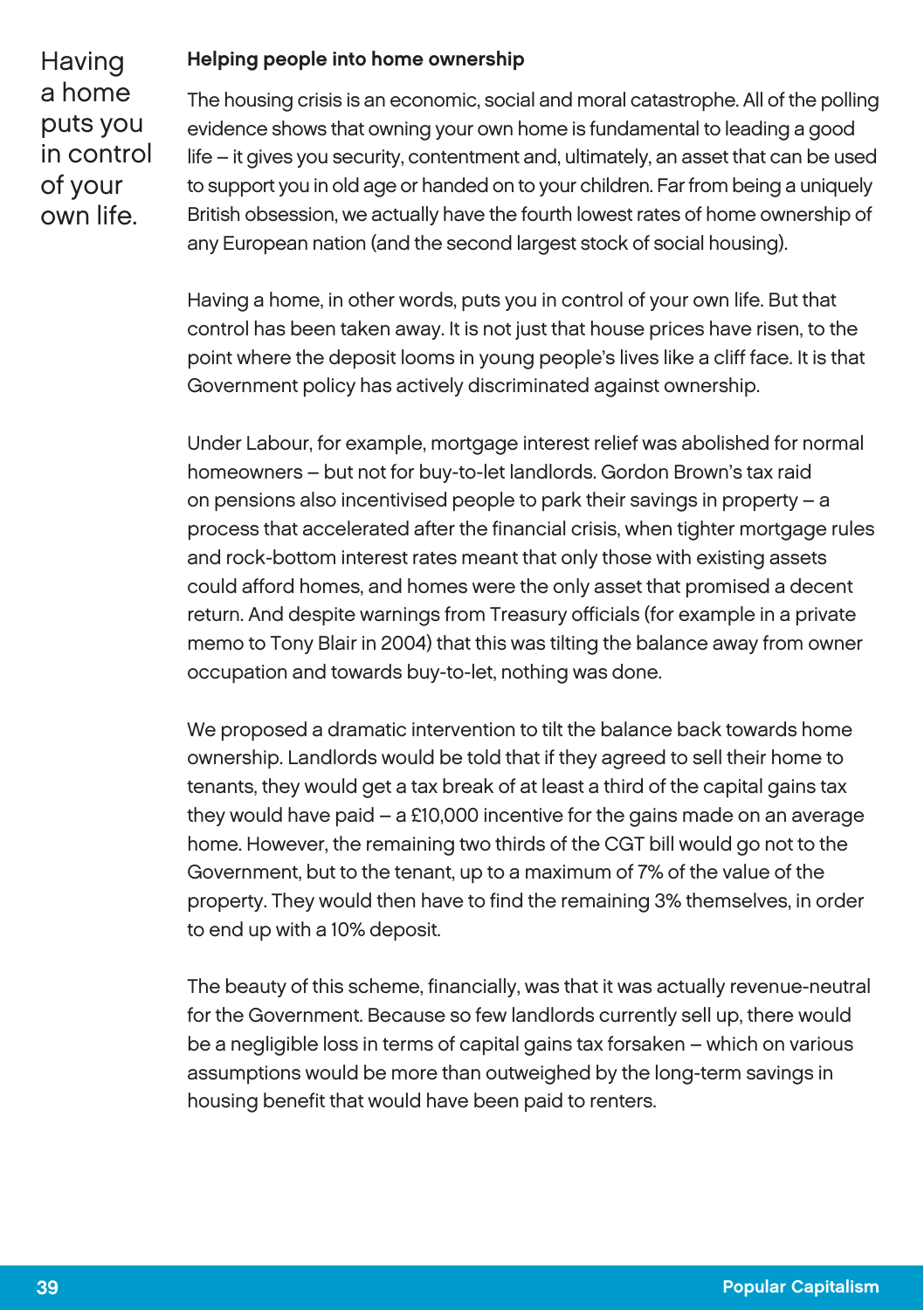In future work, we will set out how this principle could and should be applied more broadly – rebalancing the housing market by turning renters into owners. We will also be setting out how to reform the mortgage market so that it, too, puts voters in control.

At the moment, it has never been easier to afford a mortgage once you have it – but never been harder to afford one in the first place. The result has been the creation of more than two million "resentful renters" – people who would have been able to afford homes and mortgages before the financial crisis, but currently cannot.

Again, this comes back to the principle of control – which applies across the housing sector. People feel they have control of their lives when they own homes. Communities feel they have control when they are engaged with the planning process, can have an input into the aesthetics of the homes being built and know precisely what infrastructure benefits they will get – when planning is something done with them rather than to them. And those who already have homes feel more in control when they are able to trade up or trade down as their family circumstances change, without being smacked in the face by stamp duty charges.

#### Making welfare fair

The final strand of this agenda touches on some of the most visceral issues in British politics.

We all know that concern about immigration was one of the drivers of the Brexit vote. But did that mean that the British people were racist or smallminded? Not at all. Survey after survey shows that our country is and remains one of the most tolerant and welcoming in Europe. Polls both before and after the referendum show that voters welcome foreign students (certainly rather more than Theresa May did), appreciate the contribution of overseas workers to the NHS and other public services, and would like to see more rather than less high-skilled migration into the country.

In our focus groups on welfare, we found that you can tell a different story. There are many reasons people are concerned about immigration. But one of the main drivers is a feeling that it wasn't fair that people who had only just come over to this country were able to access the same services and benefits as those who had lived and worked here for generations. We had, as a country, lost control not just over who was able to come in, but what they would get when they were here.

It has never been easier to afford a mortgage once you have it, or harder to get one in the first place.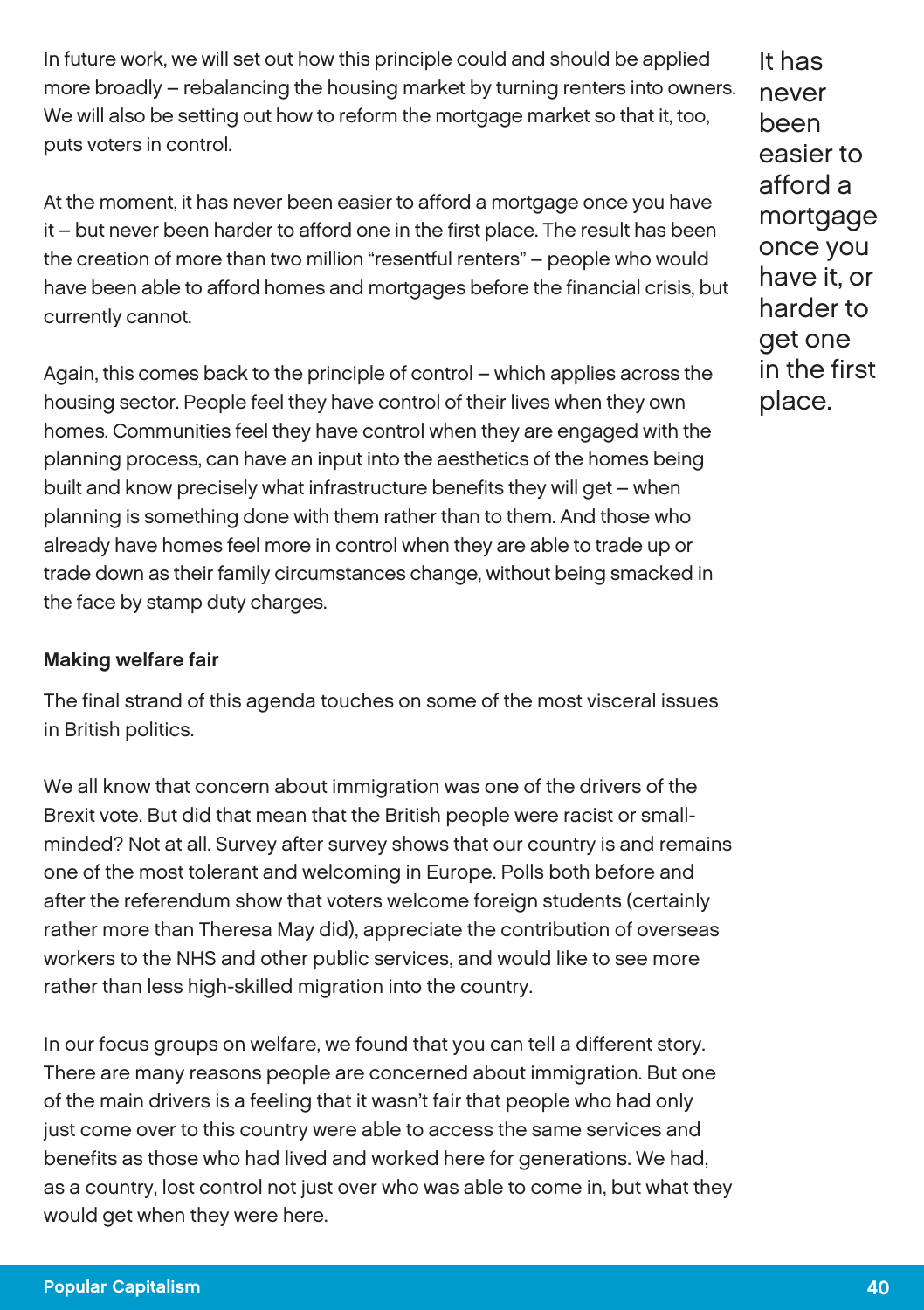Why not trust you to determine your own future?

But this feeling of unfairness applied to the welfare system as a whole, too. Over the last few decades, support for the welfare state in the UK has halved – a phenomenon seen in no other areas of public spending, or indeed in other countries that we examined.

This turned out, as we investigated, to be bound up with a feeling that welfare was no longer fair. Not that it was too mean, or too generous. But that it did nothing to distinguish between the deserving and undeserving.

This, again, is not about money, but morality. It reflects a basic belief – echoed in our work on tax – that while we need to protect the poorest, everyone who can work should work, and should be rewarded for having done so. Or, at the very least, not actively punished, as happens all too frequently at the moment – for example by forcing people to drain their savings before they can access benefits.

And this, of course, speaks to the theme of control. Signing up for benefits – becoming, quite literally, a claimant – is the antithesis of control. For those who have always tried to do the right thing, it is fundamentally dispiriting and disheartening.

This vision of fair welfare says that the more you have put in, the more you should have control. If you have a good record of employment, but lose your job through no fault of your own, why should the system treat you like someone who has never worked a day in his life? Why not trust you to determine your own future?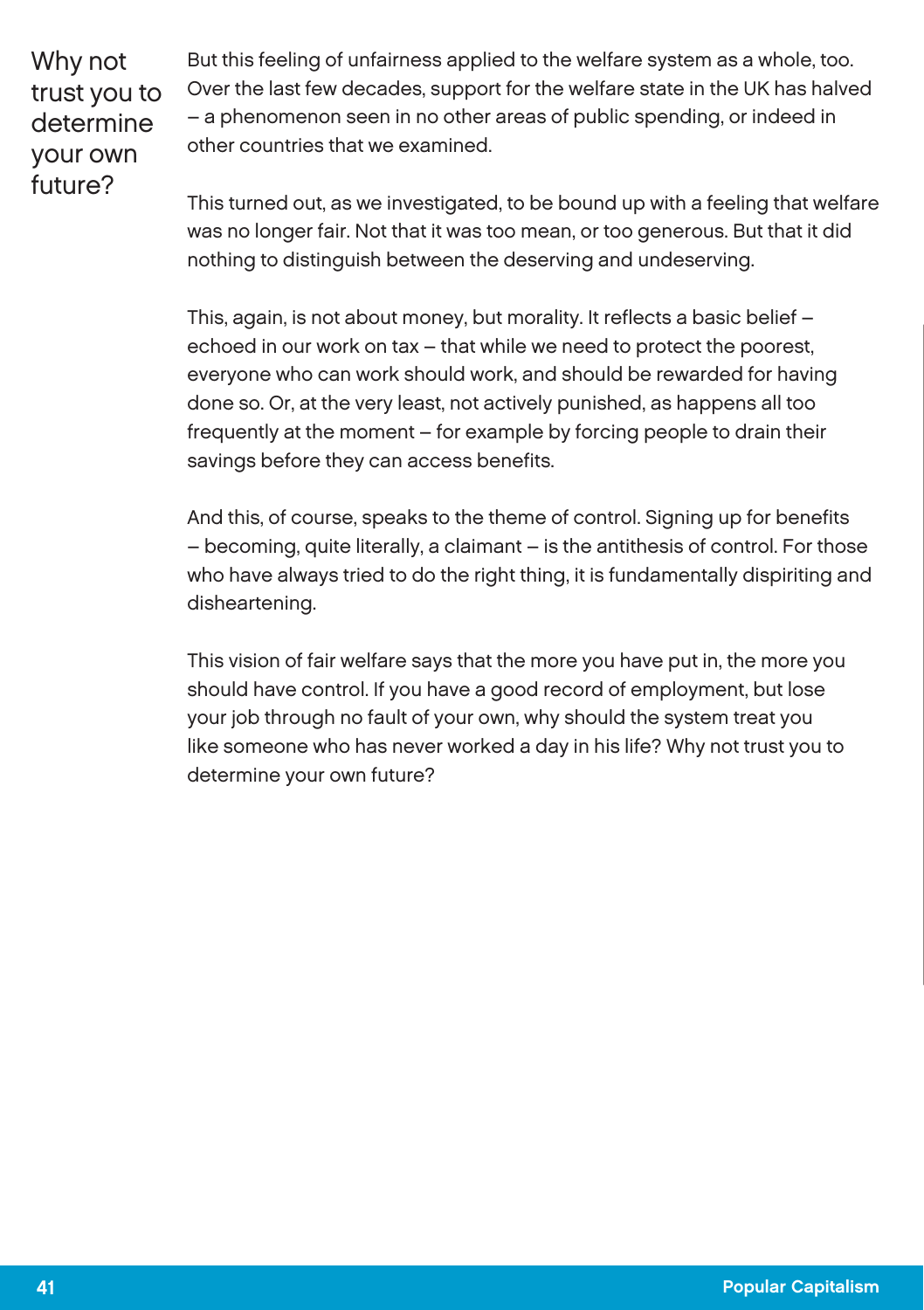**CONCLUSION** POPULAR CAPITALISM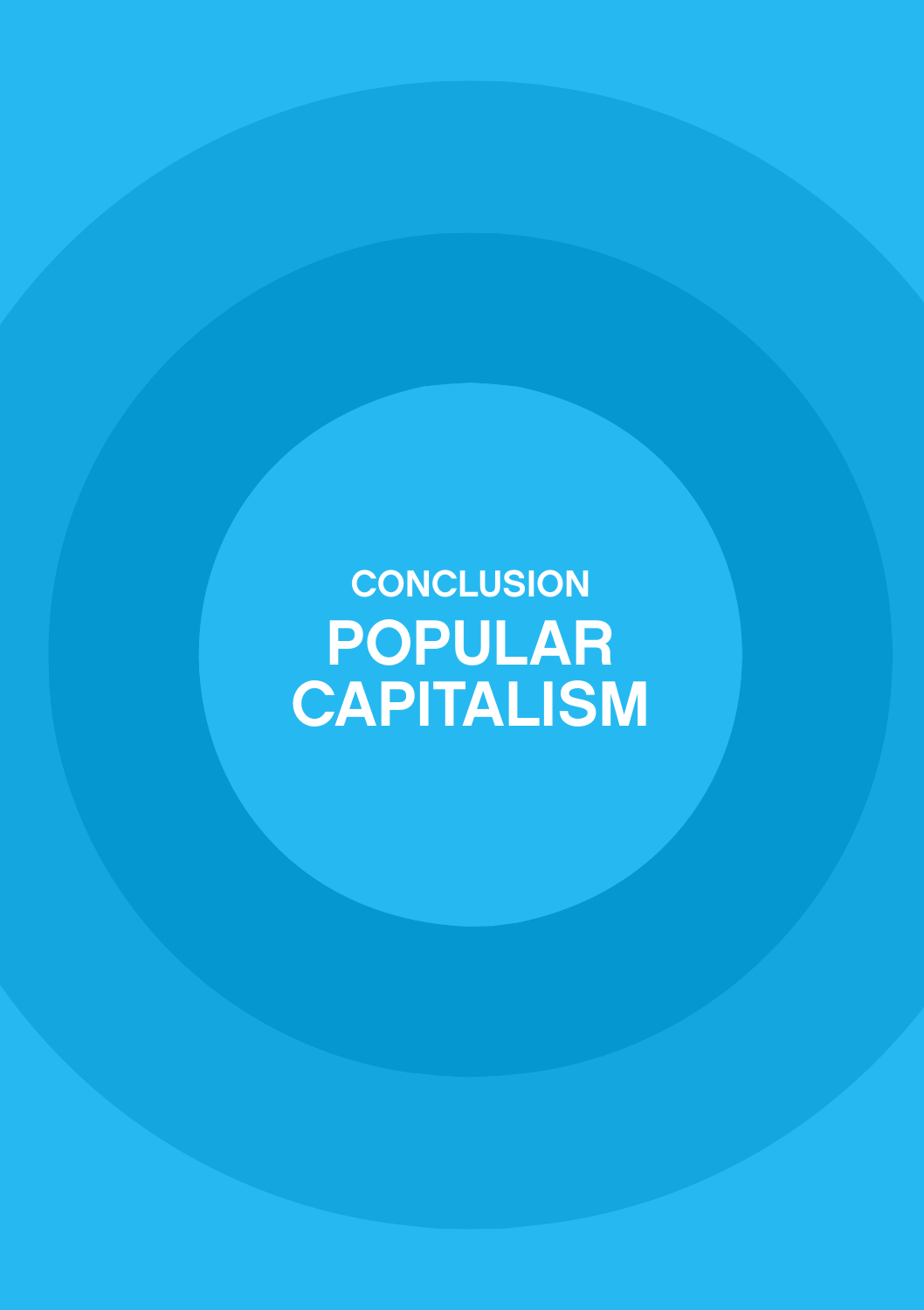### **Conclusion** Popular Capitalism

The principle behind the four areas outlined above is to apply the logic of 'take back control' to the domestic agenda. To offer people more control of their lives. But also to promise that the state will either reward you for doing the right thing, or at the very least stop punishing you for doing it, as happens all too frequently at the moment.

And these four areas are only a starting point. There are many more in which the principle of control could and should be applied.

It is at the heart, for example, of the debate over law and order – what is the point of having control of your finances if the Government does not have control of the streets?

Likewise, in education, you do not have control of your future if you do not get the training to match your talents – if the better-off have grabbed all the best school places and left no room at the inn for the rest. That is why the Government is right to focus on turbocharging the success of the free schools agenda – and to promote high-quality technical education so that we have a diverse educational ecosystem in which each pupil can choose the option most suited to their needs.

Or take social care, an area covered in a recent CPS paper by Damian Green MP. There are all kinds of debates to be had over the ideal architecture for the system, and the level and structure of funding. But ultimately, the battle is between a vision in which the elderly and vulnerable, and their families, are in charge of their own future – can choose the care home that most suits them, and be guaranteed (in particular) that the family home will not have to be sold to fund care.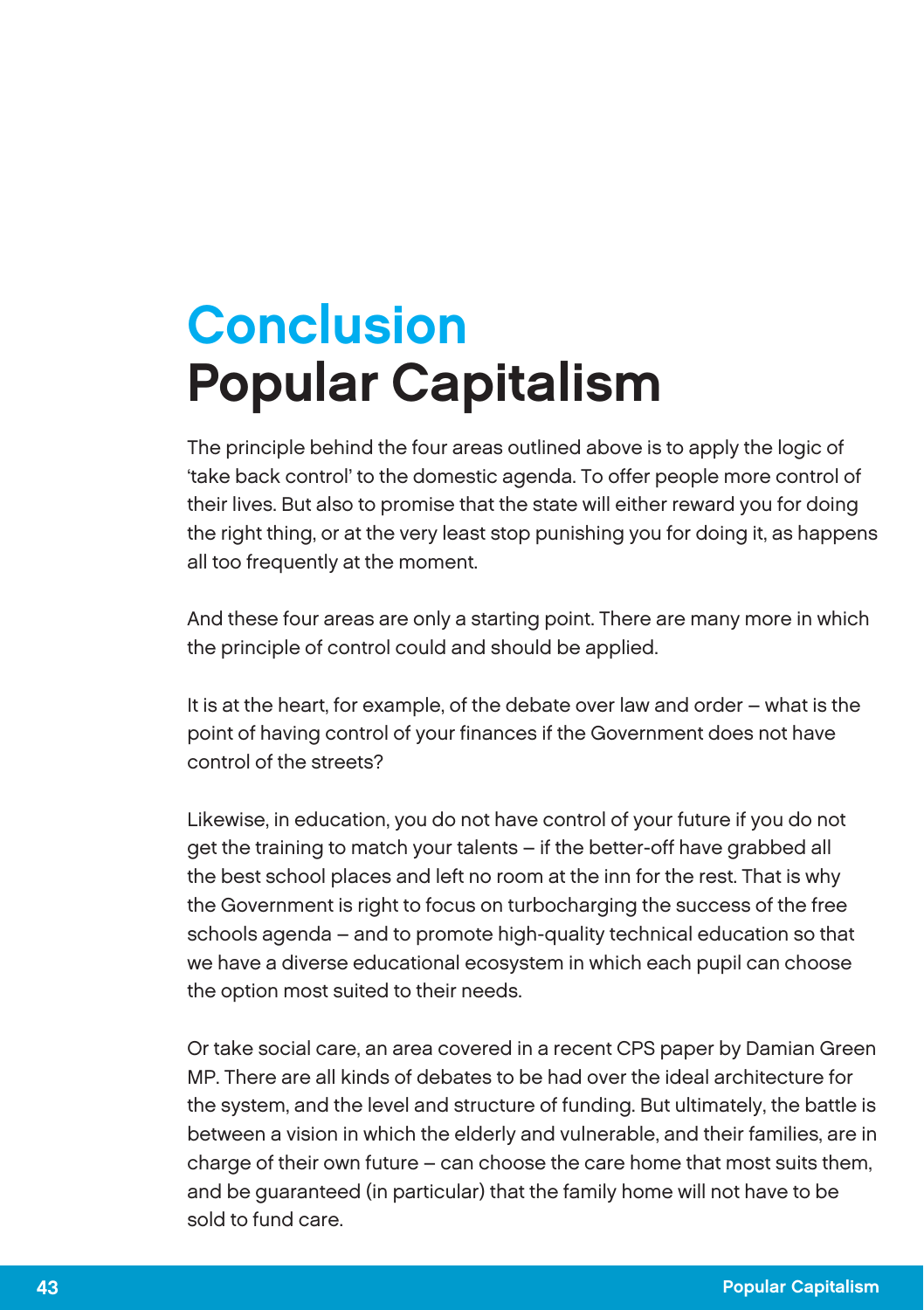There are legions of other examples. Why not revive Thatcher's principle of popular capitalism by promoting wider ownership, for example by using the Government's shareholding in RBS? Or give greater control to localities and communities, as outlined below? It is striking that despite the controversy surrounding the Brexit referendum, the British people still say that they would like to see more such plebiscites – to have more control over their own future, rather than less.

This is an agenda aimed squarely at improving the lot of the masses.

Embracing this kind of agenda would result in a conservatism squarely aimed at improving the lot of the masses. But it would be the best way to defend capitalism, too.

The central argument against capitalism, in an age of industrial concentration, is that it is finally proving Marx's prophecy right – that it is handing ever more power to those at the top, and taking it away from those at the bottom.

But the solution is not to take the almighty, ridiculous and counter-productive gamble of dispensing with capitalism altogether, but to do it right. To let people take back control. To put ownership and opportunity at the heart of society. To give everyone the capital to benefit from capitalism. And to contrast that agenda with those who want to empower Government, not ordinary people.

On housing, for example, Labour are promising to build tens of thousands, hundreds of thousands, of new homes. But these will largely be council properties, owned and controlled by the state – to the point where they promise to abandon the totemic Right to Buy introduced under Margaret Thatcher and accepted by Blair and Brown.

Yes, Labour will promote home ownership – but by confiscating homes from landlords to give to tenants. It is a warped mirror of the policy outlined earlier, because it takes from those landlords (most of whom, statistics show, are not robber baron rentiers with vast property portfolios) the most fundamental control of all: over the property they have legally acquired.

The same is true of Labour's plans for employee share ownership. Peer at the detail, and the much of the profit from the scheme turns out to accrue to the state. And the companies who are forced to add employee representatives to their boards will find not ordinary workers sitting alongside them, but selfinterested trade unionists.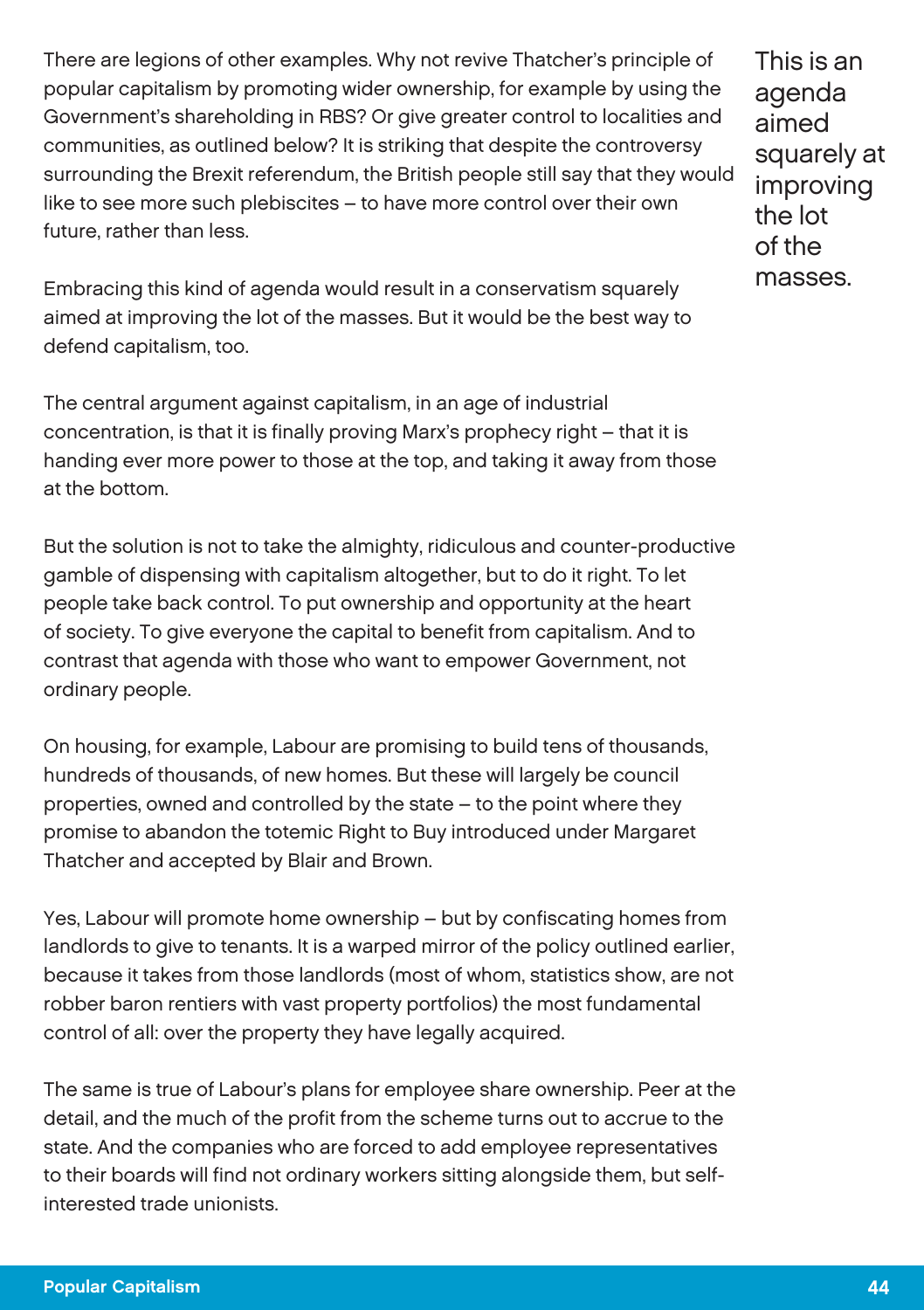The divide between the richest and poorest regions of the UK is among the widest in Europe.

It is the same with the current Labour plans for decentralization. Ownership is to be returned to the people. Yet "the people" in this case are not the customers of the firms concerned, but the union barons.

In other words, Labour don't want ordinary people to have control – because they might make the wrong, selfish choices.

Popular capitalists, by contrast, should champion a different principle, one which the new Prime Minister has actually expounded in countless columns and speeches over the years: giving people control, and then seeing what they do with it.

For example, we have spent years – decades – bemoaning the fact that prosperity is not equally shared across our country. In fact, the divide between the richest and poorest regions of the UK is among the widest in Europe.

Partly, this is due to the predominance of London. One of the most profound economic laws is that larger communities are more productive – simply because they have more social interactions between individuals, more ideas and opportunities being generated. Add in the cluster effects of highperforming industries like advertising, or the City, or legal services, and it is obvious why London remains ahead.

But for all the ways we've tried to help the rest of the country catch up  $-$  for all the strategies and schemes and initiatives and funding – we rarely try the most basic idea, which is giving control back to local people.

Even though the economies of many of our regions are profoundly different, we still have an extraordinarily centralized system of government in comparison to virtually every other Western European nation. As Ferdinand Mount points out in his recent book Prime Movers, at the start of the 20th century, 90p in the £1 spent by British government was raised locally. By its end, the proportions had reversed, with Whitehall in control of 90% of the cash.

The result is that local leaders have lacked the freedom, the incentive and the resources to try really bold things – which, of course, has contributed to a talent drain away from local government and towards the national.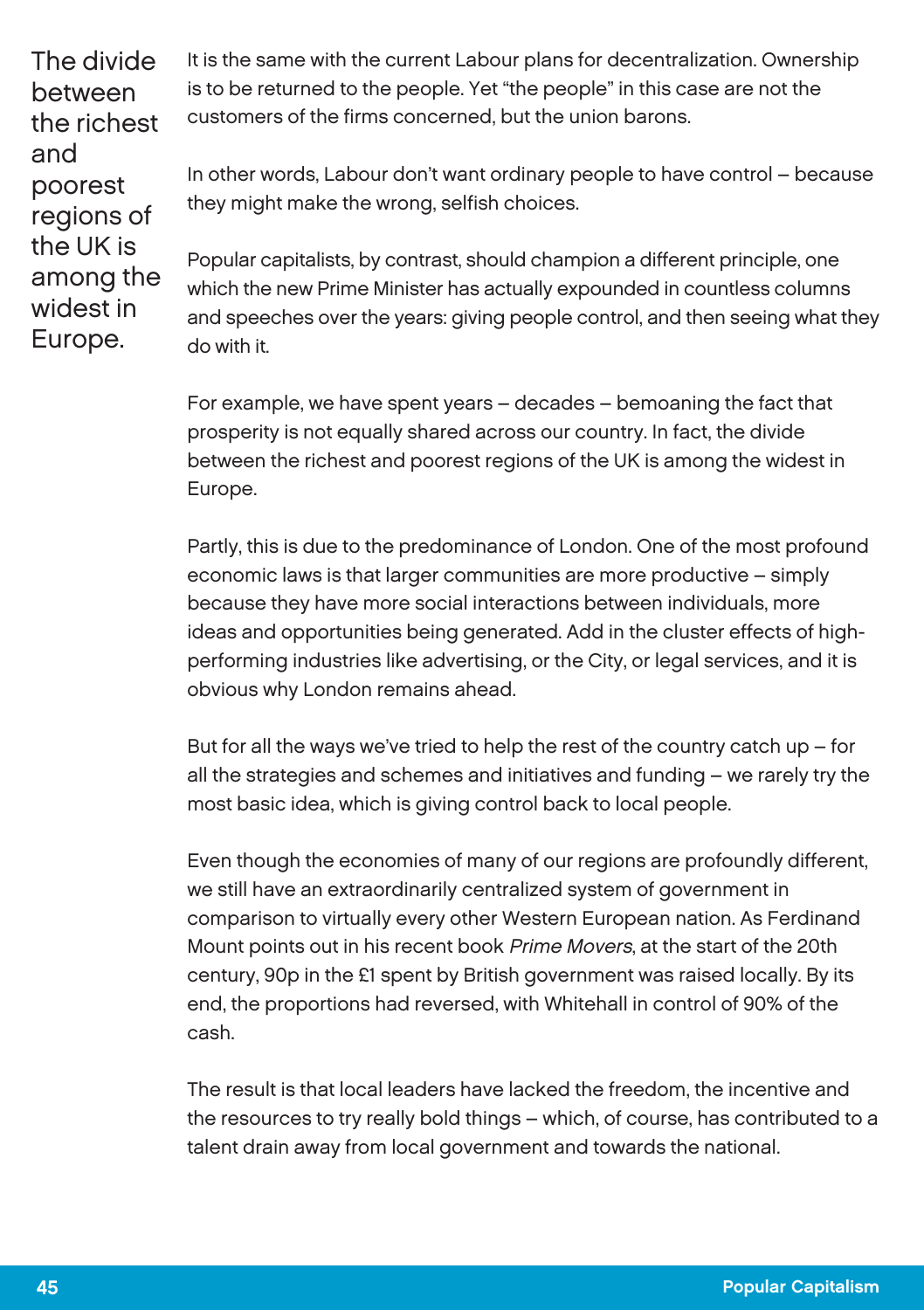One of the underrated factors behind America's startling economic success over the last couple of centuries is simply that it has this idea of competition baked into the system, in the form of its dozens of states, each of which was largely free both to devise its own solutions to problems and to tailor those solutions to the needs and demands of its citizens.

The welfare reforms that began in Wisconsin in the 1990s, or the charter school movement which sprang up in Minnesota, have both changed the lives of millions of people – for the better. China's dramatic rise, likewise, owes much to the way in which individual prefectures become hotbeds for experiment, just like the schools we discussed earlier.

Yet in Britain, the idea of a council being able to set its own tax rates, or significantly depart from the line dictated by Whitehall, would be met by bafflement.

Even the new old Left have realised this. Having fought for their entire careers to seize control of the commanding heights of the state, they now argue that the nationalised industries failed not because they were nationalised, but because they were national: great big unaccountable monoliths run in the interests of Whitehall rather than the workers.

They now promise to hand power back to the people, all across the land. But unlike the centre-right version of localism – which is based on giving power back to individuals – they will give it to "the community". Which means the control of every firm by union, every school by its NEU activists, every council by its Momentum branch. Their new vision of the future is not one supreme Soviet in Westminster, but a thousand tiny politburos, each propped up by the confiscation of wealth from the rich and the opening of the public spending floodgates.

The best counter to this is not a blind defence of the status quo, but a centreright agenda for devolution, within both government and the public services, that offers genuine choice and genuine control. The new Government's embrace of free ports – first proposed for post-Brexit Britain by Rishi Sunak MP in a Centre for Policy Studies paper in 2016 – is a promising sign that it understands this. And we at the CPS plan to publish more on how to rebalance and level up the economy in the coming months.

Local leaders in Britain have lacked the freedom, incentive and resources to try new things.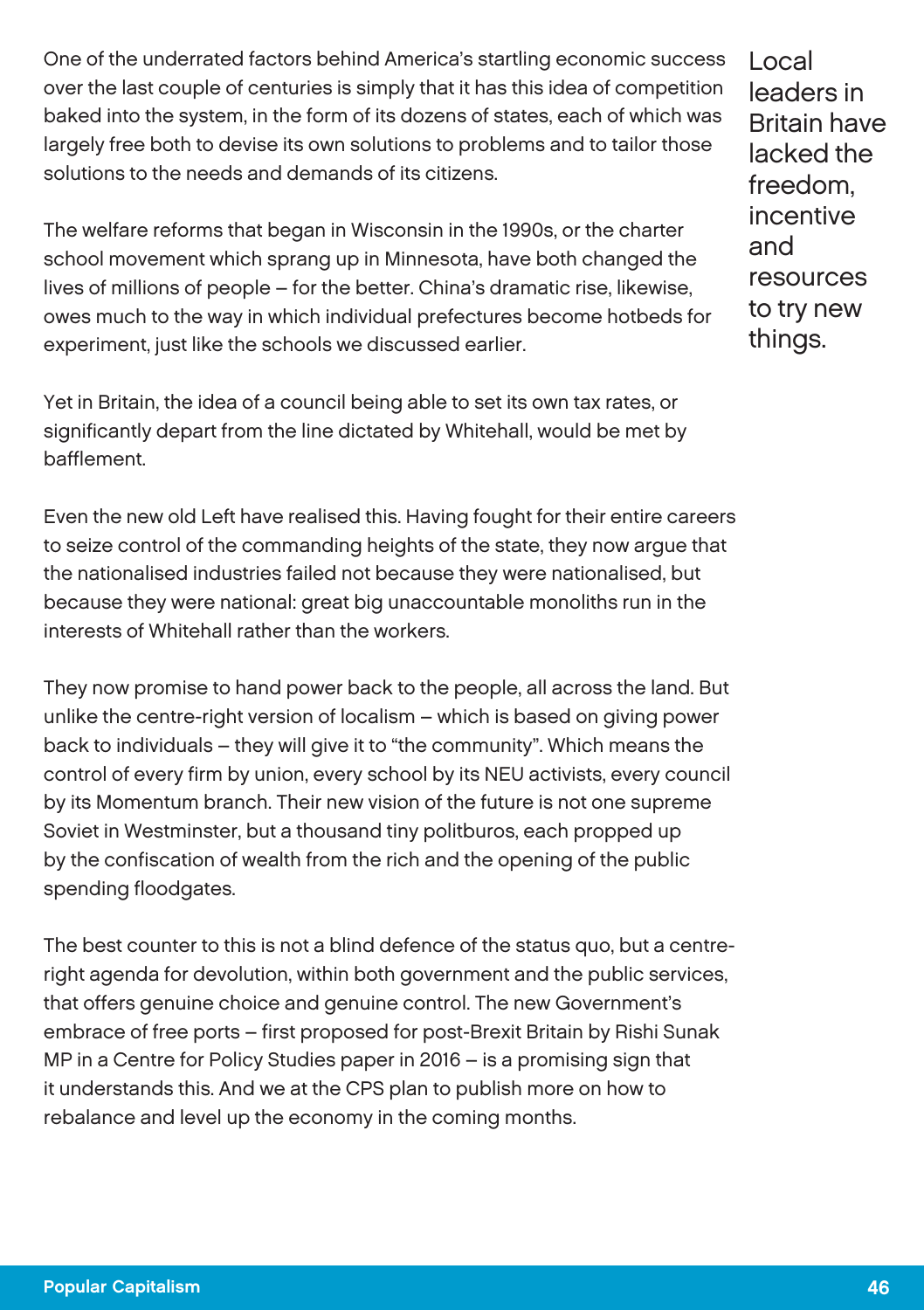The central truth that you must create wealth in order to share it is being challenged. Over the years, there have been many attempts to work out what the building blocks of prosperity are – to calculate correlations between economic and political structures, and the growth that delivers better lives.

Invariably, they show that the countries that do best are those that sign up to certain basic rules: economic freedom, personal freedom, the rule of law, respect for property rights. The conditions, in other words, for fair competition to flourish. For people to have control of their own lives.

Those defending capitalism find themselves up against a would-be Prime Minister who insists that Hong Kong has been immiserated by capitalism while China has enriched by collectivism. Who claims that capitalism has done nothing to raise living standards in the developing world. Who has published articles claiming that the reunification of Germany should not be welcomed if it was on capitalist terms. Who thinks the free market's "very imperative is of ever hastening exploitation of all resources including people, and it needs armies and weapons to secure those supplies".

The central truth that you must first create wealth in order to share it is being challenged, and too often displaced, by a presumption that behind every fortune lies a crime – that a just society can only be built on levelling down rather than raising up. And the political movement whose historic role is to make those arguments has in recent years failed to do so with sufficient conviction – and certainly not in a way that enables people to readily connect those arguments with their own lives and experiences.

The immediate challenge for the new Prime Minister is, of course, to deliver Brexit.

But beyond that, those who champion capitalism need to do a far better job of articulating to the public, and sometimes even to themselves, why their values and ideas matter, and why they deserve the public's support.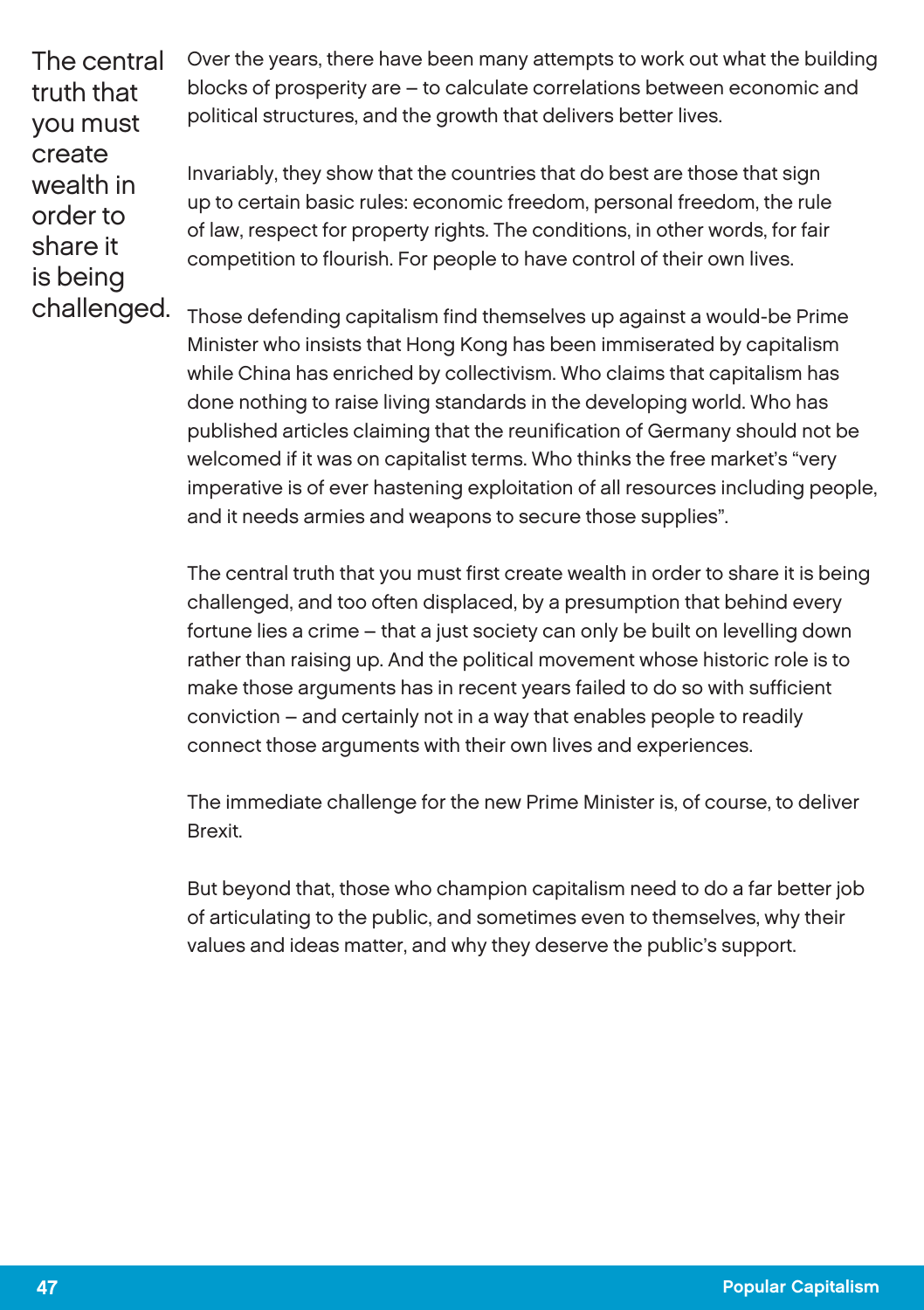This is not a hard thing to do. Do you believe that people respond to incentives? That it is better to reward people for behaviour you like than to ban behaviour you don't? That no one has a monopoly on good ideas? That problems are better solved when as many people as possible are trying to solve them? That competition is not only desirable, but the essential economic tool for improving people's lives?

Above all: Where do you believe power should sit? Who do you think should have control?

To build a popular capitalism, those of us on the centre-right need to show how our ideas can help the many, not just the few. How they can build a country that really does work for everyone.

Take Back Control was the message that persuaded the British people to vote for Brexit. But giving back control, via a relentless focus on competition, aspiration and ownership, is the only way to show them that capitalism, and conservatism, are working in their interest – and delivering the opportunity and prosperity that they deserve.

The central task is to show how these ideas can help the many, not the few.